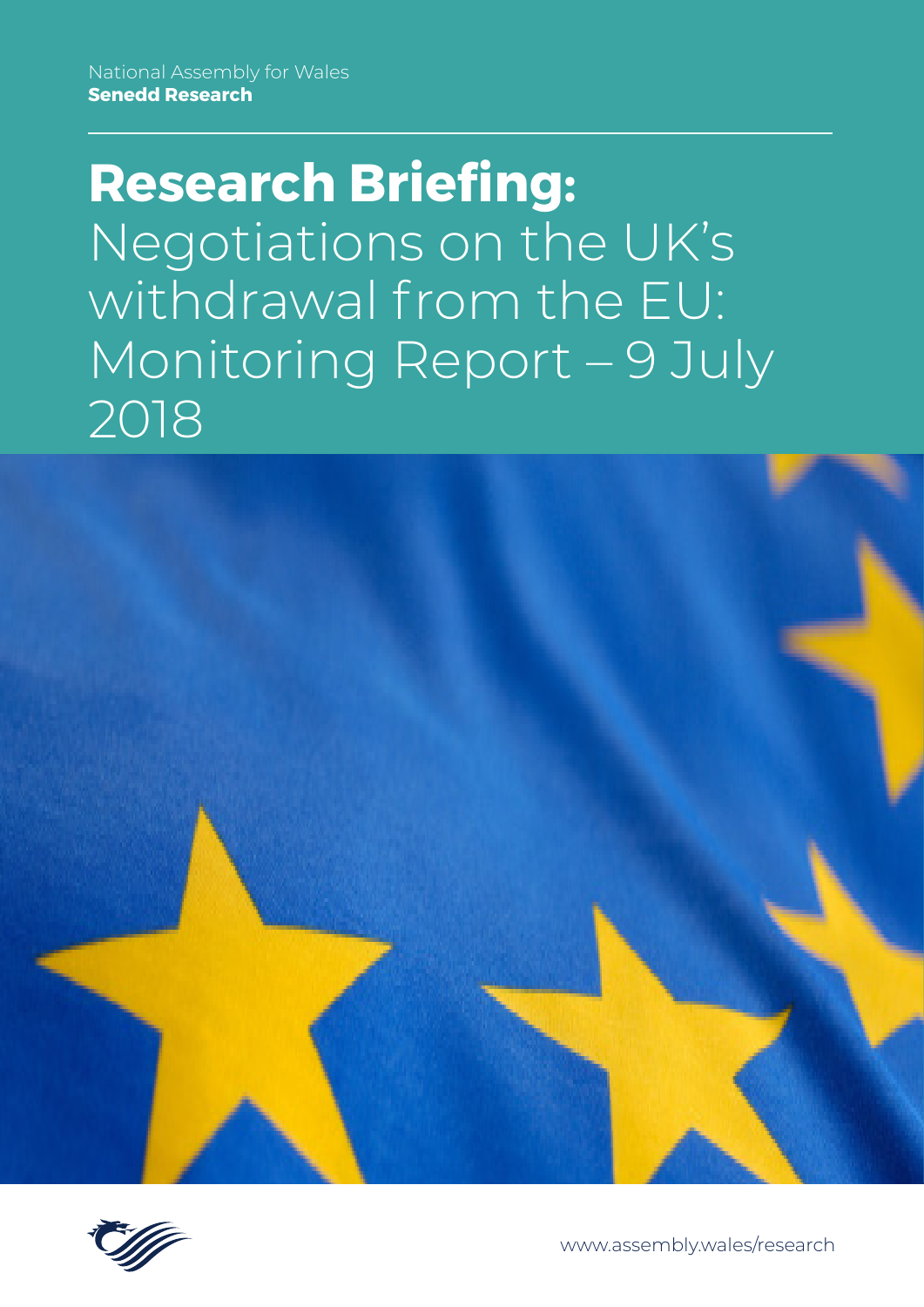The National Assembly for Wales is the democratically elected body that represents the interests of Wales and its people, makes laws for Wales, agrees Welsh taxes and holds the Welsh Government to account.

An electronic copy of this document can be found on the National Assembly website: **www.assembly.wales/research**

Copies of this document can also be obtained in accessible formats including Braille, large print, audio or hard copy from:

**Research Service National Assembly for Wales Tŷ Hywel Cardiff Bay CF99 1NA**

Tel: **0300 200 6219** Email: **[Joe.Champion@assembly.wales](mailto:Manon.George%40assembly.wales?subject=)** Twitter: **[@SeneddResearch](http://www.twitter.com/@SeneddResearch)** Blog: **[SeneddResearch.blog](http://SeneddResearch.blog)**

#### **© National Assembly for Wales Commission Copyright 2018**

The text of this document may be reproduced free of charge in any format or medium providing that it is reproduced accurately and not used in a misleading or derogatory context. The material must be acknowledged as copyright of the National Assembly for Wales Commission and the title of the document specified.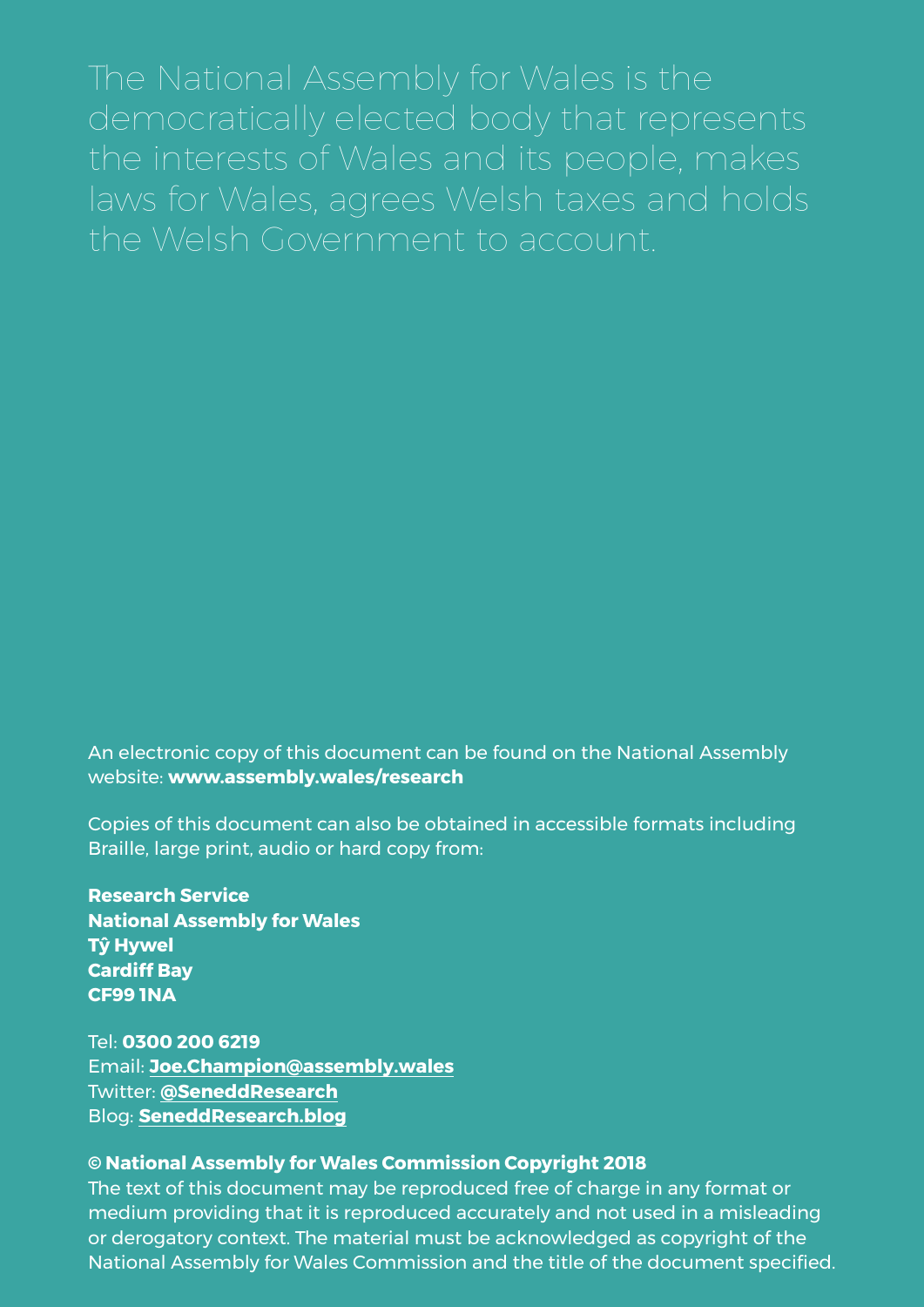# **Research Briefing:** Negotiations on the UK's withdrawal from the EU: Monitoring Report – 9 July 2018

**Author:** Joseph Champion, Manon George and Alastair Grey **Date:** July 2018 **Paper number:** 18-046

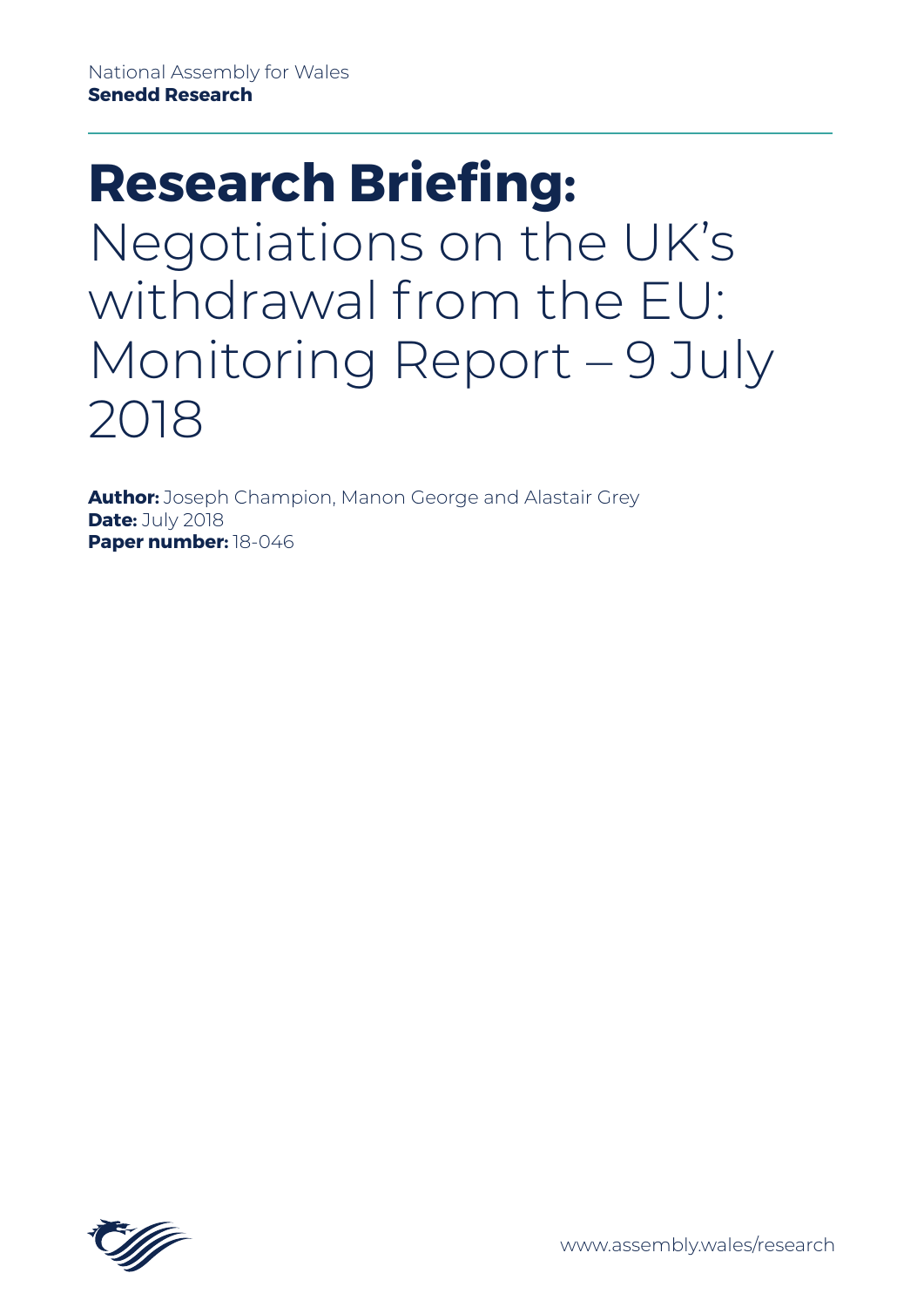# Contents

| 2. Latest developments and documents published5               |    |
|---------------------------------------------------------------|----|
|                                                               |    |
|                                                               |    |
|                                                               |    |
|                                                               |    |
|                                                               |    |
| 3. Key areas of interest to the External Affairs Committee 51 |    |
|                                                               |    |
|                                                               |    |
|                                                               | 54 |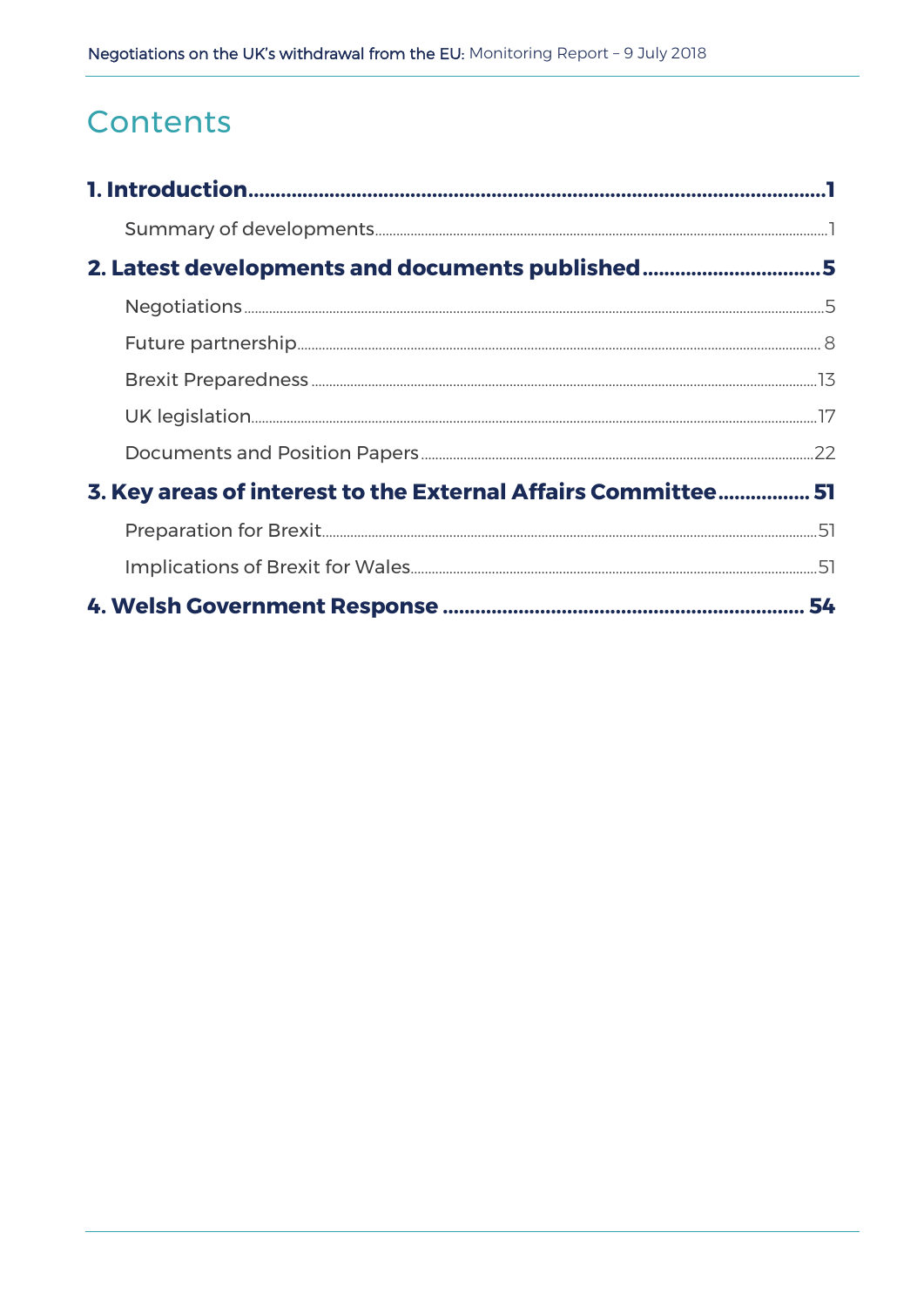# <span id="page-4-0"></span>1. Introduction

This report provides an update on developments relating to the Article 50 Negotiations on the UK's withdrawal from the EU since 11 June.

This paper provides:

- A summary of the latest developments, documents and legislation published;
- An analysis of the key issues of interest to the External Affairs Committee ('the Committee'); and
- A summary of the Welsh Government's response to the latest developments.

## <span id="page-4-1"></span>Summary of developments

- On 6 June the Welsh Government's 'continuity' Act, the **[Law Derived from](http://www.senedd.assembly.wales/mgIssueHistoryHome.aspx?IId=21280)  [the European Union \(Wales\) Act 2018](http://www.senedd.assembly.wales/mgIssueHistoryHome.aspx?IId=21280)**, was given Royal Assent.
- The UK Government slides on **[Framework for the UK](https://www.gov.uk/government/publications/framework-for-the-uk-eu-partnership-transport)-EU Partnership: [Transport](https://www.gov.uk/government/publications/framework-for-the-uk-eu-partnership-transport)** were published on June 7. The slides focuses on the UK Government's proposals for aviation and road transport.
- On **[June 8 Michel Barnier summarised the negotiations](http://europa.eu/rapid/press-release_STATEMENT-18-4105_en.htm)**, highlighting that progress had been made on the so called "other separation issues". However, he indicated that further work was needed on the personal data of EU citizens, geographical indications, the governance of the withdrawal agreement and the Ireland/Northern Ireland border.
- On 11 June the EU published **[slides on the UK Government's technical](https://ec.europa.eu/commission/publications/slides-uk-technical-note-temporary-customs-arrangement_en)  [note](https://ec.europa.eu/commission/publications/slides-uk-technical-note-temporary-customs-arrangement_en)** on a temporary customs arrangements. The slides indicate that the EU thought the UK's proposals were insufficient.
- On June 13 the UK Government published its slides on a **[Framework for](https://www.gov.uk/government/publications/framework-for-the-uk-eu-partnership-judicial-civil-cooperation)  the UK-[EU partnership: Civil judicial cooperation](https://www.gov.uk/government/publications/framework-for-the-uk-eu-partnership-judicial-civil-cooperation)**. Consequently the UK is seeking a new bilateral agreement encompassing a full range of civil judicial cooperation with the EU covering family, civil and commercial and insolvency law.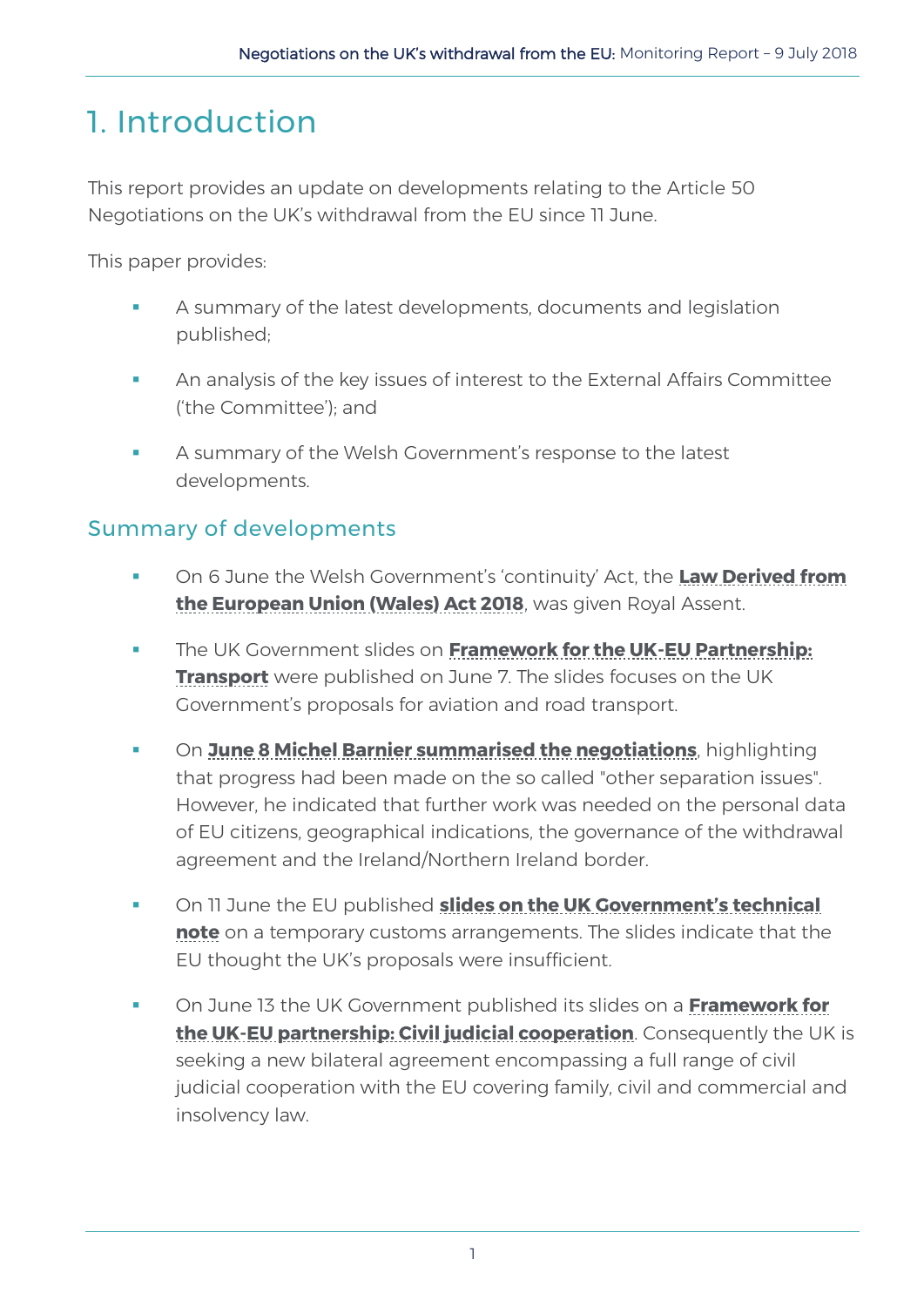- Also on 13 June the EU published its **[slides on involvement in the EU's](https://ec.europa.eu/commission/publications/slides-involvement-eus-space-related-activities_en)  space-[related activities](https://ec.europa.eu/commission/publications/slides-involvement-eus-space-related-activities_en)**. These slides indicate that the EU is not prepared to allow the UK any special access to its space programmes.
- On 18 June, the Welsh Government **[announced that](https://gov.wales/newsroom/environmentandcountryside/2018/180618-over-3m-to-help-meat-fisheries-sectors-prepare-for-brexit/?lang=en)**, through the Welsh Government's £50 million EU Transition Fund, £2.15 million will be provided to support the development of the red meat sector in Wales.
- On 24 May, the UK Government published a **[technical note on security,](https://www.gov.uk/government/publications/technical-note-on-security-law-enforcement-and-criminal-justice)  [law enforcement and criminal justice](https://www.gov.uk/government/publications/technical-note-on-security-law-enforcement-and-criminal-justice)**. Michel Barnier responded to the UK proposals in a speech at the **[European Union Agency for](http://europa.eu/rapid/press-release_SPEECH-18-4213_en.htm)  [Fundamental Rights](http://europa.eu/rapid/press-release_SPEECH-18-4213_en.htm)** on 19 June.
- **On 19 June the European Commission and United Kingdom published a [Joint Statement outlining further progress in Article 50 negotiations](http://europa.eu/rapid/press-release_IP-18-4217_en.htm)**1. This Joint Statement highlighted the progress on the other separation issues within the Draft Withdrawal Agreement.
- On the same day, the Cabinet Secretary for Finance **[wrote a letter to all](http://senedd.assembly.wales/documents/s76649/Correspondence%20from%20the%20Cabinet%20Secretary%20for%20Finance%20regarding%20the%20inter-governmental%20agreement%20bet.pdf)  [Assembly Members](http://senedd.assembly.wales/documents/s76649/Correspondence%20from%20the%20Cabinet%20Secretary%20for%20Finance%20regarding%20the%20inter-governmental%20agreement%20bet.pdf)** confirming the details of the Intergovernmental Agreement the Welsh Government reached with the UK Government.
- On 21 June the UK Government published a **[technical note on](https://www.gov.uk/government/publications/technical-note-on-coordination-of-external-security)  [coordination of external security](https://www.gov.uk/government/publications/technical-note-on-coordination-of-external-security)**. This builds on its slides on a **Framework for a UK-[EU security partnership](https://www.gov.uk/government/publications/framework-for-the-uk-eu-security-partnership)** published on 9 May and the technical note on security cooperation, published on **[24 May](https://www.gov.uk/government/publications/technical-note-on-consultation-and-cooperation-on-external-security)**. The EU's stance on these matters are set out in its **[Slides on foreign, security and](https://ec.europa.eu/commission/publications/slides-foreign-security-and-defence-policy_en)  [defence policy](https://ec.europa.eu/commission/publications/slides-foreign-security-and-defence-policy_en)**, published on 15 June 2018.
- Also on 21 June the UK Home Office **[published a statement of intent](https://www.gov.uk/government/news/home-office-publishes-details-of-settlement-scheme-for-eu-citizens)** regarding the UK Government's post-Brexit EU settlement scheme. Welsh Cabinet Secretary for Finance, Mark Drakeford, and Scottish Cabinet Secretary for External Affairs Fiona Hyslop, **[wrote a joint letter](https://gov.wales/newsroom/finance1/2018/180615-letter-to-home-secretary/?lang=en)** to the Home Secretary asking for devolved administrations to be fully consulted on the details of the settlement scheme ahead of their publication on 15 June. On 3 July, the European Parliament's Brexit Steering Group **[released](http://www.europarl.europa.eu/news/en/press-room/20180702IPR07021/statement-by-the-brexit-steering-group-on-uk-paper-on-eu-citizens-in-the-uk)  [a statement](http://www.europarl.europa.eu/news/en/press-room/20180702IPR07021/statement-by-the-brexit-steering-group-on-uk-paper-on-eu-citizens-in-the-uk)** in response to the UK Government's statement of intent.

-

<sup>&</sup>lt;sup>1</sup> The parallel UK Government announcement can be found here:

**[https://www.gov.uk/government/publications/joint-statement-on-withdrawal-agreement-19](https://www.gov.uk/government/publications/joint-statement-on-withdrawal-agreement-19-june-2018) [june-2018](https://www.gov.uk/government/publications/joint-statement-on-withdrawal-agreement-19-june-2018)**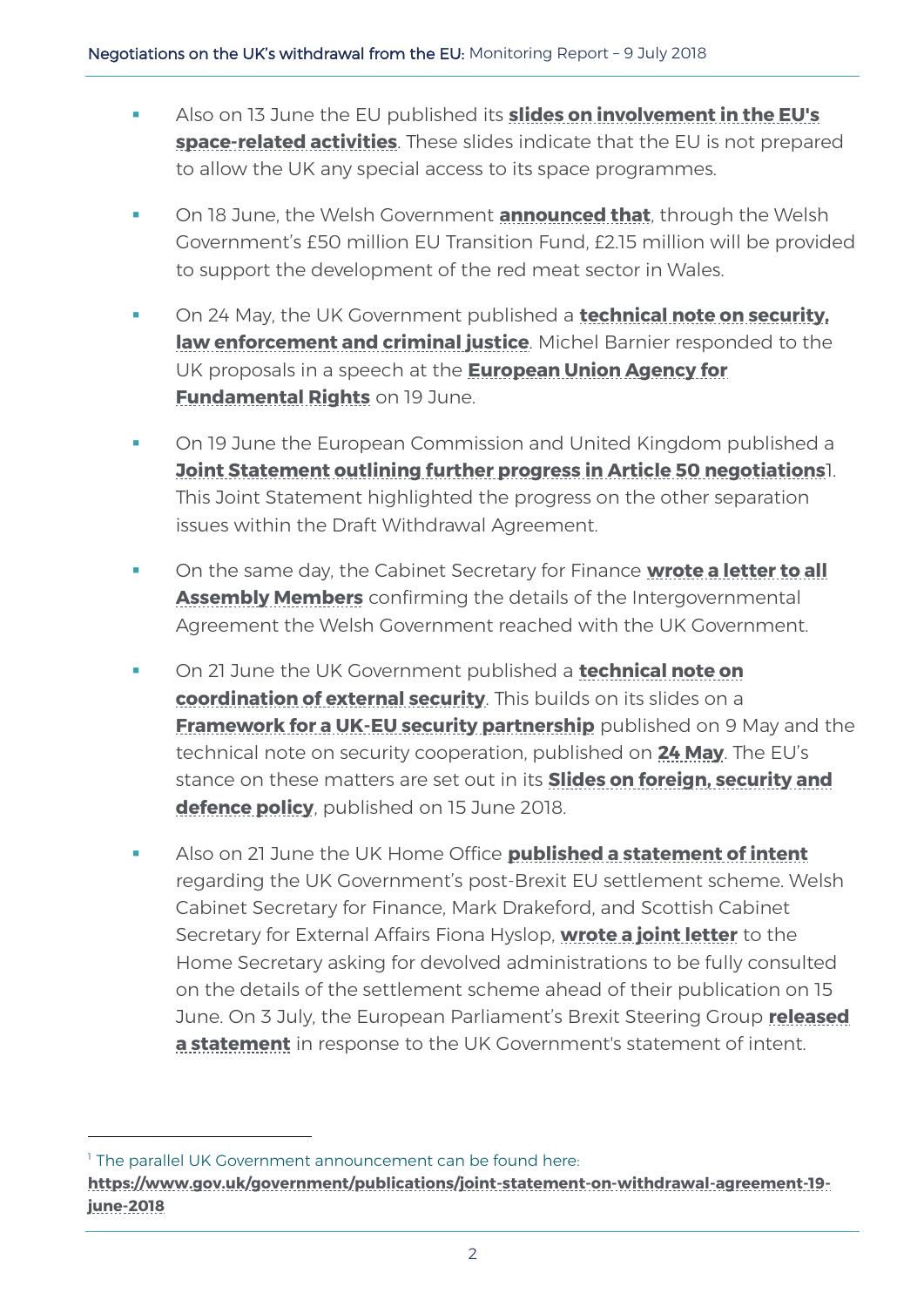- On the same day, UK Chancellor also gave a **[speech at Mansion House on](https://www.gov.uk/government/speeches/mansion-house-2018-speech-by-the-chancellor-of-the-exchequer)**, focused on the UK's position on a future financial services agreement with the EU. In it he reiterates the UK Government's view that the EU's standard equivalence model is not be suitable for the type of agreement the UK wants.
- On 21 June, Airbus **[published a risk assessment](http://www.airbus.com/company/worldwide-presence/uk.html#Economy)** on the implications for its business of a no deal scenario.
- The Interparliamentary Forum on Brexit **[held its fourth meeting](https://www.parliament.uk/business/committees/committees-a-z/lords-select/eu-select-committee-/news-parliament-2017/interparliament-forum-brexit-meeting/)** on 21 June 2018. This meeting was hosted by the House of Commons and chaired by Sir Bernard Jenkin MP, Chair of the Commons Public Administration and Constitutional Affairs Committee. It was **[stated in a](https://www.parliament.uk/documents/lords-committees/eu-select/interparliamentary-forum-on-brexit/4th-interparliamentary-forum-brexit.pdf)  [joint statement](https://www.parliament.uk/documents/lords-committees/eu-select/interparliamentary-forum-on-brexit/4th-interparliamentary-forum-brexit.pdf)**
- On 26 June **[the Society of Motor Manufacturers and Traders](https://www.smmt.co.uk/2018/06/uk-automotive-industry-urges-rethink-on-brexit-red-lines-as-uncertainty-bites/)** (SMMT) called for swifter progress on the Brexit negotiations and a deal that, as a minimum, maintains customs union membership and delivers single market benefits.
- 29 June the EU Council **[published its four conclusions](http://www.consilium.europa.eu/en/press/press-releases/2018/06/29/20180629-euco-conclusions-art-50/)** on the negotiations. To date. The Council highlighted the need to find a solution to the Ireland/Northern Ireland and Gibraltar.
- On 3 July the British Chambers of Commerce published a list of 24 Brexit related **['practical questions that businesses need answers to'](http://www.britishchambers.org.uk/policy-maker/policy-reports-and-publications/brexit-24-practical-questions-that-businesses-need-answers-to.html)**
- **The Stephen 22 June [a meeting](https://www.gov.uk/government/publications/communique-from-the-jmcen-22-june)** of the Joint Ministerial Committee on European Negotiations was held in Guernsey ahead of a meeting of the British Irish Council. The First Ministers for Wales and Scotland also **[held a separate](https://www.bbc.co.uk/news/uk-northern-ireland-44574039)  [meeting](https://www.bbc.co.uk/news/uk-northern-ireland-44574039)** after the Council with the Irish Prime Minister Leo Varadkar.
- On 26 June the Welsh NHS Confederation' Policy Forum **[published a](https://www.bda.uk.com/professional/influencing/wnhsc_brexit_briefing.pdf)  [briefing](https://www.bda.uk.com/professional/influencing/wnhsc_brexit_briefing.pdf)** on the key issues for health and social care organisations as the UK prepares to leave the European Union. That same day, the Cabinet Secretary for Health and Social Services, made **[an oral statement](http://record.assembly.wales/Plenary/4994#A44490)** on the risks posed by Brexit for the future of health and social care in Wales.
- On 27 June the second meeting of the **[Joint Ministerial Forum](https://www.gov.uk/government/publications/ministerial-forum-eu-negotiations)** on Brexit Negotiations took place.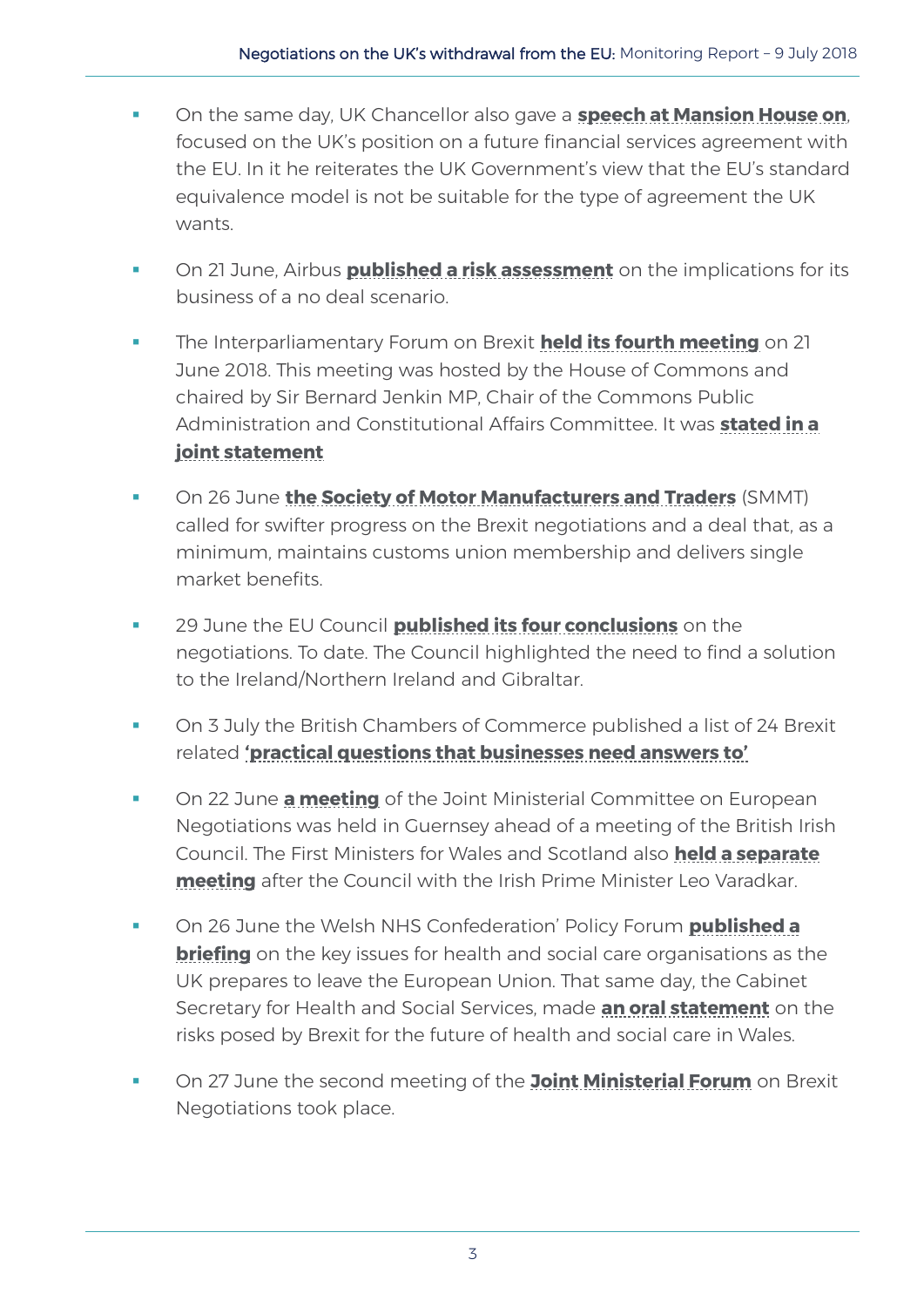- On 2 July the **[UK Government](https://www.gov.uk/government/news/further-financial-support-for-uk-and-eu-students)** and the **[Welsh Government](https://gov.wales/newsroom/educationandskills/2018/kirsty-williams-confirms-eu-student-funding-guarantee-for-welsh-universities/?lang=en)** announced that EU students will be continue to be treated as home students when applying for courses starting in the 2019/2020 academic year.
- **On 3 July Parliamentary Under Secretary of State at the Department for** Exiting the European Union, Robin Walker, gave a speech on the **[future of](https://www.gov.uk/government/news/robin-walker-securing-the-future-of-mrpq)  [mutual recognition of professional qualifications](https://www.gov.uk/government/news/robin-walker-securing-the-future-of-mrpq)**.
- On 4 July the UK Government published its **[Sustainable fisheries for](https://www.gov.uk/government/consultations/fisheries-white-paper-sustainable-fisheries-for-future-generations)  [future generations white paper](https://www.gov.uk/government/consultations/fisheries-white-paper-sustainable-fisheries-for-future-generations)**.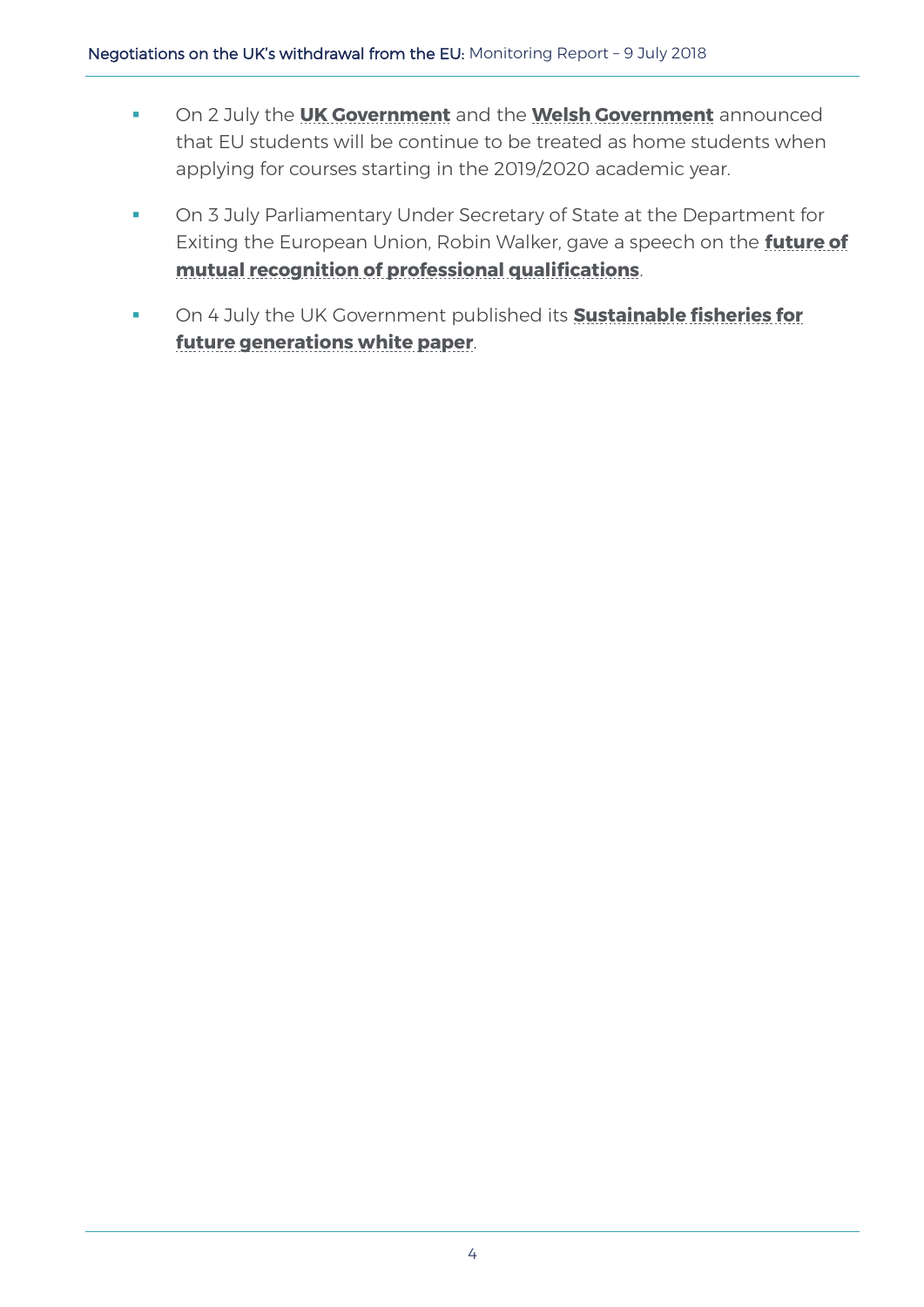# <span id="page-8-0"></span>2. Latest developments and documents published

## <span id="page-8-1"></span>Negotiations

-

At the time of the publication of the Draft Withdrawal Agreement in March 2018, it was expected that the meeting of the Council of Europe on 28-29 June would see the negotiations reaching an advance level. However, for most of the reporting period it was clear that this would not be the case, with the UK delaying the publication of its white paper on its proposed future relationship with the EU until after the Council meeting. The white paper is expected to be published following a widely publicised meeting of the UK Prime Minister and the full cabinet on 6 July.

On **[June 8 Michel Barnier summarised the negotiations](http://europa.eu/rapid/press-release_STATEMENT-18-4105_en.htm)** at that point. In that statement he highlighted that progress had been made on the so called "other separation issues"2 and that these issues 'can be resolved before the next European Council'. However, he indicated that further work was needed on:

- The protection of the personal data of EU citizens., he reiterated the EU's position of ensuring that 'data that has already been exchanged remains protected as it is today';
- The protection of geographical indications, noting that there does seem to be have 'any UK position' on the matter;
- **The infringement and administrative procedures concerning the UK which** will be ongoing at the end of the transition, for example in the area of state aid;
- The governance of the Withdrawal Agreement, he set out the issues in regards to this in **[a speech in Lisbon on 26 May](http://europa.eu/rapid/press-release_SPEECH-18-3962_en.htm)**; and
- the border between Ireland and Northern Ireland.

Following this meeting, on 11 June, the EU published an **[infographic on its](https://ec.europa.eu/commission/publications/infographic-eus-backstop-proposal_en) backstop [proposal](https://ec.europa.eu/commission/publications/infographic-eus-backstop-proposal_en)** for the Ireland/Northern Ireland border. The same day it also published **[slides on the UK](https://ec.europa.eu/commission/publications/slides-uk-technical-note-temporary-customs-arrangement_en) Government's technical note**3 on a temporary customs

<sup>&</sup>lt;sup>2</sup> [Other separation Issues](https://www.gov.uk/government/publications/technical-note-other-separation-issues-phase-2) are those issues that are distinct from citizens' rights, Northern Ireland and the financial settlement.

<sup>&</sup>lt;sup>3</sup> This [technical note](https://www.gov.uk/government/publications/technical-note-on-temporary-customs-arrangement?utm_source=2ee1e4f1-35e9-4abd-911e-a64bb2616a3e&utm_medium=email&utm_campaign=govuk-notifications&utm_content=immediate) 'sets out the UK's proposal for the customs element of an arrangement to satisfy its commitments in relation to Northern Ireland' and was published on 7 June.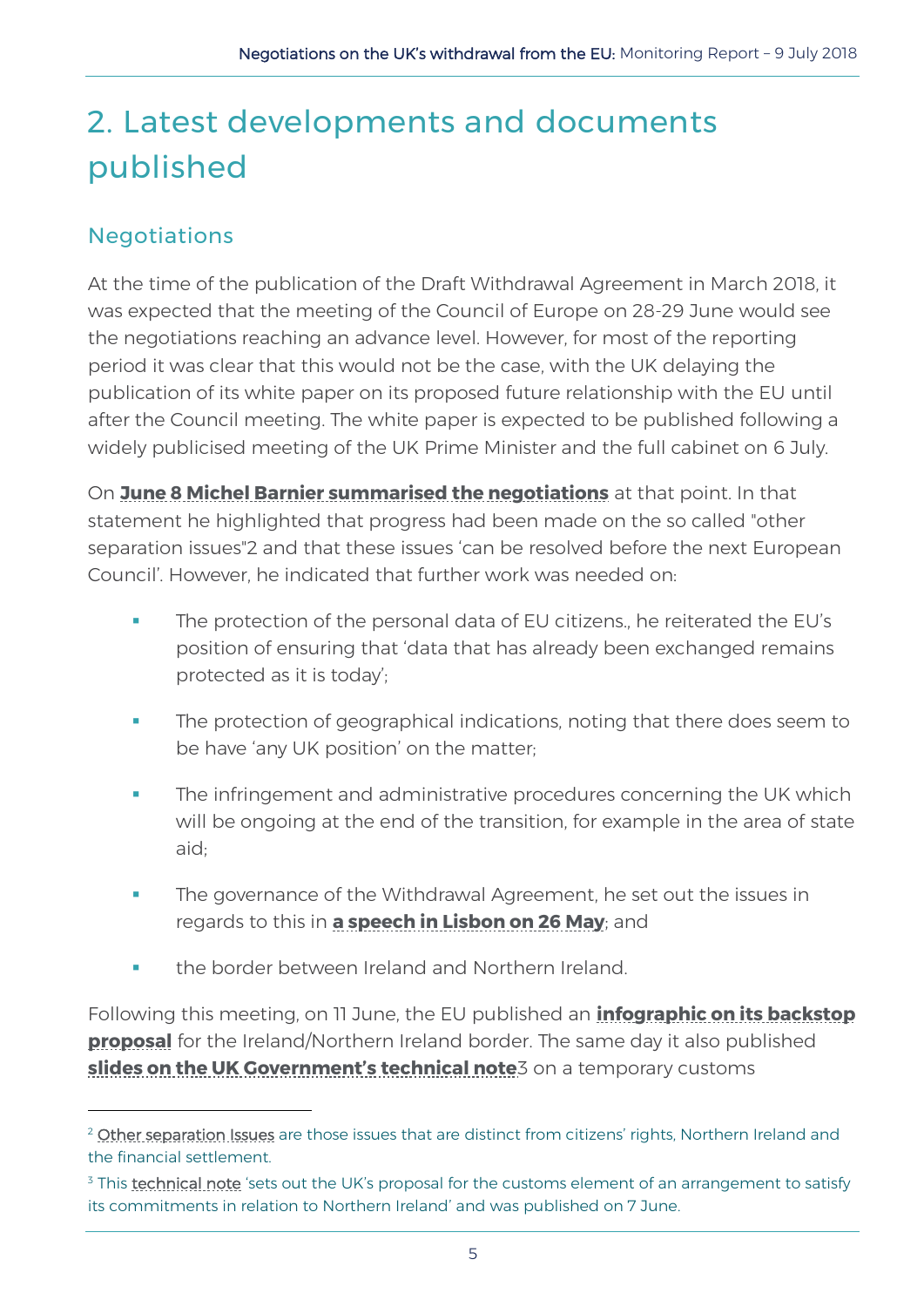arrangements. The slides compares its proposals with the UK's proposed temporary customs arrangement, concluding that while its proposals were 'timely and workable', the UK proposals:

- leave key questions unanswered;
- do not cover regulatory controls, which would result in a hard border; and
- are time-limited, with the UK expecting the arrangement to last until December 2021.

On 2 July the **BBC [reported](https://www.bbc.co.uk/news/uk-politics-44671507?intlink_from_url=https://www.bbc.co.uk/news/topics/cwlw3xz0lvvt/brexit&link_location=live-reporting-story)** that the UK Prime Minister had developed a new customs model for the UK post Brexit that would 'offer "the best of both worlds" - an independent trade policy and friction-free trade'. Details of this plan are expected to be announced following the Prime Minister's meeting with her Cabinet on 6 July.

On 19 June the European Commission and United Kingdom published a **[Joint](http://europa.eu/rapid/press-release_IP-18-4217_en.htm)  [Statement outlining further progress in Article 50 negotiations](http://europa.eu/rapid/press-release_IP-18-4217_en.htm)**4. This Joint Statement highlighted the progress on the other separation issues within the Draft Withdrawal Agreement that Barnier referenced on 8 June. Section 3 and 4 of the Joint Statement highlights the articles in Part Three of the Draft Agreement that have now been agreed. These articles relate to:

> 3. Both Parties have reached agreement on the following articles of Part Three of the draft Agreement:

Title I – Goods placed on the market: Article 42 (Making available of information held by notified bodies established in the United Kingdom or in a Member State);

- Title III – Ongoing value added tax and excise duty matters: Article 47 (Value added tax);

- Title IV – Intellectual property: Article 56 (Pending applications for supplementary protection certificates in the United Kingdom);

- Title VI – Ongoing judicial cooperation in civil and commercial matters: Article 63 (Jurisdiction, recognition and enforcement of judicial decisions, and related cooperation between central authorities);

-

<sup>4</sup> The parallel UK Government announcement can be found here:

**[https://www.gov.uk/government/publications/joint-statement-on-withdrawal-agreement-19](https://www.gov.uk/government/publications/joint-statement-on-withdrawal-agreement-19-june-2018) [june-2018](https://www.gov.uk/government/publications/joint-statement-on-withdrawal-agreement-19-june-2018)**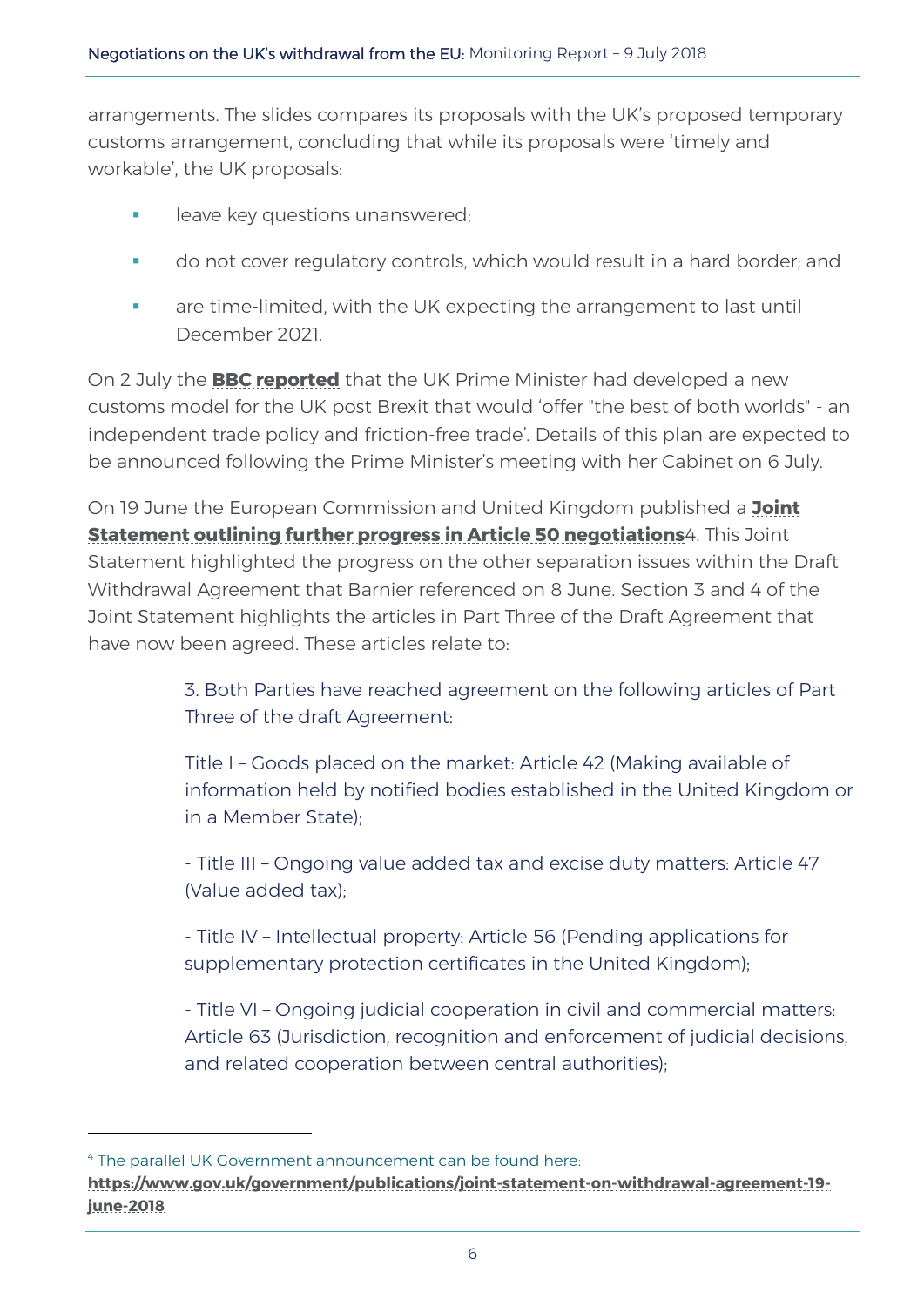- Title VIII – Ongoing public procurements and similar procedures: Article 72 (2) (Rules applicable to ongoing procedures); Article 73 (Review procedures);

- Title IX – EURATOM-related issues: Article 79 (Ownership and rights of use and consumption of special fissile materials in the United Kingdom); and

- Title XI – Administrative cooperation procedures: Articles 94 (Administrative cooperation for matters related to indirect tax); Article 95 (Mutual assistance for the recovery of claims relating to taxes, duties and other measures).

4. In addition, both Parties have reached agreement on:

- Annex y+7 on time-limits mentioned in paragraph 1 of Article 45 (Ending of temporary storage or customs procedures); and

- Annex y+4 referred to in Articles 46 (Access to relevant network and information systems and data bases), 49 (Access to relevant network and information systems and data bases), 94 (Administrative cooperation for matters related to indirect tax) and 95 (Mutual assistance for the recovery of claims relating to taxes, duties and other measures).

Section 6 of the Statement highlighted that agreement had still not been reached on the areas highlighted by Michel Barnier on 8 June. The Statement also highlights that agreement is needed on the arrangements for the UK's Sovereign Base Areas in Cyprus after Brexit.

The Joint Statement was intended to inform the discussion on the negotiations as part of the **[meeting of the EU Council on 29 June](http://www.consilium.europa.eu/en/meetings/european-council/2018/06/29/)**. As a result of that meeting, the EU Council **[reached four conclusions](http://www.consilium.europa.eu/en/press/press-releases/2018/06/29/20180629-euco-conclusions-art-50/)** on the negotiations. In summary, the EU Council:

- welcomed the further progress made on parts of the legal text of the Withdrawal Agreement, as announced on 19 June. However it notes that other aspects still need to be agreed, including the territorial application of the Withdrawal Agreement, particularly in regards to Gibraltar.
- is concerned that there has been 'no substantial progress has yet been achieved on agreeing a backstop solution for Ireland/Northern Ireland'. As a result it calls for 'intensified efforts so that the Withdrawal Agreement,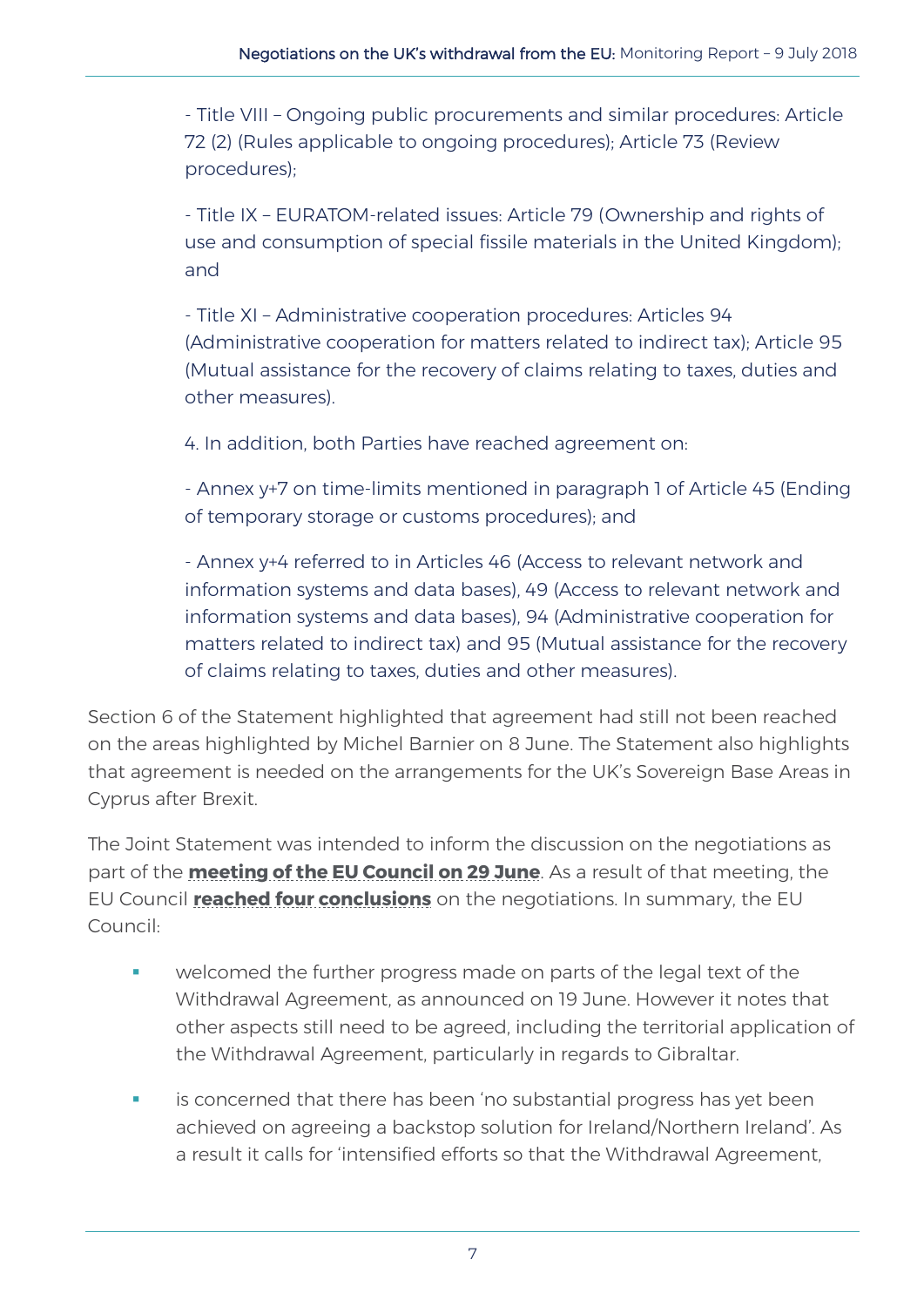including its provisions on transition, can be concluded as soon as possible';

- **•** believes the negotiations should be 'accelerated with a view to preparing a political declaration on the framework for the future relationship. This requires further clarity as well as realistic and workable proposals from the UK as regards its position on the future relationship'; and
- calls on 'all stakeholders to step up their work on preparedness at all levels and for all outcomes.'

On 8 June, the House of Lords European Union Committee **[published its report](https://publications.parliament.uk/pa/ld201719/ldselect/ldeucom/149/149.pdf)** on UK-EU relations after Brexit. The report **[argued](https://publications.parliament.uk/pa/ld201719/ldselect/ldeucom/149/149.pdf) that**:

> The UK and the EU have approached the negotiations with too great an emphasis on the dismantling of existing relationships. They have focused on 'red lines' and guidelines, on what is unacceptable, increasing the risk that they will be left without agreement on the future relationship.

### <span id="page-11-0"></span>Future partnership

At the time of writing, the UK Government has not yet revealed its widely reported White Paper outlining its full ambitions for the future UK-EU relationship. It is expected that this White Paper will be published following the widely publicised meeting of the UK Cabinet on 6 July. However, on 2 July the **[Guardian newspaper](https://www.theguardian.com/politics/2018/jul/02/uk-latest-brexit-proposal-is-unrealistic-say-eu-officials)  [reported](https://www.theguardian.com/politics/2018/jul/02/uk-latest-brexit-proposal-is-unrealistic-say-eu-officials)** that 'EU sources who have seen drafts of white paper say proposals would never be accepted'.

In **[evidence](http://record.assembly.wales/Committee/4784)** to the Assembly's External Affairs and Additional Legislation Committee the Welsh Government's Cabinet Secretary for Finance and Minister for Housing and Regeneration told the Committee that as of 2 July the devolved governments of the UK where yet to see a draft of the white paper in its entirety.

Despite the lack of a White Paper, the UK Government and the EU have published more frameworks, technical notes and slides relating to the future UK- EU partnership in a number of areas, including transport, civil and criminal law, the coordination of international affairs and the participation in EU space-related activities. The UK Chancellor also gave a **[speech at Mansion House on 21 June](https://www.gov.uk/government/speeches/mansion-house-2018-speech-by-the-chancellor-of-the-exchequer)**, focused on the UK's position on a future financial services agreement with the EU. These are discussed in more detail below.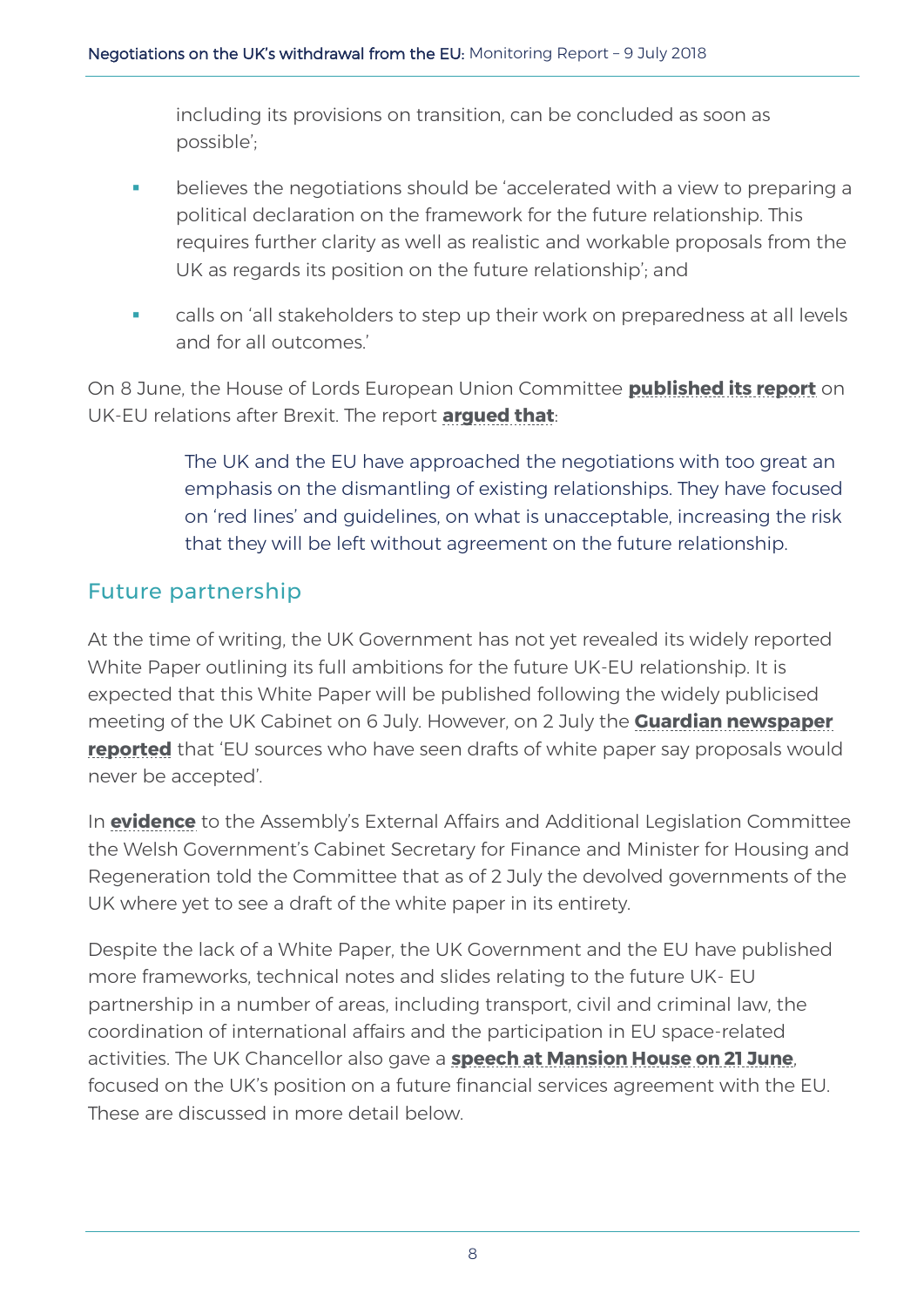#### Transport

-

UK Government slides on **Framework for the UK-[EU Partnership: Transport](https://www.gov.uk/government/publications/framework-for-the-uk-eu-partnership-transport)** were published on June 7. This slides state that:

> …no single existing precedent meets the UK's or EU's ambitions but there are practical examples from which we can build.

The slides focuses on the UK Government's proposals for aviation and road transport. In terms of aviation the UK Governments wants to maintain connectivity and affordable prices and to maintain the arrangements for UK and EU licensed air carriers to operate air services to, from, and wholly within the territory of both the UK and EU on an equal basis.

It also wants continued cooperation on Air Traffic Management, to maintain interoperability, and on security threats and on shaping international standards. The UK Government is also seeking to remain a part of the **[European Aviation Safety](https://www.easa.europa.eu/)  [Agency \(EASA\)](https://www.easa.europa.eu/)**, noting that it is prepared:

> …to respect the remit of the ECJ [European Court of Justice] in that regard, and make an appropriate financial contribution.

In terms of road transport, the UK Government is seeking a 'solution that negates the need for permits, additional documents, and systematic document checks'. To do this, it wants to maintain:

- liberalised access to road haulage, including "cabotage"<sup>5</sup> and "cross---trade" rights."<sup>6</sup>
- liberalised cross---border bus and coach travel: and
- citizens' freedom to drive in the UK and EU without additional checks and documentation.

<sup>5</sup> **[Cabotage is the haulage of goods](https://www.gov.uk/cabotage)** for hire or reward in one member state by a vehicle registered in a different member state.

<sup>&</sup>lt;sup>6</sup> [Cross-trade is international road transport](http://ec.europa.eu/eurostat/statistics-explained/index.php/Glossary:Cross-trade) between two different countries performed by a road motor vehicle registered in a third country. A third country is a country other than the country of loading/embarkation and than the country of unloading/disembarkation.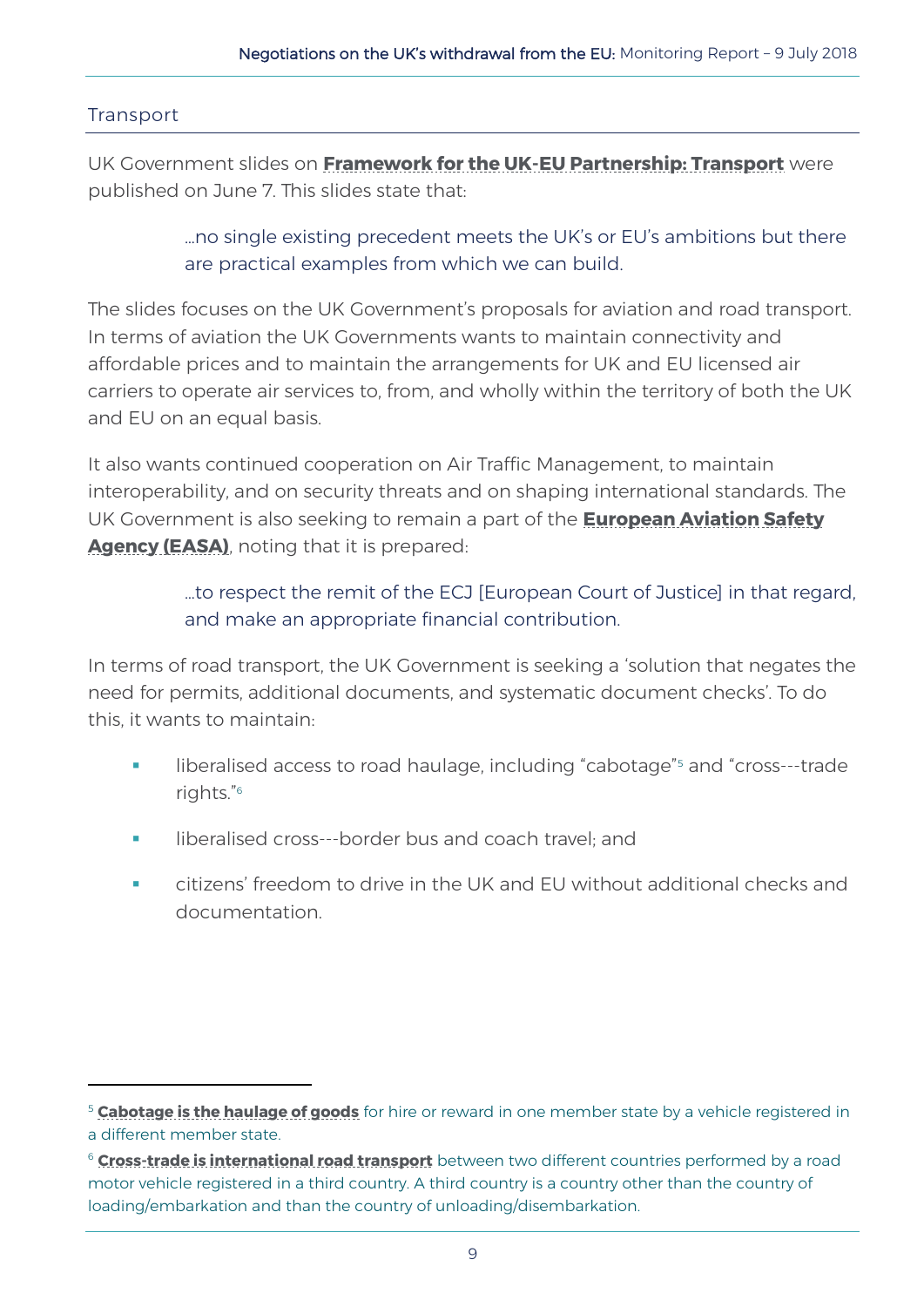#### Civil and criminal law

On 24 May, the UK Government published a **[technical note on security, law](https://www.gov.uk/government/publications/technical-note-on-security-law-enforcement-and-criminal-justice)  [enforcement and criminal justice](https://www.gov.uk/government/publications/technical-note-on-security-law-enforcement-and-criminal-justice)**. This note set out the UK proposals for a new UK-EU Internal Security Treaty, which would:

> …provide a legal basis for future cooperation relating to police and judicial cooperation in criminal matters on the basis of existing EU police and criminal justice measures.

Michel Barnier responded to the UK proposals in a speech at the **[European Union](http://europa.eu/rapid/press-release_SPEECH-18-4213_en.htm)  [Agency for Fundamental Rights](http://europa.eu/rapid/press-release_SPEECH-18-4213_en.htm)** on 19 June. There he set out that the EU's future security partnership with the UK will be based on four pillars:

- **EXE** effective reciprocal exchange of information, including UK agencies and Europol and Eurojust, but will not allow for UK access to EU-only or Schengen-only databases.
- operational cooperation between law enforcement authorities, including in live Europol investigations (with EU member state agreement), but the UK will not be in a position to shape the strategic direction of EU agencies, such as Europol or Eurojust.
- **•** judicial cooperation in criminal matters, including the provision of mutual legal assistance and the coordination between EU and UK investigators and prosecutors in relation to cross border crime. However the UK will not be able to participate in the European Arrest Warrant as this is intrinsically 'linked to the free movement of people'. However, the EU is prepared to work with the UK on extradition through 'streamlining the procedure, facilitating processes, introducing time-limits'.
- **nameasures against money laundering and terrorist financing, which will** involved ensuring transparency on the beneficial owners of companies and trusts.

Michel Barnier also highlighted the EU's expectation that UK will remain party to the European Convention of Human Rights if it wants to agree a new security Treaty with the EU.

On June 13 the UK Government published its slides on a **[Framework for the UK](https://www.gov.uk/government/publications/framework-for-the-uk-eu-partnership-judicial-civil-cooperation)-EU [partnership: Civil judicial cooperation](https://www.gov.uk/government/publications/framework-for-the-uk-eu-partnership-judicial-civil-cooperation)**. In the slides the UK draws attention to the fact that: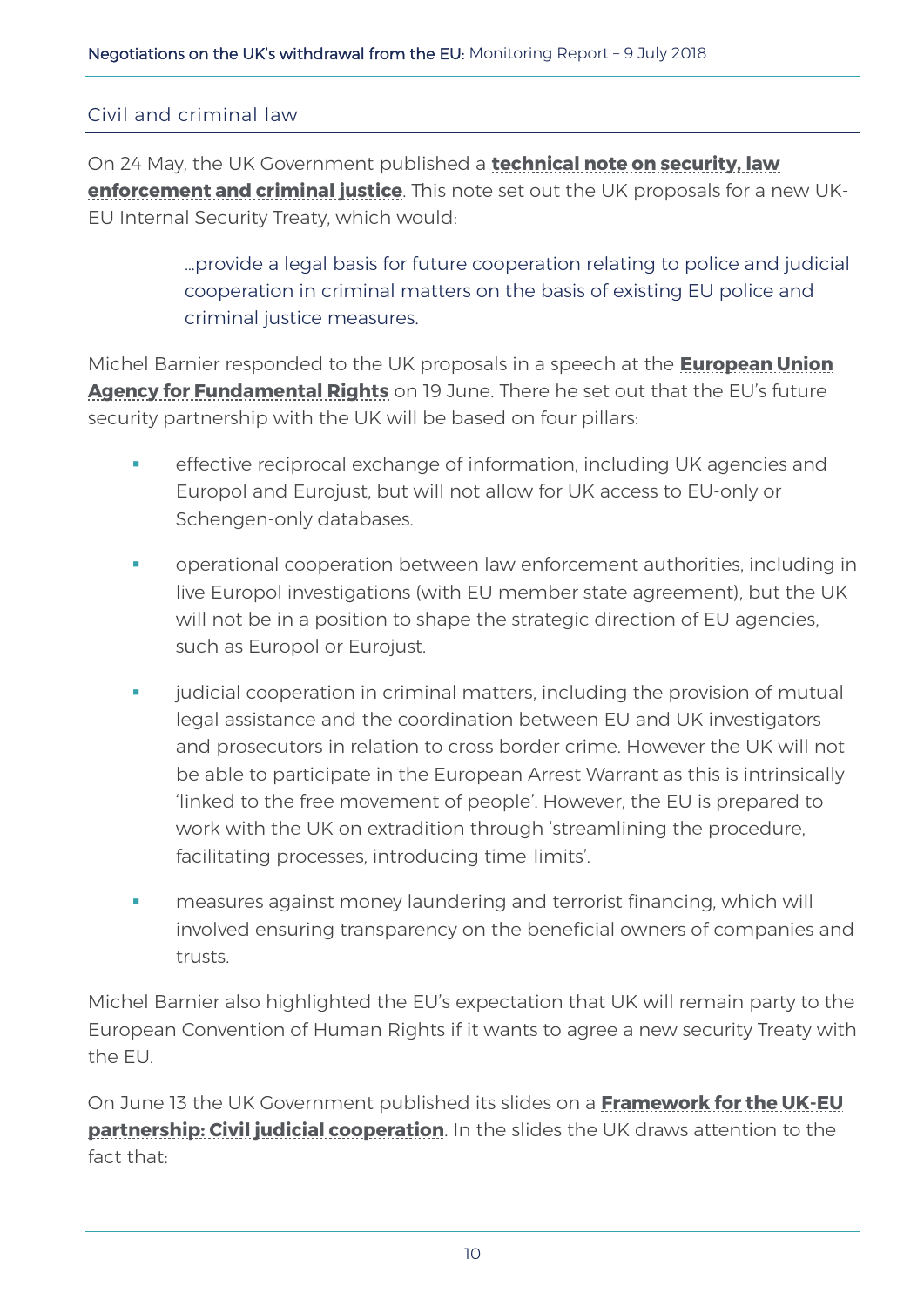International civil judicial cooperation has a purpose wider than trade, and predates the single market.

As with other programmes and systems, the UK is seeking an arrangement that goes beyond that which the EU currently has with third parties, given its 'unique starting point'. Consequently the UK is seeking a new bilateral agreement encompassing a full range of civil judicial cooperation with the EU covering family, civil and commercial and insolvency law.

#### Cooperation on international affairs

On 21 June the UK Government published a **[technical note on coordination of](https://www.gov.uk/government/publications/technical-note-on-coordination-of-external-security)  [external security](https://www.gov.uk/government/publications/technical-note-on-coordination-of-external-security)**. This builds on its slides on a **Framework for a UK-[EU security](https://www.gov.uk/government/publications/framework-for-the-uk-eu-security-partnership)  [partnership](https://www.gov.uk/government/publications/framework-for-the-uk-eu-security-partnership)** published on 9 May and the technical note on security cooperation, published on **[24 May](https://www.gov.uk/government/publications/technical-note-on-consultation-and-cooperation-on-external-security)**. The recent technical note set out the UK's willingness for future cooperation in international sanctions; supporting election observation missions; crisis preparedness and consular affairs; developing and delivering international development programmes; and the planning, research and development of defence capabilities.

The EU's stance on these matters are set out in its **[Slides on foreign, security and](https://ec.europa.eu/commission/publications/slides-foreign-security-and-defence-policy_en)  [defence policy](https://ec.europa.eu/commission/publications/slides-foreign-security-and-defence-policy_en)**, published on 15 June 2018. These slides conclude that while there is a mutual commitment to cooperation in international matters:

#### …a number of UK requests are contrary to the parameters set in the European Council guidelines.

#### Space-related activities

The UK published its **[technical note on UK's participation in Galileo](https://www.gov.uk/government/publications/technical-note-on-uks-participation-in-galileo)** on 24 May 2018. This note set out its desire to 'continue participating in Galileo' as part of a wider security partnership between the UK and the EU. The UK would like participation to include Galileo's encrypted Public Regulated Service (PRS), which is designed for the use of military and Government agencies.

On 13 June the EU published its **[slides on involvement in the EU's space](https://ec.europa.eu/commission/publications/slides-involvement-eus-space-related-activities_en)-related [activities](https://ec.europa.eu/commission/publications/slides-involvement-eus-space-related-activities_en)**. These slides indicate that the EU is not prepared to allow the UK any special access to its space programmes.

The EU is prepared to grant the UK observer status in committees/EU Agency for Space Programme, but the UK would have no decisional power. In participating, the UK would have to make a financial contribution and be subject to EU rules on financial management and industrial participation. Crucially the EU maintains that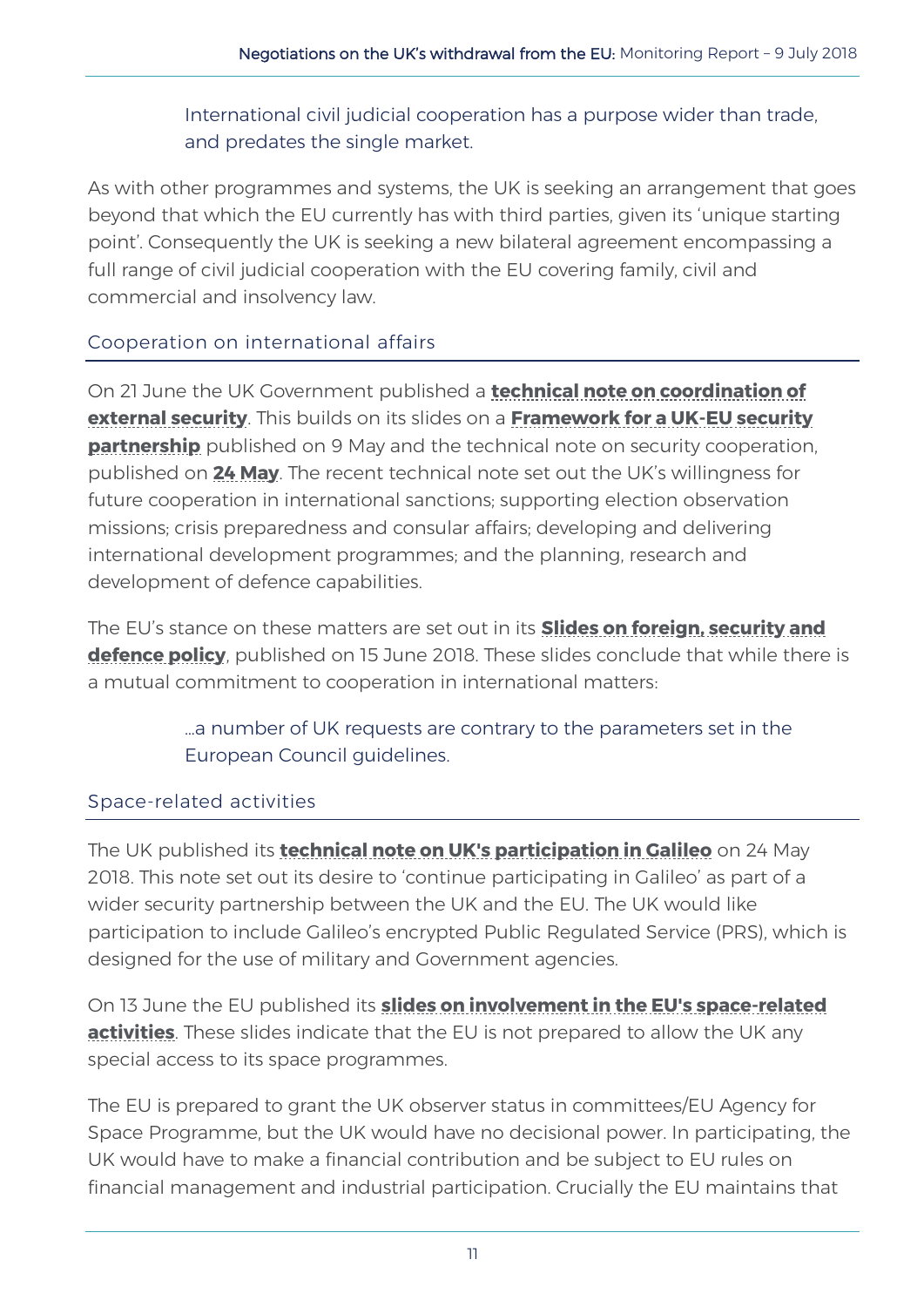any access to the more robust and resilient **[Galileo Public Regulated Service \(PRS\)](https://www.gsa.europa.eu/security/prs)**7 is restricted to EU member states.

#### Financial services

On 21 June the Chancellor of the Exchequer **[gave the annual Mansion House](https://www.gov.uk/government/speeches/mansion-house-2018-speech-by-the-chancellor-of-the-exchequer)8 [speech.](https://www.gov.uk/government/speeches/mansion-house-2018-speech-by-the-chancellor-of-the-exchequer)** In it he focused on the negotiations in relation to a future UK-EU financial services agreement. In it he reiterated the UK Government's position that the EU standard equivalence arrangement for third countries would not be sufficient for a future UK-EU financial partnership. He indicated that the UK believes the EU's negotiating positions are designed to 'force the location of business into the Eurozone'. He states that the UK's position, as set out by the **[Chancellor in a speech](https://www.gov.uk/government/speeches/chancellors-hsbc-speech-financial-services)  [in March 2018](https://www.gov.uk/government/speeches/chancellors-hsbc-speech-financial-services)**, is the best way forward.

#### Mutual recognition of professional qualifications

On 3 July Parliamentary Under Secretary of State at the Department for Exiting the European Union, Robin Walker, gave a speech on the **[future of mutual recognition](https://www.gov.uk/government/news/robin-walker-securing-the-future-of-mrpq)  [of professional qualifications](https://www.gov.uk/government/news/robin-walker-securing-the-future-of-mrpq)** (MRPQ). In it he noted that

> As part of this, we have also agreed to continue recognising qualifications for residents and frontier workers if their qualifications have been recognised, or are in the process of being recognised, before the end of the implementation period. So right up until December 2020.

This will cover everything recognised under the **[MRPQ directive](https://ec.europa.eu/growth/single-market/services/free-movement-professionals/qualifications-recognition_en)**, as well as lawyers practising under host title and approved statutory auditors and toxic product handlers.

#### View from the European Parliament

-

On 20 June, Brexit coordinator for the European Parliament, Guy Verhofstadt, **[gave](http://data.parliament.uk/writtenevidence/committeeevidence.svc/evidencedocument/exiting-the-european-union-committee/the-progress-of-the-uks-negotiations-on-eu-withdrawal/oral/85826.pdf)  [evidence to the House of Commons Exiting the European Union Committee](http://data.parliament.uk/writtenevidence/committeeevidence.svc/evidencedocument/exiting-the-european-union-committee/the-progress-of-the-uks-negotiations-on-eu-withdrawal/oral/85826.pdf)**, as part of its ongoing inquiry into UK's negotiations on EU withdrawal. In giving evidence, Mr Verhofstadt said that it is the desire of the European Parliament to see the framework for the future EU-UK relationship take the form of an Association Agreement. He said:

<sup>&</sup>lt;sup>7</sup> Galileo Public Regulated Service (PRS) is an encrypted navigation service for governmental authorised users and sensitive applications that require stronger defences against interference. <sup>8</sup> Which had been cancelled the last two years out of respect for the death of Jo Cox MP in 2016 and the Grenfell Tower tragedy in 2017.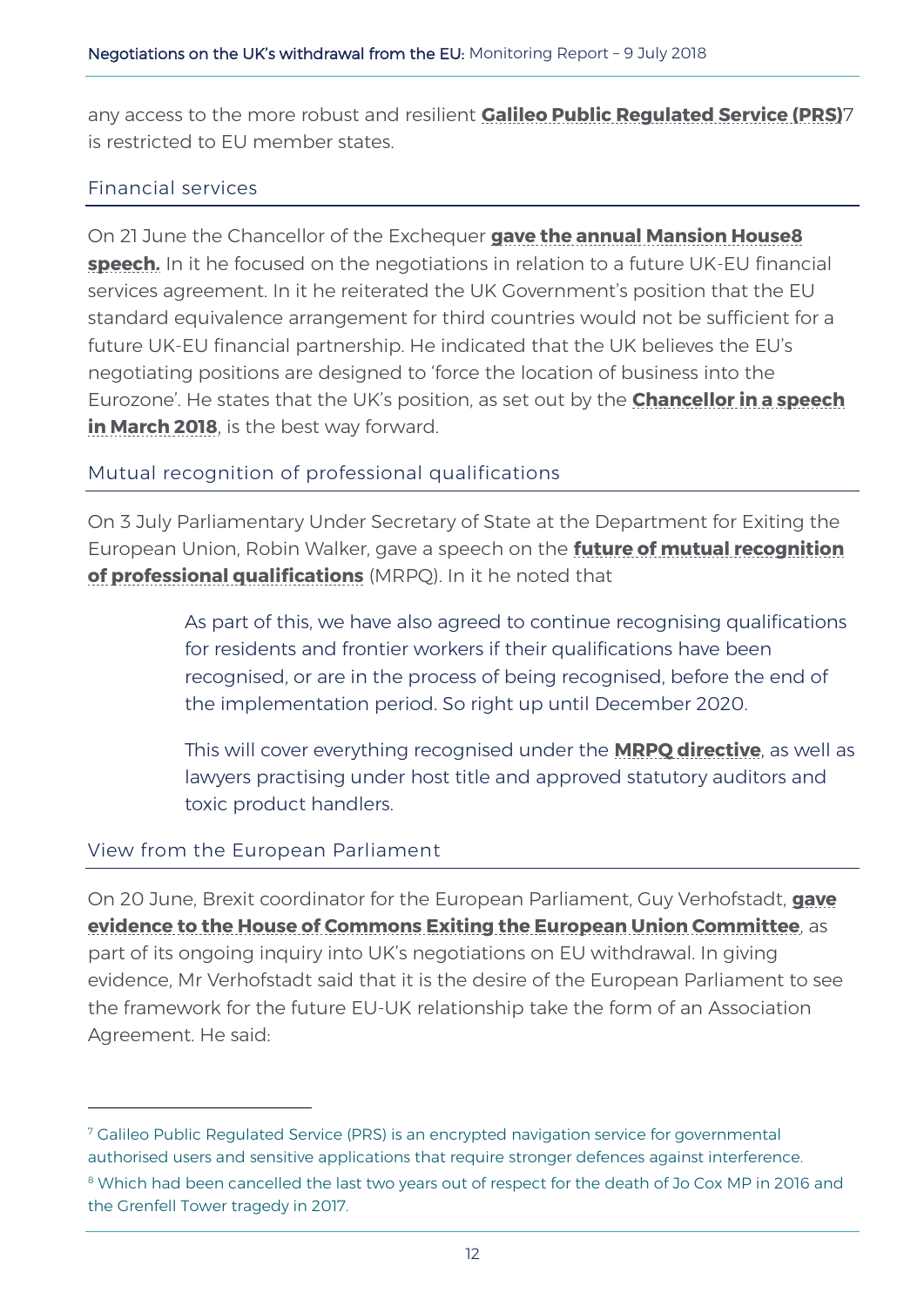We think it has to be an association agreement that is foreseen in our treaties in Articles 8 and 217. On the one hand, that gives an enormous flexibility, because an association agreement can be very narrow; you can limit yourself only to trade, for example. In an association agreement you can be very broad. You can also put cooperation on foreign and security policy in it. It is flexible and precise at the same time, because you are going to create one governance structure and you are going to create not only one governance structure but also one cycle of ratification…

The advantage of an association agreement is that once it is approved by your side and by the European institutions, the Council and Parliament, it is applicable in advance; you do not need to wait for ratification by the other 27 member states, which can take some time.

Mr Verhofstadt described the parliament's proposal as an attempt to 'create a bridge' between the red lines of the UK Government and the principles of the European Union. However, he also stated that an EU-UK Association Agreement would not, by itself, resolve the border issue between Northern Ireland and the Republic of Ireland or the need for the UK to decide whether or not to stay within the EU's single market.

## <span id="page-16-0"></span>Brexit Preparedness

#### The rights of EU Citizens

On 21 June the UK Home Office **[published a statement of intent](https://www.gov.uk/government/news/home-office-publishes-details-of-settlement-scheme-for-eu-citizens)** regarding the UK Government's post-Brexit EU settlement scheme. EU citizens living in the UK and their family members will need to apply online under the settlement scheme to obtain their new UK immigration status.

**[Settled status](https://www.gov.uk/settled-status-eu-citizens-families)** will be granted for those who have been living in the UK continuously for five years. Those who have not yet lived in the UK for five years will be granted presettled status and be able to apply for settled status once they reach the five-year point.

Under the proposed scheme, those applying under the will be required to prove their identity, show that they live in the UK, and declare that they have no serious criminal convictions. Applications will cost £65, with a reduced fee of £32.50 for children under the age of 16. Those with valid permanent residence or indefinite leave to remain documentation will be able to exchange it for settled status for free.

The UK Government's Minister for Immigration, Caroline Nokes MP, **[stated in the](https://hansard.parliament.uk/Commons/2018-06-21/debates/F9399B0C-6967-4F2C-BF14-FCD3F4DEBC4A/EUSettlementScheme#contribution-C34D929B-5BC9-4F91-8CBF-F93390071703)  [House of Commons](https://hansard.parliament.uk/Commons/2018-06-21/debates/F9399B0C-6967-4F2C-BF14-FCD3F4DEBC4A/EUSettlementScheme#contribution-C34D929B-5BC9-4F91-8CBF-F93390071703)** that: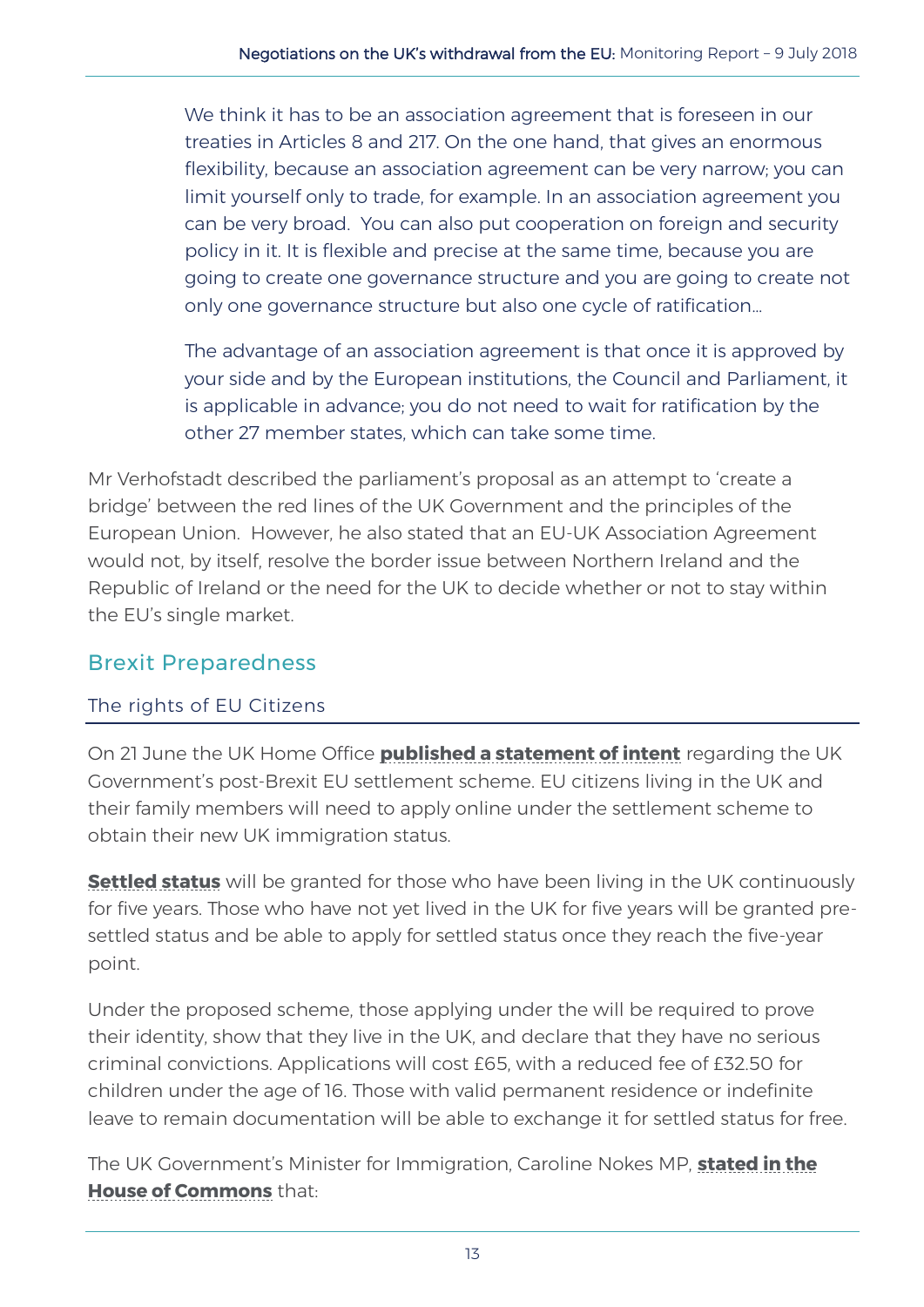We will engage with our stakeholders on the details set out in the statement of intent. These include the user groups that we have established to help us develop the scheme, involving EU citizens' representatives, embassies, employers and others. We look forward to hearing their views, and will make improvements where we can.

EU citizens and their family members living in the UK will be able to start applying for UK immigration status via the scheme from later this year.

Prior to the UK Government publishing its statement of intent, Welsh Cabinet Secretary for Finance, Mark Drakeford, and Scottish Cabinet Secretary for External Affairs Fiona Hyslop, **[wrote a joint letter](https://gov.wales/newsroom/finance1/2018/180615-letter-to-home-secretary/?lang=en)** to the Home Secretary asking for devolved administrations to be fully consulted on the details of the settlement scheme ahead of their publication on 15 June. The letter **[stated that](https://gov.wales/newsroom/finance1/2018/180615-letter-to-home-secretary/?lang=en)**:

> We are concerned about the lack of clarity around the expected role of local government with regards to the Settled Status Scheme, both in terms of informing EEA citizens about the scheme, and in terms of supporting individuals through the application process. Local authorities need clear guidance and messaging around what will be expected of them, including clarity on what resources will be made available to local authorities to support any additional responsibilities. We strongly encourage you to improve engagement with local authorities at political and officer level working with the Convention of Scottish Local Authorities and the Welsh Local Government Association to ensure this lack of clarity is rectified. The Third Sector also needs to be meaningfully engaged in this work and we would like to request that your Department undertakes face to face engagement with these stakeholders in Scotland and Wales.

On 3 July, the European Parliament's Brexit Steering Group **[released a statement](http://www.europarl.europa.eu/news/en/press-room/20180702IPR07021/statement-by-the-brexit-steering-group-on-uk-paper-on-eu-citizens-in-the-uk)** in response to the UK Government's statement of intent regarding the EU settlement scheme. It is written in the statement that:

> [The European parliament] urge the UK Government to provide as soon as possible and in advance of the tabling of draft legislation details on the powers and responsibilities of Independent Monitoring Authority (IMA) for EU27 citizens in the UK. It is vital that this independent authority, which will be capable of conducting inquiries, receiving complaints and taking legal action before a UK court or tribunal, is up and running by the 30 March 2019.

MEPs remain unhappy that EU27 citizens in the UK, who have contributed to British society and paid their taxes, will have to pay for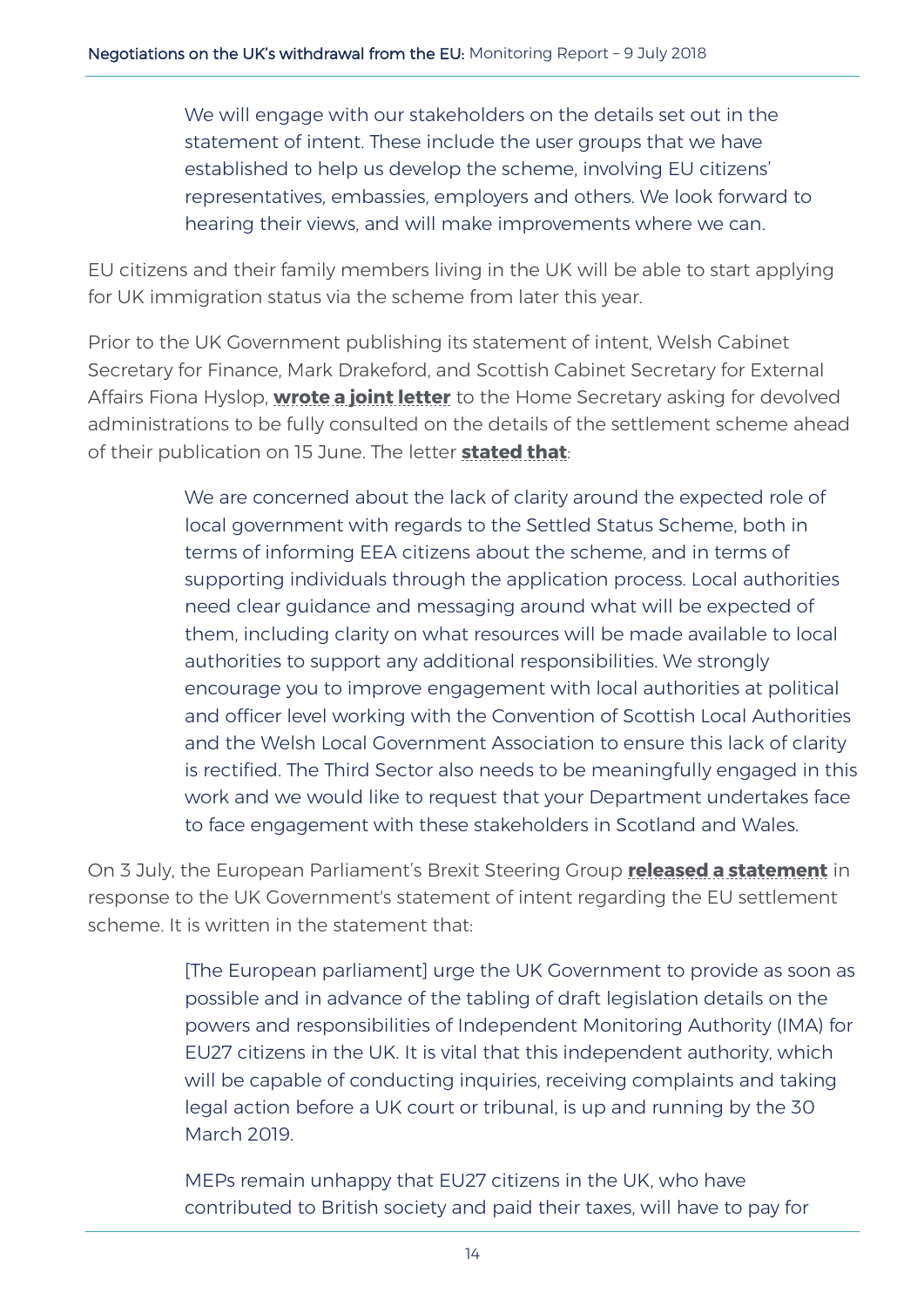registration. We continue to believe this process should be cost-free, in keeping with the European Parliament's longstanding position on this matter.

More needs to be done to ensure that vulnerable EU citizens are properly catered for and that any delays faced by citizens with the registration process itself does not create unnecessary anxiety.

#### UK businesses Brexit concerns

On 3 July the British Chambers of Commerce published a list of 24 Brexit related **['practical questions that businesses need answers to'](http://www.britishchambers.org.uk/policy-maker/policy-reports-and-publications/brexit-24-practical-questions-that-businesses-need-answers-to.html)**. The questions relate to the movement of people, replacement or maintain of funding from EU programmes and agencies, future rates of value added tax (VAT), the new models of regulation and standards, indications of the expected trading regime, the maintenance of digital connectivity with the EU and future borders and customs arrangements.

In **[its statement accompanying](http://www.britishchambers.org.uk/press-office/press-releases/brexit-time-running-out-for-answers-to-firms’-real-world-questions,-says-bcc.html)** the questions, the BCC said it is:

…calling on the UK government to draw a line under internal political debate and deliver urgent clarity on the practical, detailed issues that underpin trade – or face a continued deterioration in investment intentions and confidence as the clock ticks down to the October deadline to complete the UK's Withdrawal Agreement.

Within the report period, a number of individual UK businesses issued warning calls on the pace of the negotiations and the impact a 'no deal' scenario could have on the UK economy.

On 21 June, Airbus **[published a risk assessment](http://www.airbus.com/company/worldwide-presence/uk.html#Economy)** on the implications for its business of a no deal scenario. The corresponding **[press release issued](http://www.airbus.com/newsroom/press-releases/en/2018/06/airbus-provides-update-on-impact-of-brexit-no-deal-deal-scenario.html?utm_source=POLITICO.EU&utm_campaign=a74075b56f-EMAIL_CAMPAIGN_2018_06_22_05_31&utm_medium=email&utm_term=0_10959edeb5-a74075b56f-189693569)** by Airbus states:

> It [the risk assessment] states that the UK exiting the EU next year without a deal – therefore leaving both the single market and customs union immediately and without any agreed transition – would lead to severe disruption and interruption of UK production. This scenario would force Airbus to reconsider its investments in the UK, and its long-term footprint in the country, severely undermining UK efforts to keep a competitive and innovative aerospace industry, developing high value jobs and competences.

More information on the Airbus risk assessment is included in Section 3.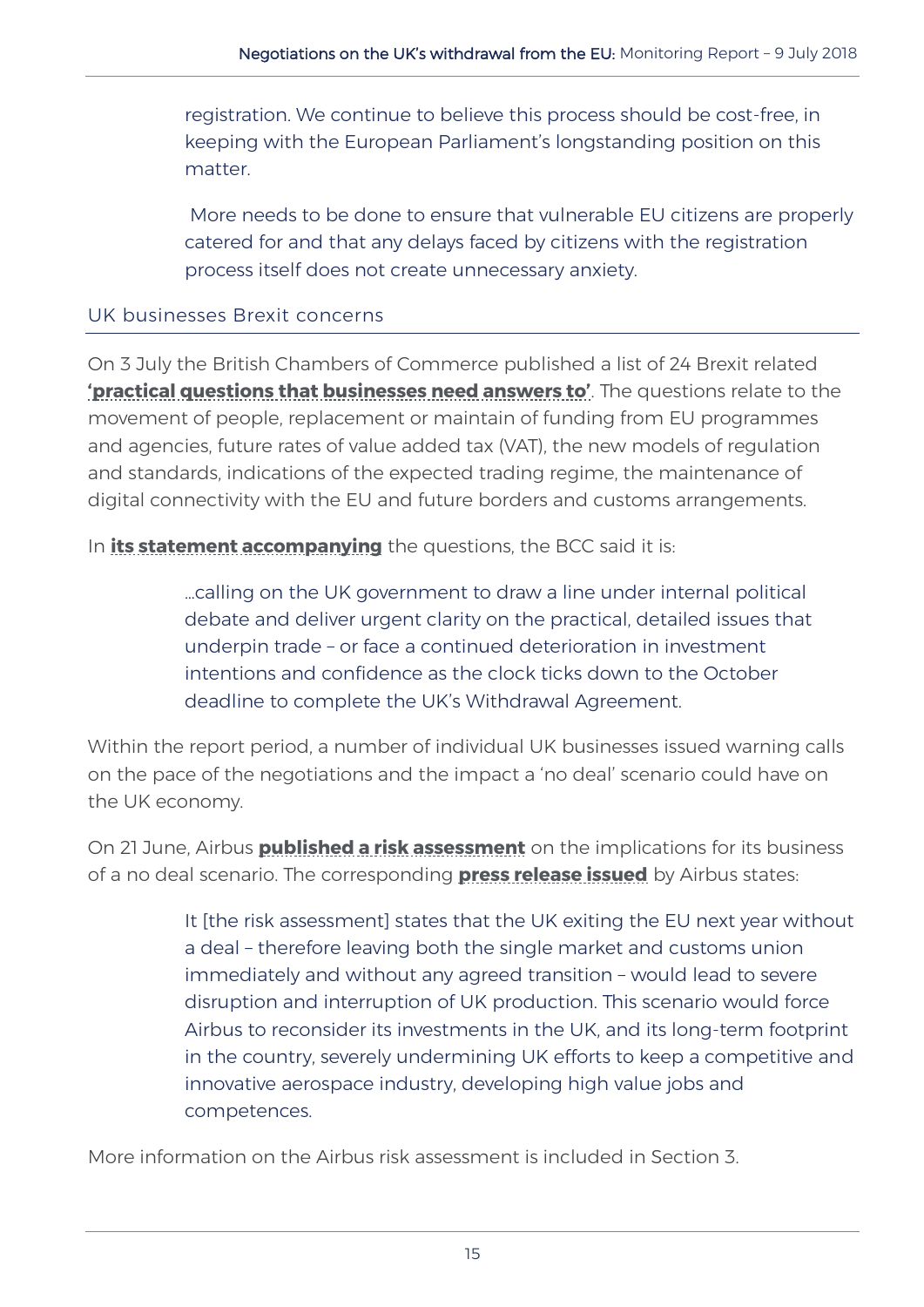On 26 June **[the Society of Motor Manufacturers and Traders](https://www.smmt.co.uk/2018/06/uk-automotive-industry-urges-rethink-on-brexit-red-lines-as-uncertainty-bites/)** (SMMT) called for swifter progress on the Brexit negotiations and a deal that, as a minimum, maintains customs union membership and delivers single market benefits.

Other companies voicing similar concerns have included **[BMW](https://www.bbc.co.uk/news/business-44617154)**, the Chief Executive of Standard Life Aberdeen and **[Barclays Bank Gerry Grimstone,](https://emea01.safelinks.protection.outlook.com/?url=https%3A%2F%2Fpolitico.us8.list-manage.com%2Ftrack%2Fclick%3Fu%3De26c1a1c392386a968d02fdbc%26id%3Dc391cb4063%26e%3Dde7d3503f4&data=02%7C01%7Cnia.moss%40assembly.wales%7Caffa73a2a50a447ab1af08d5db64f4a9%7C38dc5129340c45148a044e8ef2771564%7C1%7C0%7C636656149042846600&sdata=T5DrPAn%2B9ZMZk2%2F3DyJIIG%2BIrAQnt7mShzlHv5Nq3B0%3D&reserved=0)** and the **[American,](http://www.amchameu.eu/news/joint-statement-third-country-investors-urge-brexit-progress-june-eu-council-summit)  [Canadian, Japanese and Indian business](http://www.amchameu.eu/news/joint-statement-third-country-investors-urge-brexit-progress-june-eu-council-summit)** associations in the EU.

#### Intergovernmental and interparliamentary Relations

The Interparliamentary Forum on Brexit **[held its fourth meeting](https://www.parliament.uk/business/committees/committees-a-z/lords-select/eu-select-committee-/news-parliament-2017/interparliament-forum-brexit-meeting/)** on 21 June 2018. This meeting was hosted by the House of Commons and chaired by Sir Bernard Jenkin MP, Chair of the Commons Public Administration and Constitutional Affairs Committee. It was **[stated in a joint statement](https://www.parliament.uk/documents/lords-committees/eu-select/interparliamentary-forum-on-brexit/4th-interparliamentary-forum-brexit.pdf)** agreed by attendees that:

> We previously recognised that the current system of inter-governmental relations is not fit for purpose and is in urgent need of substantial reform. Today we discussed the need for intergovernmental mechanisms for UK common frameworks and the importance of effective scrutiny of these processes and considered in detail the concerns about existing intergovernmental relations that have been identified by a range of our respective Committees […]

> We note that the UK Government is yet to outline its proposals for reform of intergovernmental mechanisms or how UK common frameworks will operate. We urge the Government to publish these proposals as soon as possible to allow time for consideration and consultation.

The National Assembly was represented by David Rees AM, Chair, External Affairs and Additional Legislation Committee, and Mick Antoniw AM, Chair, Constitutional and Legislative Affairs Committee.

On 22 June **[a meeting](https://www.gov.uk/government/publications/communique-from-the-jmcen-22-june)** of the Joint Ministerial Committee on European Negotiations was held in Guernsey ahead of a meeting of the British Irish Council. The First Ministers for Wales and Scotland also **[held a separate meeting](https://www.bbc.co.uk/news/uk-northern-ireland-44574039)** after the Council with the Irish Prime Minister Leo Varadkar. On 27 June the second meeting of the **[Joint Ministerial Forum](https://www.gov.uk/government/publications/ministerial-forum-eu-negotiations)** on Brexit Negotiations took place. Further detail about these meetings is provided in section 4 of this report.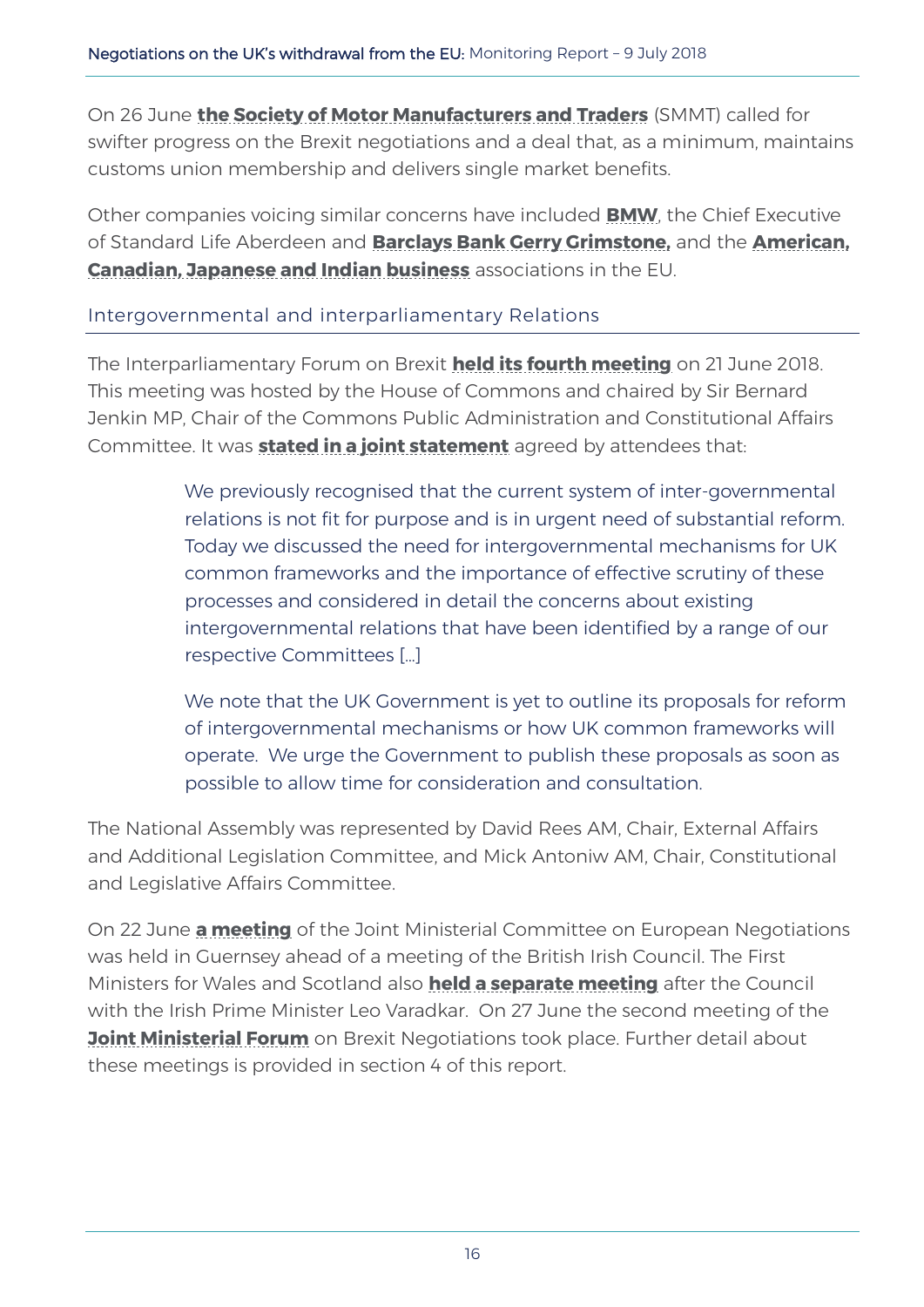## <span id="page-20-0"></span>UK legislation

#### European Union (Withdrawal) Bill.

On 12 and 13 June members of the House of Commons considered changes made by the Lords during Report and Third Reading of the **[European Union \(Withdrawal\)](https://services.parliament.uk/Bills/2017-19/europeanunionwithdrawal.html)  [Bill.](https://services.parliament.uk/Bills/2017-19/europeanunionwithdrawal.html)** They agreed to all Government amendments made by the Lords and in terms of non-government changes they decided to accept one, adjust one, reject eight and replace five with amendments in lieu.

On 13 June members of the SNP walked out of Prime Minister's questions in protest after the House of Commons spent less than 20 minutes the previous day debating the Withdrawal Bill's provisions about devolution, despite the Scottish Parliament refusing to grant consent to the Bill on **[15 May](http://www.parliament.scot/parliamentarybusiness/Bills/105997.aspx)**. An emergency debate on the Validity of the Sewel Convention was later requested by the SNP and held on 18 June. For more information about the debate see the Research Service's **[blogpost.](https://seneddresearch.blog/2018/06/25/what-happens-now-to-the-sewel-convention-developments-in-parliament/)**

On 18 June the Withdrawal Bill returned to the House of Lords for consideration of the amendments that the Commons decided to adjust, reject or replace. The Lords did not insist of any of its amendments to the Bill but did amend the Bill on division to require the UK Government to bring forward an amendable motion for the House of Commons to approve a statement on how it intends to proceed at the end of Article 50 negotiations. Other proposals were brought forward by the UK Government as compromise amendments to avoid a defeats in the House of Lords. These were agreed to by the Lords without division. Agreement was reached on other parts of the Bill without division and as a result were not subject to further debate.

On 20 June the Withdrawal Bill returned to the Commons for members to consider the changes made by the Lords at "ping-pong". Members considered the four issues on which the two Houses had not yet reached agreement due to the government amendments in lieu being tabled in the Lords and a government defeat on parliamentary approval of the withdrawal agreement. The Commons voted with the UK Government to make changes to the amendment relating to this issue of parliamentary approval. The agreed amendment provides that the motion to approve the UK Government's statement on how it intendeds to proceed would be 'in neutral terms' meaning that the statement of intention could not be amended. The Commons agreed to the remaining three amendments without division.

The Bill returned to the House of Lords that evening for the Lords to consider the Commons amendment on parliamentary approval of the withdrawal agreement,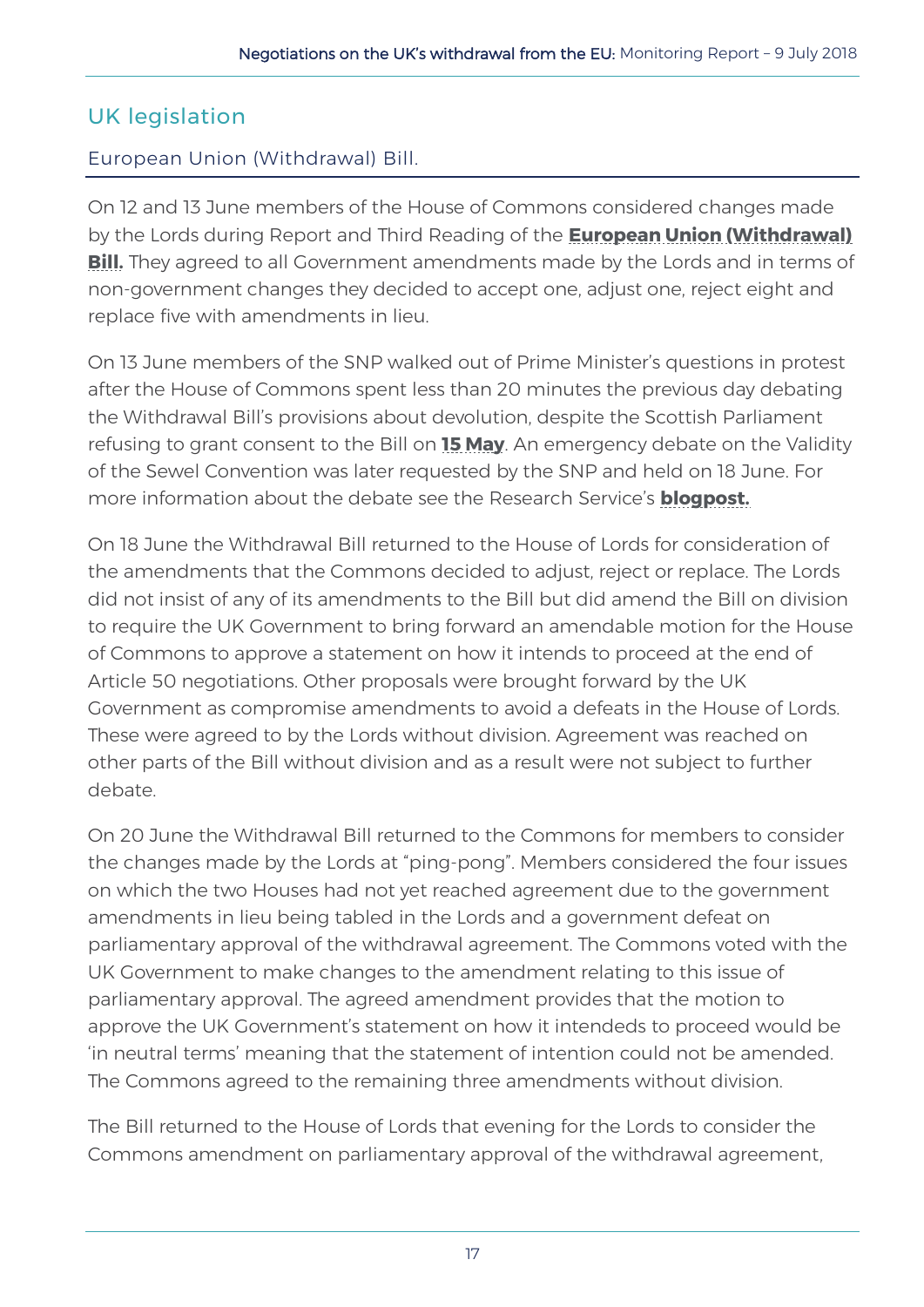the only outstanding point of difference in the Bill. The House of Lords agreed to the amendment without division and in doing so agreed to the final text of the Bill.

On 26 June the Withdrawal Act was given **[Royal Assent.](https://hansard.parliament.uk/lords/2018-06-26/debates/D13B3A5F-B212-4575-90CA-92DB2C0AB3DB/RoyalAssent)**

#### Nuclear Safeguards Act 2018

On 26 June the **[Nuclear Safeguards Act 2018](http://www.legislation.gov.uk/ukpga/2018/15/contents/enacted/data.htm)** also received Royal Assent. The Act makes provision for nuclear safeguards after the UK leaves Euratom by enabling the UK Government to make regulations for, and implement international agreements in relation to, nuclear safeguarding. In making regulations, UK Ministers must consult the UK's Office for Nuclear Regulation and the regulations must be subject to the affirmative procedure in both Houses of the UK Parliament. If any of the future international agreements on nuclear safeguards to be implemented by the UK Government by regulations are treaties requiring UK ratification, they must be laid before the UK Parliament as required by the ratification processes of the Constitutional Reform and Governance Act 2010.

Nuclear safeguards are reserved and the provisions of the Bill apply to the UK as a whole. During Committee Stage of the Bill in the House of Commons, following the SNP's unsuccessful attempt to add a clause requiring the Secretary of State to consult with the devolved Ministers before concluding new international agreements relating to nuclear safeguarding, **[Richard Harrington MP on behalf of](https://goo.gl/C8QtQz)  [the UK Government said](https://goo.gl/C8QtQz)**:

> As I have said, nuclear safeguards are not a devolved matter. Despite the responsibility legally being the UK Government's, I hope that our general approach of having an open and transparent process, which is evolving, would be described as reassuring. The Government are acutely aware of the value of consultation in developing this new regulatory regime obviously with the ONR, but also with the industry generally and formally and informally with parliamentary colleagues. As I have explained before, the nuclear safeguards regime regulations will be subject to detailed consultations with the regulator and industry. Industry stakeholders across the UK, which of course includes Scotland, Wales and Northern Ireland, will be widely encouraged to take part in that consultation. The outcome of the consultation will then be made public, in line with the Government's general policy on consultations.

The public consultation on the draft regulations will not be the first or only opportunity for stakeholders to be made aware of our intentions, and it will not be their only opportunity to provide the Government with their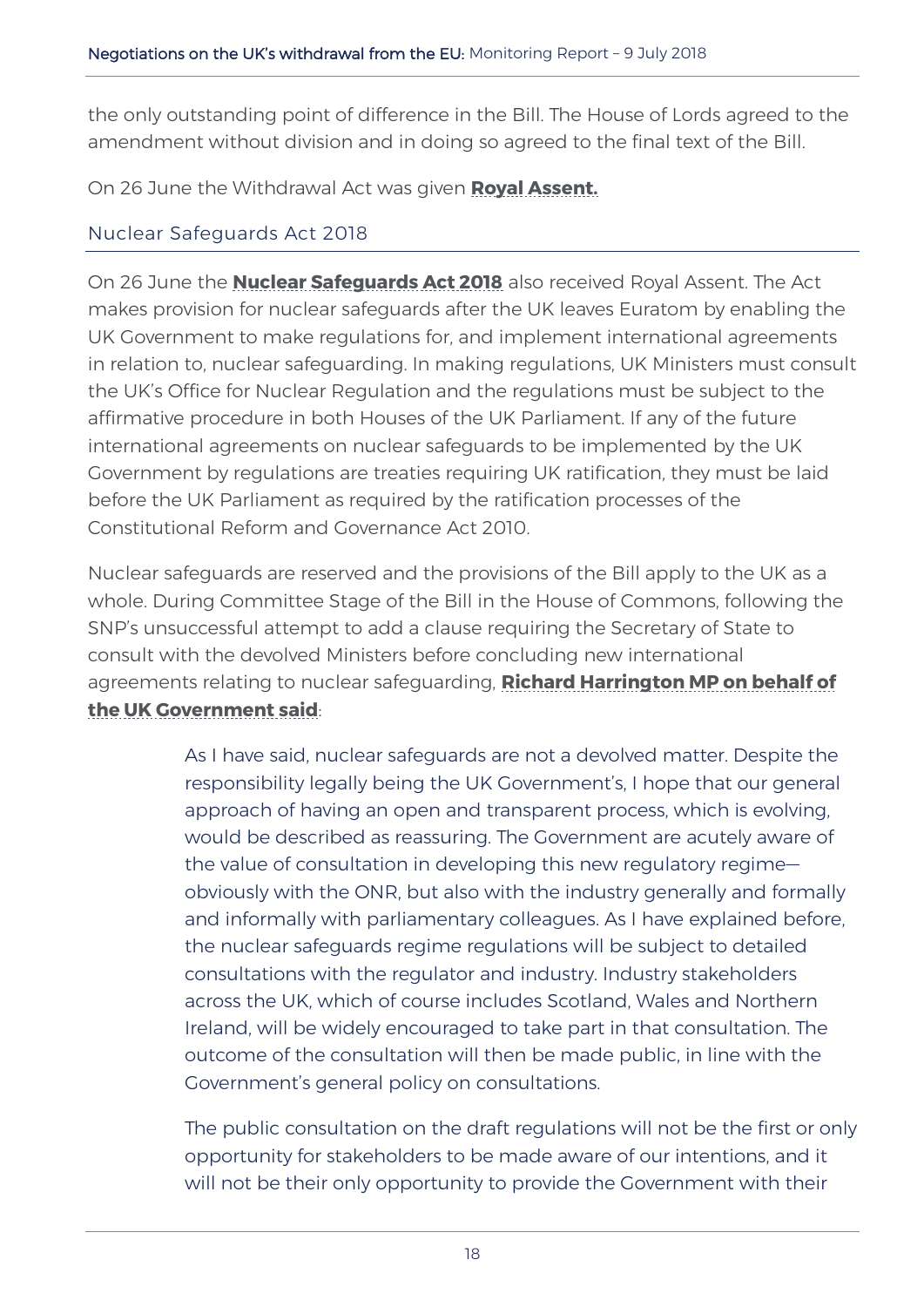views. We have had detailed discussions with the nuclear industry since the referendum, and we will continue to work closely with it and other stakeholders when taking the development of the new regime forward, including the development of regulations. My officials have already been in discussions with colleagues from across the devolved Administrations and the relevant environment agencies, such as the Scottish Environment Protection Agency, Natural Resources Wales and so on, to ensure effective collaborations on key Euratom-related policy areas—including the domestic nuclear safeguards regime—and will continue to do so.

#### Haulage Permits and Trailer Registration Bill

On 26 June the **[Haulage Permits and Trailer Registration Bill](https://services.parliament.uk/Bills/2017-19/haulagepermitsandtrailerregistrationbill.html)** received its Third Reading in the House of Commons. The Bill, which started in the House of Lords, is expected to return to the Lords on 4 July for their consideration of changes made by the Commons. The purpose of the Bill is to make provision to support UK hauliers to continue to operate internationally after the UK leaves the EU. As a result, the Bill gives powers to the Secretary of State to make regulations to provide for a haulage permit scheme, if such a scheme will be required as part of a deal with the EU, with the aim of ensuring that UK hauliers can obtain the necessary paperwork to provide services to and from EU countries. It also enables the Secretary of State to make regulations to introduce a trailer registration scheme. The Bill extends and applies to Wales and does not give any powers to Welsh Ministers. The Explanatory Notes to the Bill state that the Assembly does not have legislative competence in relation to road haulage permits and trailer registration.

#### Taxation and Trade

Dates for House of Commons Report Stage of the **[Taxation \(Cross](https://services.parliament.uk/Bills/2017-19/taxationcrossbordertrade.html)-border Trade) [Bill](https://services.parliament.uk/Bills/2017-19/taxationcrossbordertrade.html)** and the **[Trade Bill](https://services.parliament.uk/Bills/2017-19/trade.html)** are yet to be formally announced but it has been reported in the press that they will take place on 16 July and 17 July respectively. Both Bills received First Reading in the Commons in November 2017. **[Recent amendments](https://publications.parliament.uk/pa/bills/cbill/2017-2019/0122/amend/trade_rm_rep_0627.pdf)** tabled in relation to the Trade Bill include a crossbench proposal to achieve implementation of an international agreement to enable the UK to become a member of the European Trade Association and continue as a signatory to the EEA Agreement.

With regards to future trade, Greg Hands MP, former Minister of State for Trade Policy **[wrote](http://senedd.assembly.wales/documents/s76604/Correspondence%20from%20Greg%20Hands%20MP%20Minister%20of%20State%20regarding%20the%20implications%20of%20future%20trade%20pol.pdf)** to the Chair of the External Affairs and Additional Legislation Committee on 17 June stating that the UK Government is committed to ensuring that the devolved administrations and legislatures have the opportunity to engage with and contribute to the UK's trade policy. The letter states that 14 Trade Working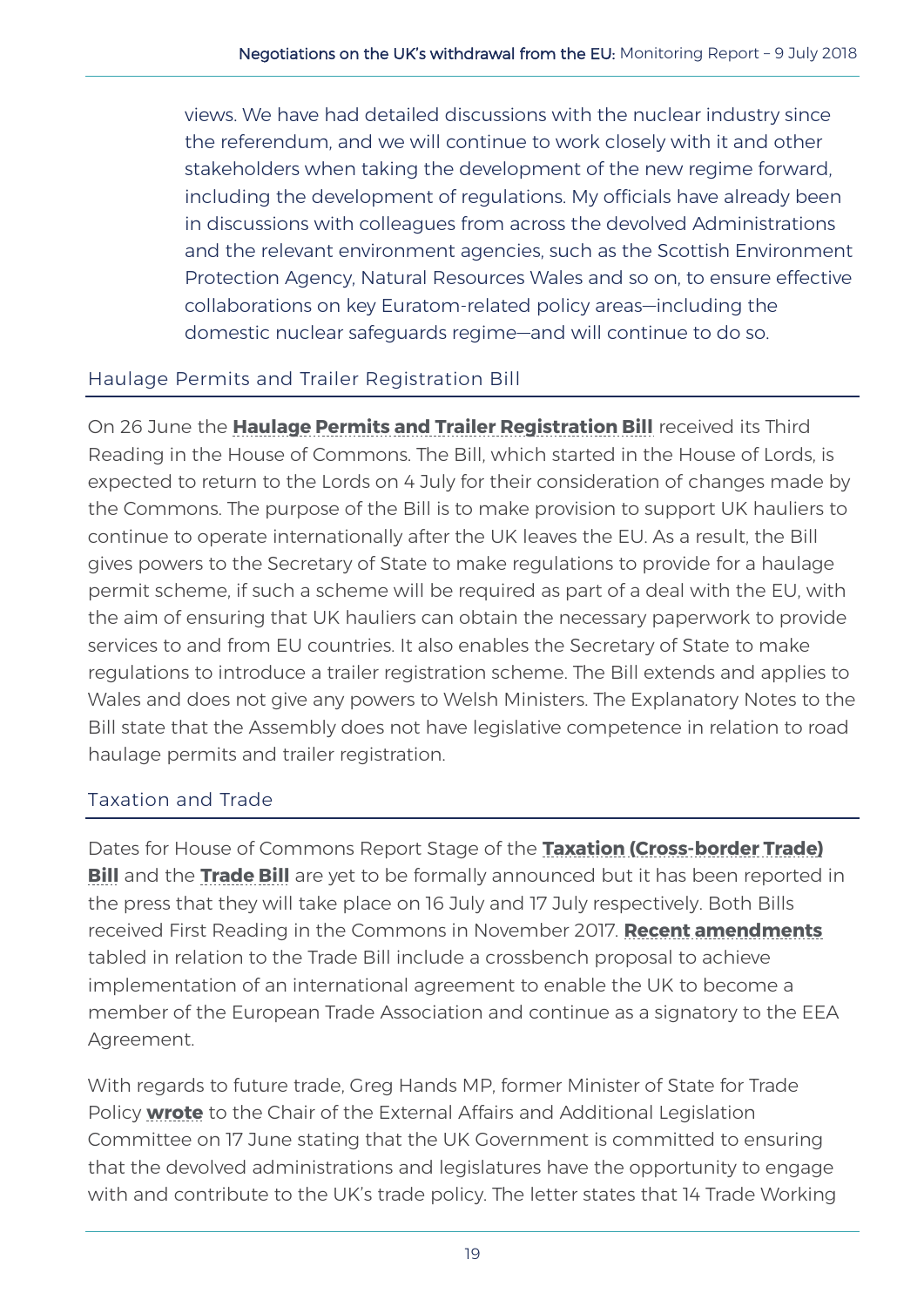Groups across 21 countries have been established. According to the Minister these are delivered by the UK Government because international relations is a reserved matter, however they are "keen that the Devolved Administrations have a role supporting preparations for the negotiation of future trade agreements."

#### Upcoming UK legislation

On 13 June the House of Commons Environment, Food and Rural Affairs Committee **[held an evidence session](http://data.parliament.uk/writtenevidence/committeeevidence.svc/evidencedocument/environment-food-and-rural-affairs-committee/the-work-of-defra/oral/85527.html)** with the UK Government's Secretary of State for Environment, Food and Rural Affairs, Michael Gove MP. During the session, the committee questioned Mr Gove on the work of Defra, including preparations for Brexit. Mr Gove **[stated that](http://data.parliament.uk/writtenevidence/committeeevidence.svc/evidencedocument/environment-food-and-rural-affairs-committee/the-work-of-defra/oral/85527.html)** it is his 'hope' that the UK Government's Agricultural Bill will be published before the summer recess.

In the 2017 Queen's Speech, the UK Government announced its intention to introduce a **[Fisheries Bill](https://www.gov.uk/government/publications/queens-speech-2017-background-briefing-notes)** to control access to the UK's waters and set fishing quotas once it left the EU. On 4 July the UK Government published its **[Sustainable fisheries](https://www.gov.uk/government/consultations/fisheries-white-paper-sustainable-fisheries-for-future-generations)  [for future generations white paper](https://www.gov.uk/government/consultations/fisheries-white-paper-sustainable-fisheries-for-future-generations)**. That white paper sets out the UK Government proposed approach to:

- Promoting sustainable fisheries;
- **Access agreements and quota allocation;**
- Common Fisheries Policy (CFP) technical regulations;
- **A** new UK framework: and
- **Reforming fisheries management.**

#### Assembly developments on Brexit legislation

On 14 June **[the Llywydd wrote to the First Minister](http://senedd.assembly.wales/documents/s76605/Correspondence%20from%20the%20Llywydd%20to%20the%20First%20Minister%20regarding%20the%20EU%20Withdrawal%20Bill%20and%20environ.pdf)** regarding an amendment to the Withdrawal Bill to preserve EU environmental principles. An amendment was agreed during the passage of the Bill through the UK Parliament requiring the Secretary of State, within a period of six month of the EU Withdrawal Bill being passed, to publish a draft Bill that would place a duty on the Secretary of State to publish a statement of policy in relation to the application and interpretation of a series of environmental principles. The draft Bill must also include provisions for the establishment of a public authority which could take proportionate enforcement action if it considers a UK Minister is not complying with environmental law. The new section places duties on UK Ministers only, however, the issue was raised whether the amendment agreed required a supplementary Legislative Consent Motion on the Bill on the grounds that it related to matters within devolved competence. The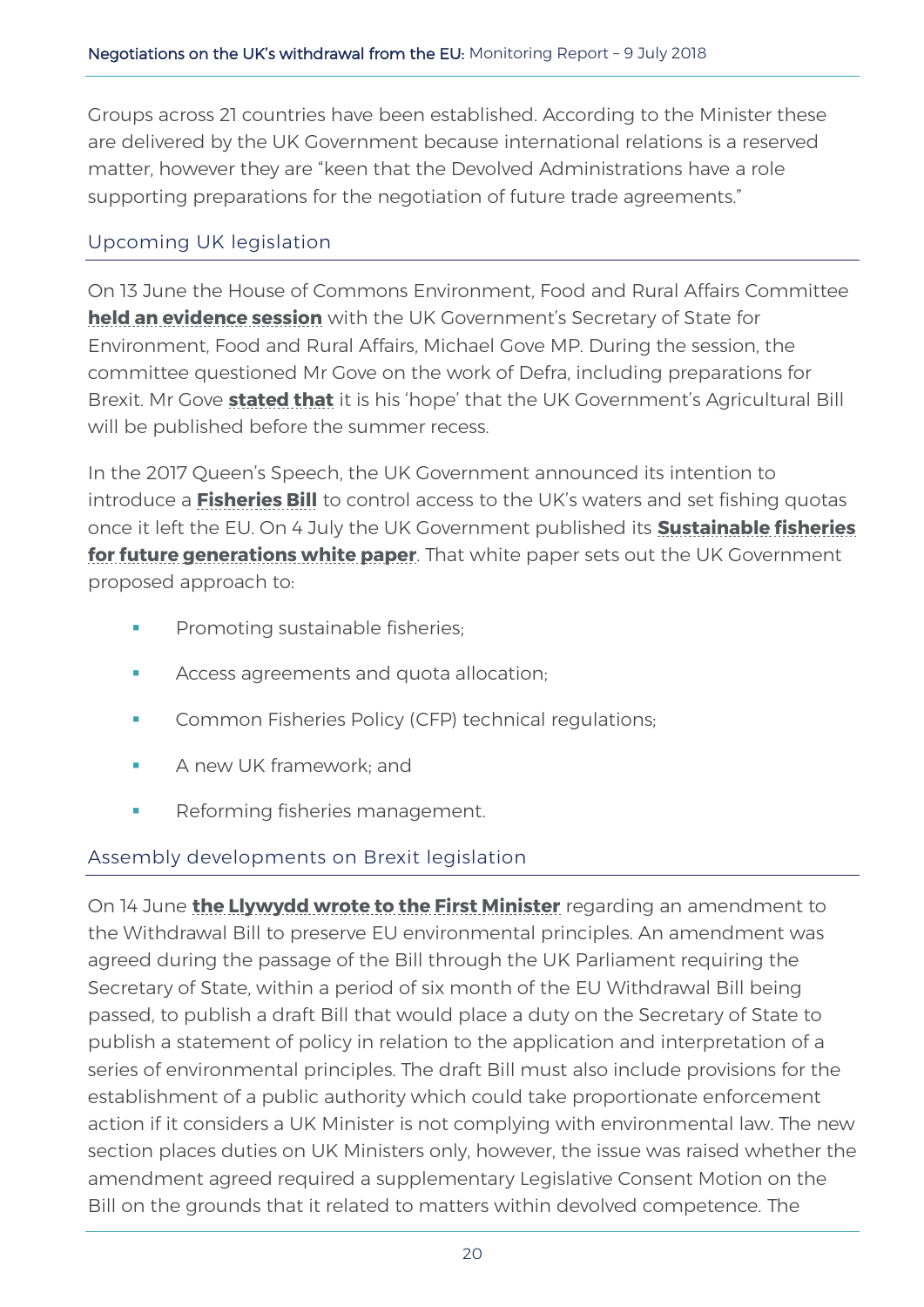Legislative Consent Motion approved by the Assembly on the EU Withdrawal Bill was passed before these changes were made.

The letter written by the Llywydd asked the Welsh Government to confirm as soon as possible whether or not it intended to lay a Legislative Consent Memorandum in respect of the amendment.

During the short debate on the amendment on 18 June **[Lord Callanan](https://goo.gl/9ikSVg)**, on behalf of the UK Government, stated that both the amendment and subsequent draft Bill would only apply to England and reserved to matters:

> As we made clear in our consultation document and in last week's Commons debates, the amendment applies only to England and to reserved matters. The draft Bill itself will similarly apply only to England and to reserved matters. That means that neither the amendment nor the draft Bill that will flow from it will trigger the legislative consent process. I understand that the Welsh Government do not share our view, and it is of course open to them to put forward a legislative consent Motion in the Assembly. That is clearly a matter for the Assembly and it would not change the UK Government's view.

**[Lord Callanan](https://goo.gl/fAaZXd)** also said that the UK Government would "work closely with the devolved Administrations on the new body, including on whether they wish to take a similar or, indeed, different approach themselves."

On 19 June the **[Chair of the Constitutional and Legislative Affairs Committee](http://senedd.assembly.wales/documents/s76623/Correspondence%20from%20Mick%20Antoniw%20Chair%20of%20the%20Constitutional%20and%20Legislative%20Affairs%20Committee%20to%20t.pdf)  [wrote to the Cabinet Secretary for Finance](http://senedd.assembly.wales/documents/s76623/Correspondence%20from%20Mick%20Antoniw%20Chair%20of%20the%20Constitutional%20and%20Legislative%20Affairs%20Committee%20to%20t.pdf)** on a related issue. During ping pong stages of the EU Withdrawal Bill the issue was raised whether the UK Government could potentially be in breach of the **[Intergovernmental Agreement on the](https://assets.publishing.service.gov.uk/government/uploads/system/uploads/attachment_data/file/702623/2018-04-24_UKG-DA_IGA_and_Memorandum.pdf)  [Withdrawal Bill](https://assets.publishing.service.gov.uk/government/uploads/system/uploads/attachment_data/file/702623/2018-04-24_UKG-DA_IGA_and_Memorandum.pdf)** as a result of the environmental principles amendment. The Intergovernmental Agreement states that the UK Government commits to not bringing forward legislation that would alter areas of policy for England in so far as the devolved legislatures are prevented from doing so as a result of restrictions imposed on their competence by UK Ministers under powers in the Withdrawal Act.

The section in relation to maintenance of environmental principles requires the Secretary of State to publish a draft Bill within six months. Should restrictions in relation to the environment be imposed on the Assembly's devolved competence between now and the draft environment Bill being published, the UK Government could potentially be in breach of the assurances in the Intergovernmental Agreement by bringing forward legislation in a policy area subject to restrictions. The letter asked the Cabinet Secretary to clarify whether the Welsh Government had been involved in discussions with the UK Government on the implications of the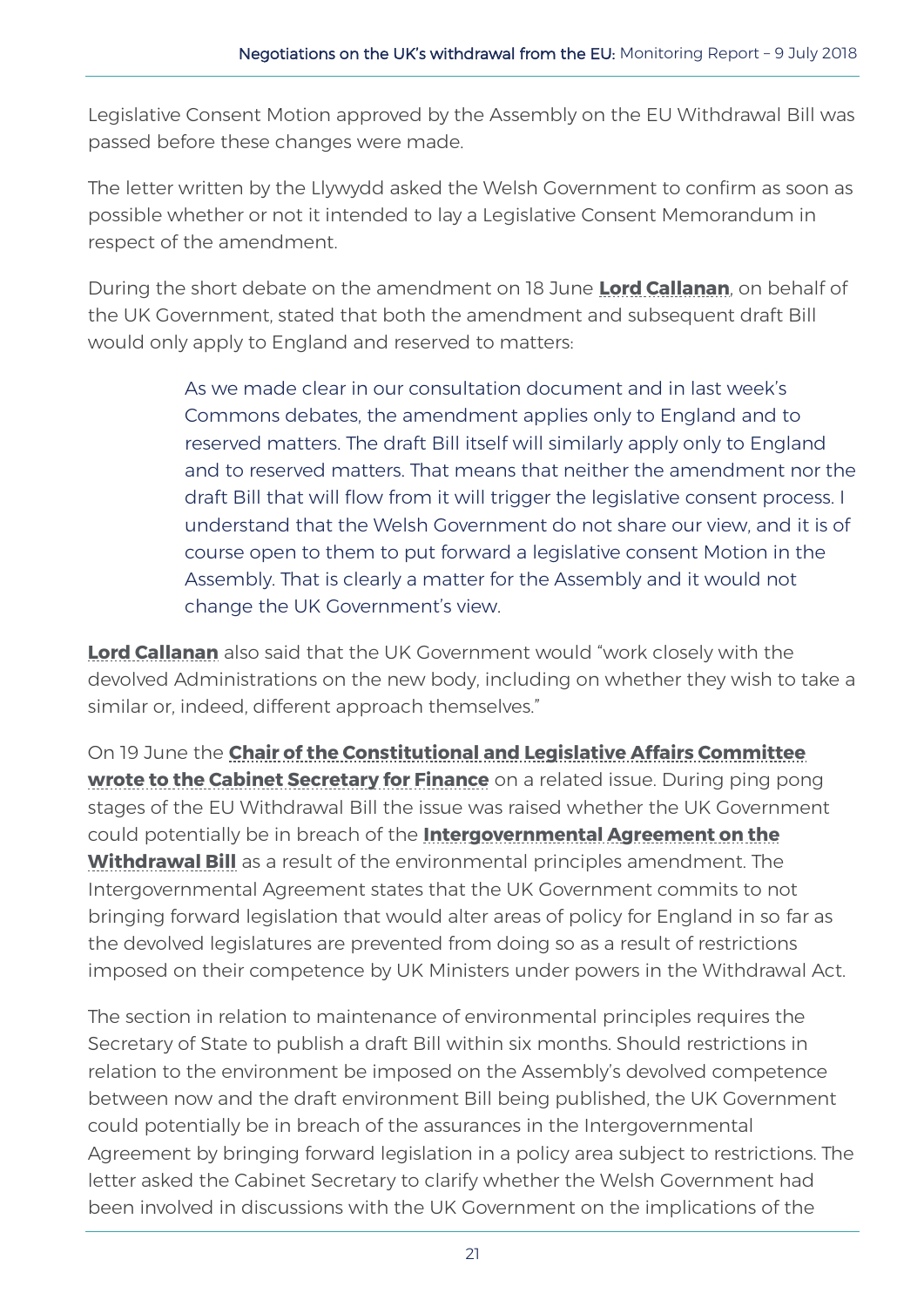amendment and whether they thought it had the potential to breach the Intergovernmental Agreement.

The Committee received a **[response to their letter](http://senedd.assembly.wales/documents/s76786/CLA5-18-18%20-%20Paper%206.pdf)** on the same day. The letter states:

> The UK Government is very clear that the draft Bill which the Secretary of State will be required to produce will apply only in England, or to reserved matters. In addition, the amendment requires the Bill to set out a series of cross-cutting environmental principles; it does not oblige the UK Government to produce a Bill which sets out a legislative framework in relation to one of the specific policy areas set out in the Annex to the Intergovernmental Agreement.

> As such, on this basis I do not believe that the amendment has the potential to breach the Intergovernmental Agreement, but the Welsh Government officials will continue to engage closely with UK Government colleagues as they develop the draft Bill, and will be reminding them of the need to ensure that they are compliant with the Agreement.

On 21 June the Chair of the Constitutional and Legislative Affairs Committee **[wrote](http://senedd.assembly.wales/documents/s76787/CLA5-18-18%20-%20Paper%207.pdf)  [back](http://senedd.assembly.wales/documents/s76787/CLA5-18-18%20-%20Paper%207.pdf)** to the Cabinet Secretary for Finance seeking further clarification why the fact that the draft Bill will apply only in England is a reason why there would be no potential breach of the Intergovernmental Agreement, given that the agreement states that the restriction on legislating in policy areas that will be subject to legislative frameworks will also apply in England.

On the same day the Cabinet Secretary for Economy and Transport **[wrote](http://senedd.assembly.wales/documents/s76649/Correspondence%20from%20the%20Cabinet%20Secretary%20for%20Finance%20regarding%20the%20inter-governmental%20agreement%20bet.pdf)** to the Chair of the House of Commons Select Committee on International Trade giving written evidence to the committee's inquiry into the appropriate level of transparency and scrutiny of UK trade strategy and negotiations post Brexit.

#### <span id="page-25-0"></span>Documents and Position Papers

Since the last monitoring report was published the UK and EU published a joint statement outlining the progress on agreeing a number of articles in the Withdrawal Agreement. The EU Council has published its conclusions following its summit on 28 and 29 June, which both sides have produced slides and technical notes on aspects of the future relationship between the UK and EU.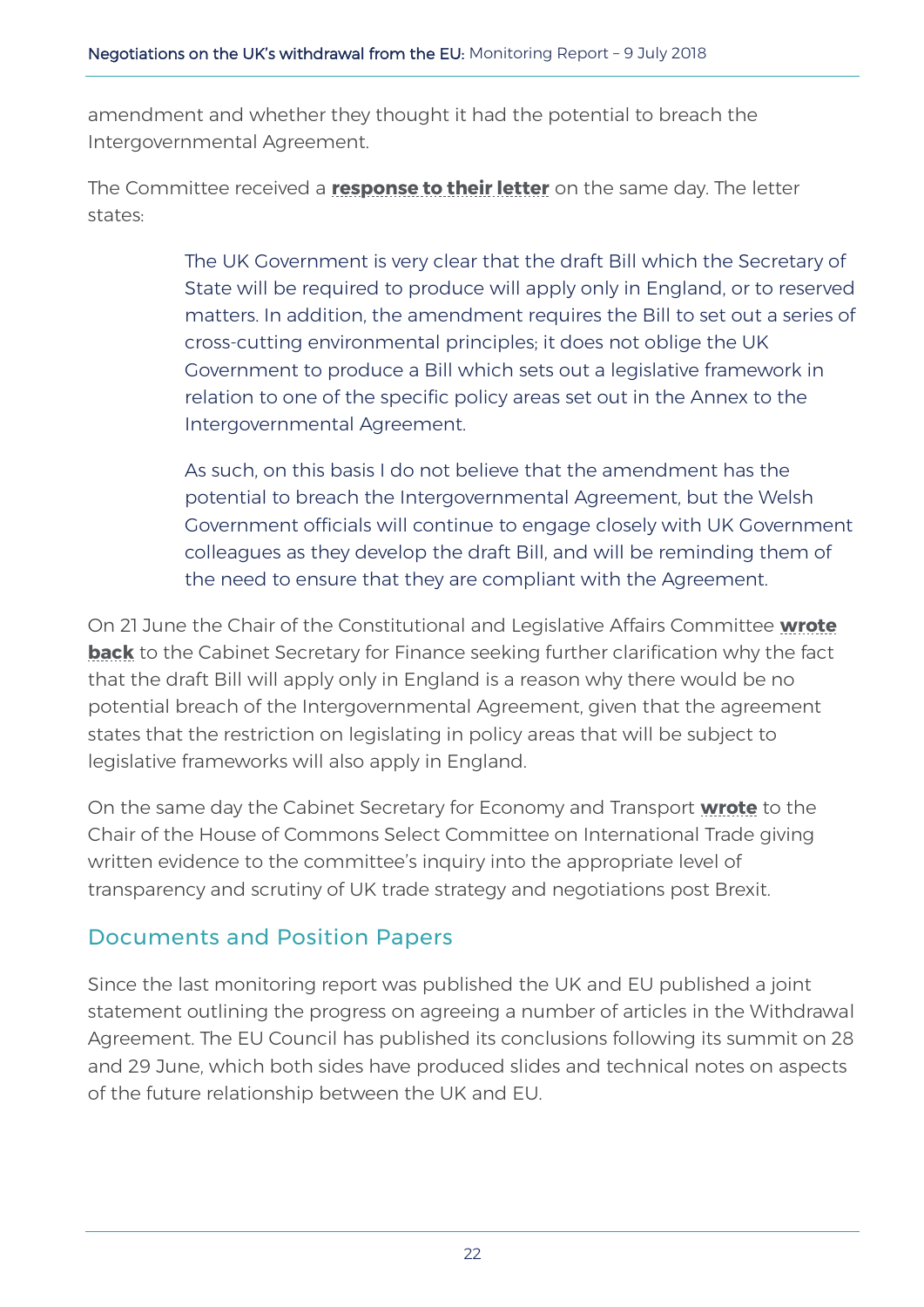Table 1 Position Papers and key documents published by the EU and UK

| <b>EU Paper</b>                                                                                     | <b>Contents EU Paper</b>                                                                                                                                                                                                                                                                                         | <b>UK Paper</b>                                                                                                                | <b>Contents UK Paper</b>                                                                                                                                                                            |
|-----------------------------------------------------------------------------------------------------|------------------------------------------------------------------------------------------------------------------------------------------------------------------------------------------------------------------------------------------------------------------------------------------------------------------|--------------------------------------------------------------------------------------------------------------------------------|-----------------------------------------------------------------------------------------------------------------------------------------------------------------------------------------------------|
| <b>Essential Principles on</b><br><b>Citizens Rights</b><br>29 May 2017 to EU 27<br>12 June to UK   | Sets out the EU's position on<br>rights of UK citizens in the<br>EU and EU citizens in the<br>UK.                                                                                                                                                                                                                | <b>Safeguarding the</b><br>position of EU citizens in<br>the UK and UK nationals<br>in the EU: Position Paper.<br>26 June 2017 | Sets out the UK position on<br>the rights EU citizens<br>should enjoy in the UK and<br>that UK nationals should<br>enjoy in the EU. See<br>Research Service <b>blog post</b><br>for further detail. |
| <b>Essential Principles on</b><br>the financial settlement<br>29 May 2017 to EU 27<br>12 June to UK | Sets out the EU's proposals<br>for a methodology that<br>should be agreed during the<br>Phase 1 negotiations on how<br>the UK's financial obligations<br>to the EU should be<br>calculated. Annex 1 contains<br>a list of agencies, bodies and<br>financial instruments to be<br>included in the<br>methodology. | None.                                                                                                                          | UK Secretary of State for<br>DEXEU has outlined that<br>the UK will 'interrogate' the<br>EU's position rather than<br>set out its own.                                                              |
| <b>Nuclear material and</b><br>safeguard equipment<br>(Euratom)<br>23 June 2017 to EU27             | Sets out the EU's proposals<br>for the treatment and<br>transfer of ownership of<br>special fissile materials.<br>Covers less areas than                                                                                                                                                                         | <b>Nuclear material and</b><br>safeguards issues.<br>13 July 2017                                                              | The UK Government sets<br>out six principles it wants<br>negotiations on these<br>matters to achieve. It<br>covers some additional                                                                  |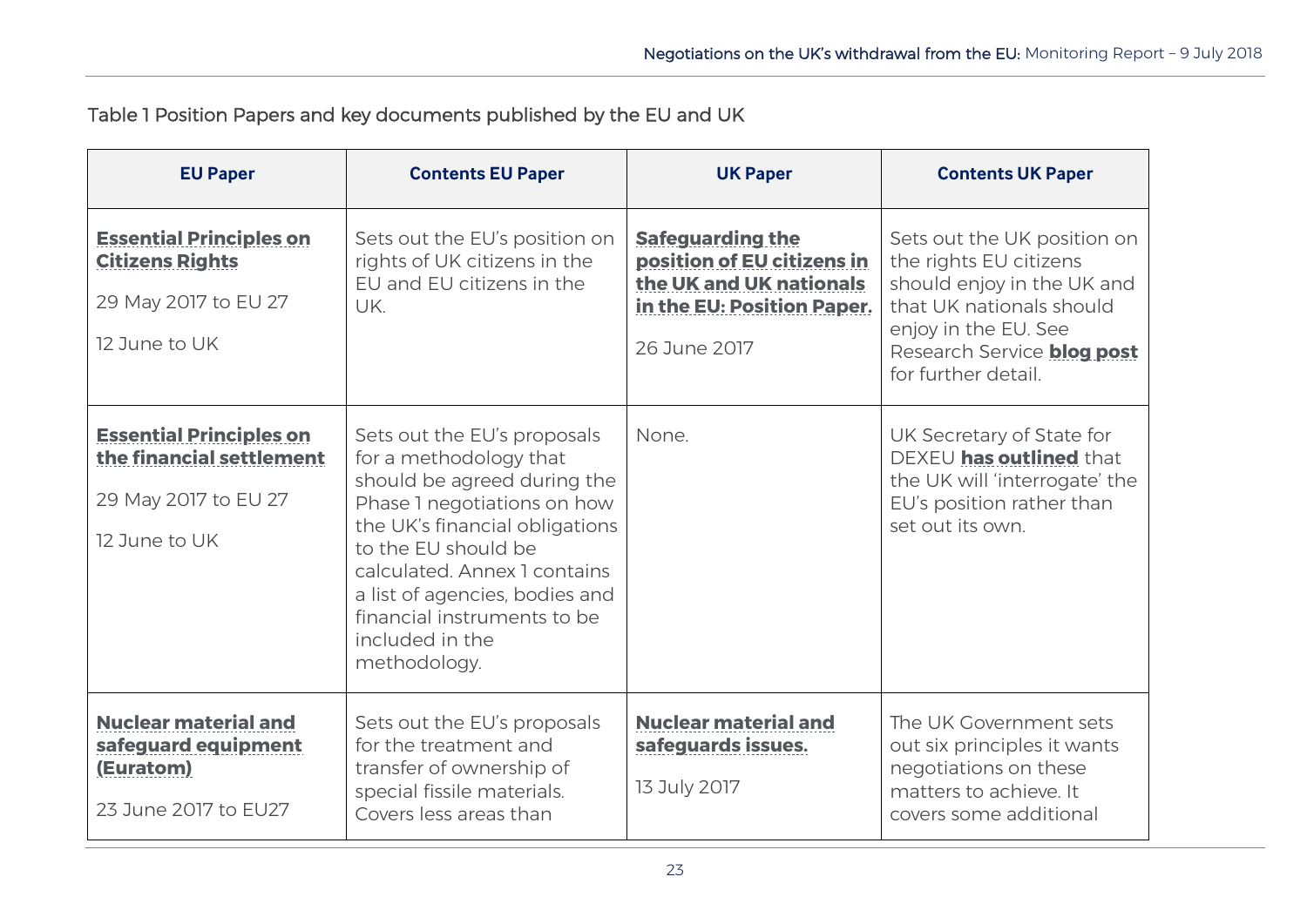| <b>EU Paper</b>                                                                                             | <b>Contents EU Paper</b>                                                                                  | <b>UK Paper</b>                                                                                                 | <b>Contents UK Paper</b>                                                                                                                                                                                                                                                                                                              |
|-------------------------------------------------------------------------------------------------------------|-----------------------------------------------------------------------------------------------------------|-----------------------------------------------------------------------------------------------------------------|---------------------------------------------------------------------------------------------------------------------------------------------------------------------------------------------------------------------------------------------------------------------------------------------------------------------------------------|
| 13 July to UK                                                                                               | proposed by UK in<br>equivalent paper.                                                                    |                                                                                                                 | areas to those covered by<br>the European Commission<br>including existing contracts<br>for the supply of nuclear<br>material and spent fuel<br>and radioactive waste. The<br>UK states that spent fuel<br>and radioactive waste<br>should remain the<br>responsibility of the State<br>in which it was generated<br>post withdrawal. |
| <b>Judicial cooperation in</b><br>civil and commercial<br>matters<br>29 June 2017 to EU 27<br>13 July to UK | Sets out proposals for<br>procedures to be put in<br>place for cases pending at<br>time of UK withdrawal. | <b>Providing a cross-border</b><br>civil judicial framework:<br>a future partnership<br>paper<br>22 August 2017 | The UK Government has<br>set out its position for the<br>procedures that should<br>apply to cases pending at<br>time of UK withdrawal and<br>proposals for on-going<br>cooperation in these<br>papers.                                                                                                                                |
|                                                                                                             |                                                                                                           | <b>Framework for the UK-</b><br><b>EU partnership: Civil</b><br>judicial cooperation<br>13 June 2018            |                                                                                                                                                                                                                                                                                                                                       |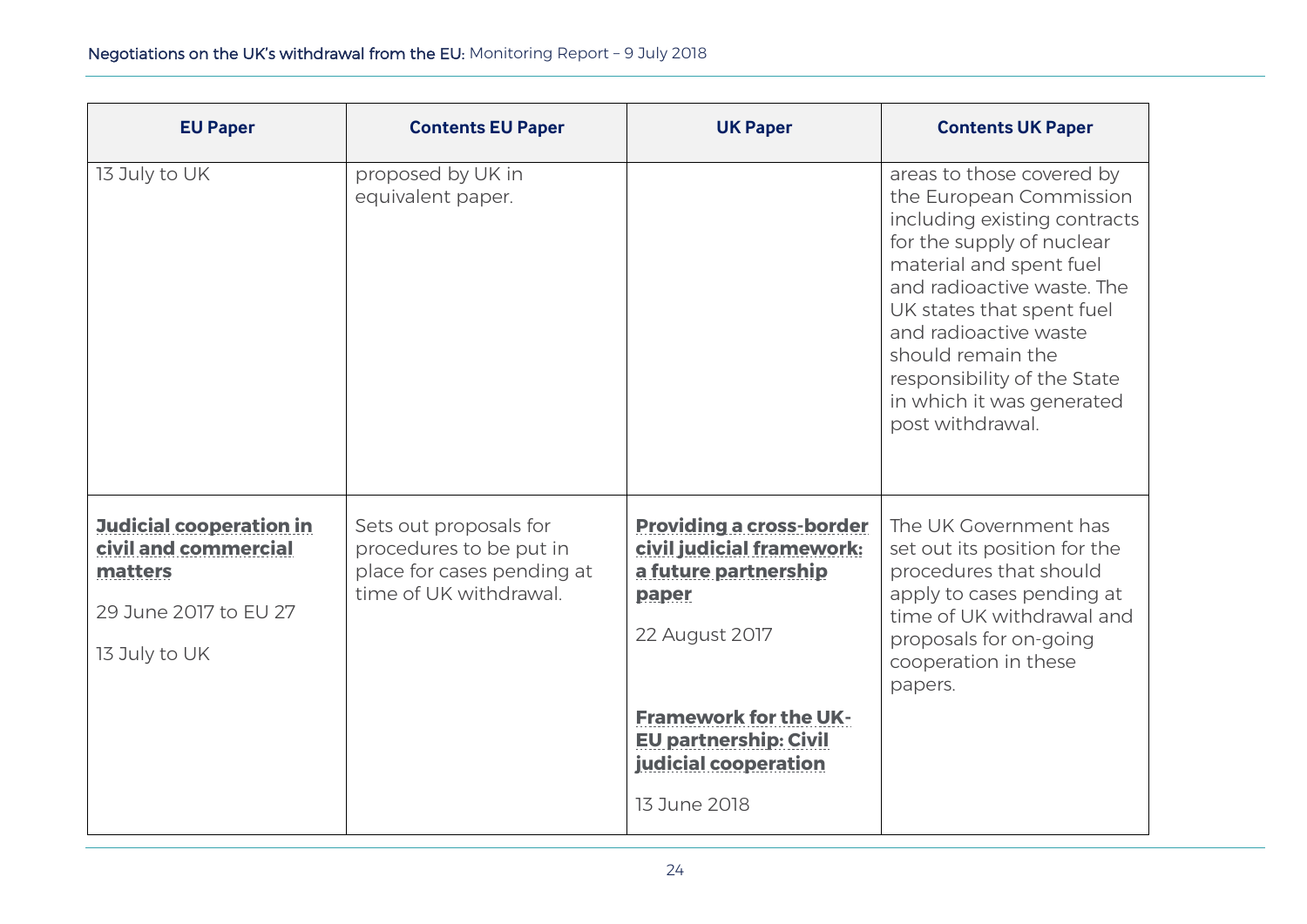| <b>EU Paper</b>                                                                 | <b>Contents EU Paper</b>                                                                                                                               | <b>UK Paper</b>                                                                                | <b>Contents UK Paper</b>                                                                                                                                                                                                                                                                                                                                                                                                                                                                                          |
|---------------------------------------------------------------------------------|--------------------------------------------------------------------------------------------------------------------------------------------------------|------------------------------------------------------------------------------------------------|-------------------------------------------------------------------------------------------------------------------------------------------------------------------------------------------------------------------------------------------------------------------------------------------------------------------------------------------------------------------------------------------------------------------------------------------------------------------------------------------------------------------|
| <b>Ongoing Police and</b><br><b>Judicial cooperation in</b><br>criminal matters | Proposals for the procedures<br>that will apply to on-going<br>procedures such as<br>European investigation                                            | <b>Security law</b><br>enforcement and<br>criminal justice: Future<br><b>Partnership Paper</b> | Annex A of the paper<br>provides a direct response<br>to the issues raised by the<br>EU in its paper. However,                                                                                                                                                                                                                                                                                                                                                                                                    |
| 29 June 2017 to EU 27<br>13 July to UK                                          | orders and European Arrest<br>Warrants procedures at the<br>date of withdrawal and the<br>treatment of information<br>obtained by these<br>procedures. | 18 September 2017                                                                              | the UK advocates that<br>discussions on the<br>withdrawal issues on<br>criminal matters take place<br>with reference to<br>discussions on a future<br>partnership. The paper calls<br>for a deeper relationship<br>and cooperation on law<br>enforcement and criminal<br>justice issues between the<br>UK and EU than the EU<br>currently has with third<br>party countries. It states<br>that it should be read in<br>conjunction with other<br>future partnership papers<br>on security and data<br>protection. |
| <b>Ongoing Union and</b>                                                        | Sets out the proposals for<br>procedures to be put in                                                                                                  | <b>Ongoing union judicial</b><br>and administrative                                            | The UK Government<br>recognises that there will                                                                                                                                                                                                                                                                                                                                                                                                                                                                   |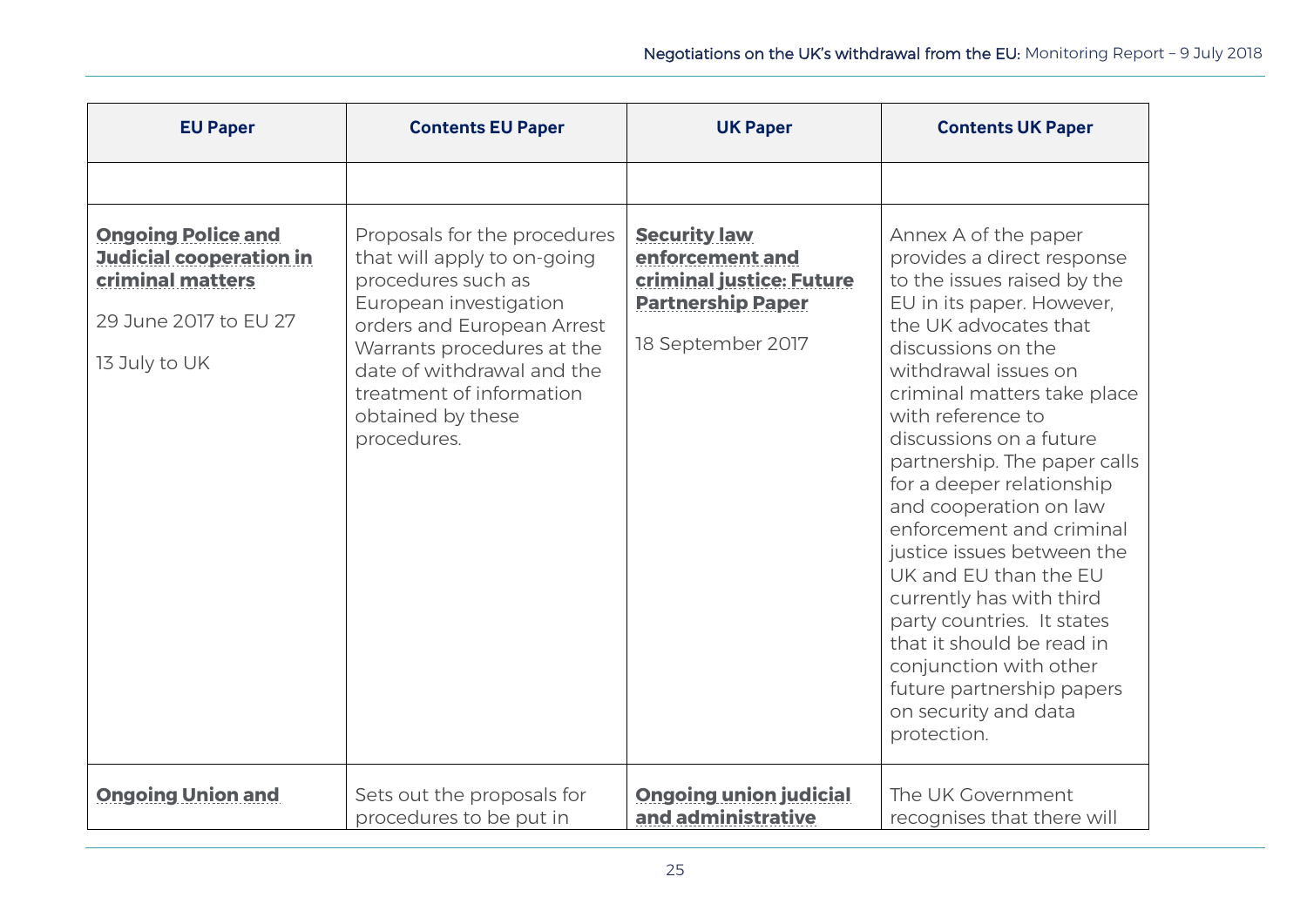| <b>EU Paper</b>                                                                                                            | <b>Contents EU Paper</b>                                                                                                                                                                                                                                                                                                                                                                                                                                                                                                                                                                 | <b>UK Paper</b>                                            | <b>Contents UK Paper</b>                                                                                                                                                                                                                                                                                                                                                                                                                                                                                                                                                                                              |
|----------------------------------------------------------------------------------------------------------------------------|------------------------------------------------------------------------------------------------------------------------------------------------------------------------------------------------------------------------------------------------------------------------------------------------------------------------------------------------------------------------------------------------------------------------------------------------------------------------------------------------------------------------------------------------------------------------------------------|------------------------------------------------------------|-----------------------------------------------------------------------------------------------------------------------------------------------------------------------------------------------------------------------------------------------------------------------------------------------------------------------------------------------------------------------------------------------------------------------------------------------------------------------------------------------------------------------------------------------------------------------------------------------------------------------|
| <b>Judicial Procedures</b><br>29 June 2017 to EU 27<br>13 July to UK                                                       | place for cases before the<br>European Court of Justice<br>involving the UK or UK<br>residents/legal persons on-<br>going at the time of<br>withdrawal and for proposals<br>for on-going administrative<br>procedures before Union<br>institutions, bodies, offices<br>and agencies concerning<br>the UK or UK residents/legal<br>persons. The EU proposed<br>that the European Court of<br>Justice should retain some<br>competence to adjudicate in<br>cases brought after the<br>withdrawal against the UK<br>about matters that<br>happened when the UK was<br>still a Member State. | proceedings: Position<br><b>Paper</b><br>13 July 2017      | be some cases pending at<br>the point of withdrawal<br>that should continue to fall<br>within the jurisdiction of<br>the European Court of<br>Justice and seeks agreed<br>criteria on the definition of<br>'pending'. It also seeks<br>clarification of the role of<br>the UK Advocate General<br>and UK lawyers in the<br>Court for a transitional<br>period whilst cases are still<br>pending. It does not agree<br>that the European Court of<br>Justice should retain some<br>competence over cases<br>brought after the<br>withdrawal date relating to<br>actions that took place<br>before the withdrawal date. |
| <b>Issues relating to the</b><br>functioning of EU<br><b>Institutions, Agencies</b><br>and Bodies<br>29 June 2017 to EU 27 | The paper sets out the EU's<br>position on what protections<br>and immunities will apply to<br>EU institutions and agencies<br>in the UK at after withdrawal<br>whilst the activities of the<br>EU's bodies in the UK are                                                                                                                                                                                                                                                                                                                                                                | <b>Privileges and</b><br><b>Immunities</b><br>13 July 2017 | The UK's position paper<br>agrees that protections<br>and immunities should be<br>offered to EU property,<br>assets and operations in<br>the UK for a transitional<br>period after withdrawal.                                                                                                                                                                                                                                                                                                                                                                                                                        |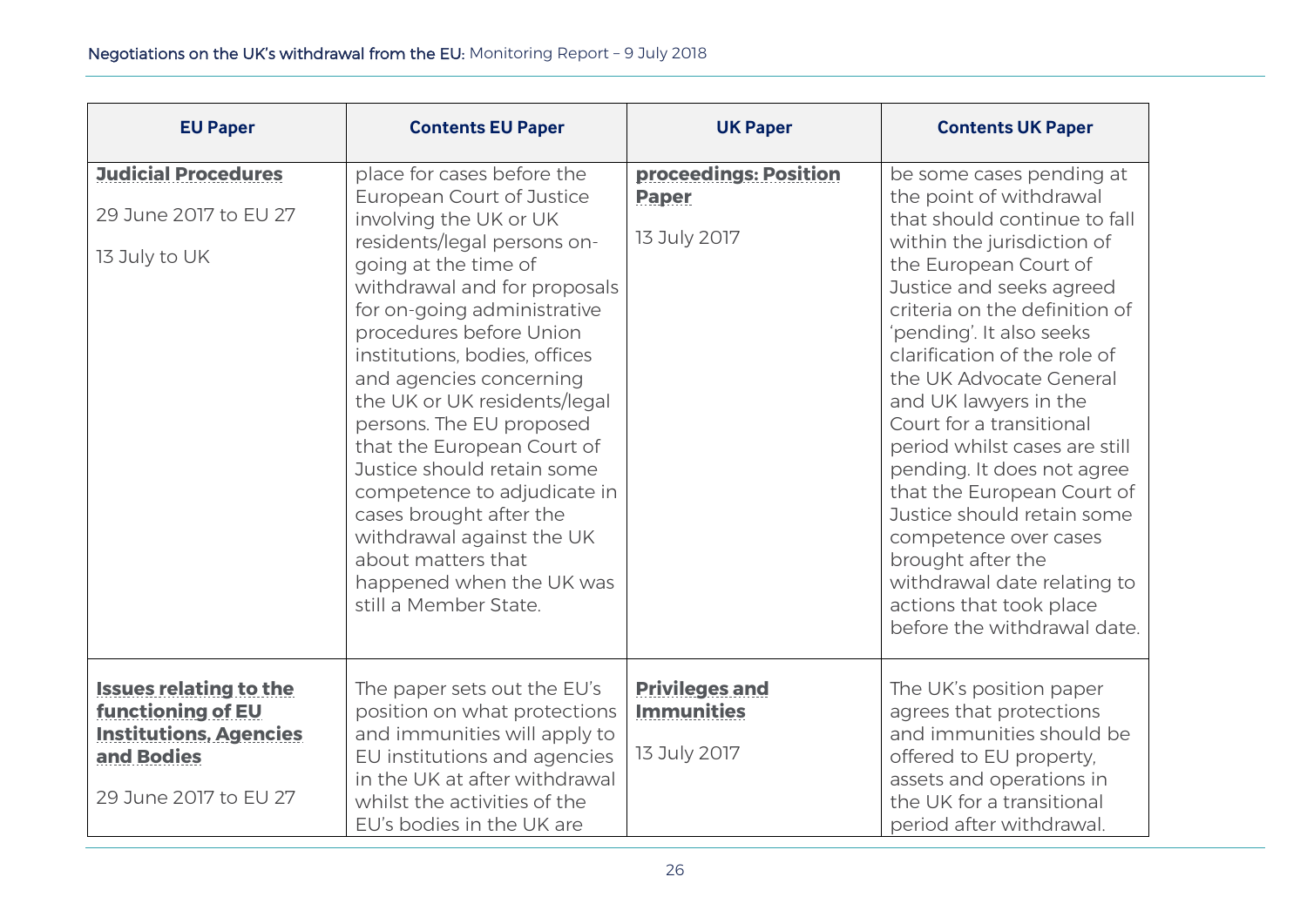| <b>EU Paper</b>                                                  | <b>Contents EU Paper</b>                                                                                                                                                                                                                                                                                                                                                                                                                                                                                                                                | <b>UK Paper</b>                                                                                                     | <b>Contents UK Paper</b>                                                                                                                                                                                                                                                                                                                                                                                                                                                                                                                                                                                                                                                   |
|------------------------------------------------------------------|---------------------------------------------------------------------------------------------------------------------------------------------------------------------------------------------------------------------------------------------------------------------------------------------------------------------------------------------------------------------------------------------------------------------------------------------------------------------------------------------------------------------------------------------------------|---------------------------------------------------------------------------------------------------------------------|----------------------------------------------------------------------------------------------------------------------------------------------------------------------------------------------------------------------------------------------------------------------------------------------------------------------------------------------------------------------------------------------------------------------------------------------------------------------------------------------------------------------------------------------------------------------------------------------------------------------------------------------------------------------------|
| 13 July 2017 TO UK                                               | being wound-up.                                                                                                                                                                                                                                                                                                                                                                                                                                                                                                                                         |                                                                                                                     | Negotiators on both sides<br>have indicated that they<br>are close to reaching<br>agreement on this issue.                                                                                                                                                                                                                                                                                                                                                                                                                                                                                                                                                                 |
| <b>Governance</b><br>29 June 2017 to EU 27<br>13 July 2017 to UK | The paper sets out the EU's<br>proposals for a dispute<br>resolution mechanism for<br>the Withdrawal Agreement,<br>including that a Joint<br>Committee be established<br>to consider disputes. It states<br>that the Joint Committee<br>should make references to<br>the European Court of<br>Justice for binding decisions<br>where agreement cannot be<br>reached in the Committee. It<br>states that the European<br>Commission should retain<br>full powers for the<br>monitoring and<br>implementation of the<br>agreement on citizen's<br>rights. | <b>Enforcement and</b><br><b>Dispute resolution:</b><br><b>Future Partnership</b><br><b>Paper</b><br>23 August 2017 | The paper includes<br>proposals for a new<br>enforcement and dispute<br>resolution mechanism for<br>both the Withdrawal<br>Agreement and any future<br>partnership. The paper<br>states that a new<br>mechanism will be needed<br>as the jurisdiction of the<br>European Court of Justice<br>will come to an end. The<br>UK's position is that where<br>the Withdrawal Agreement<br>or any future partnership<br>arrangements give rise to<br>rights or obligations for<br>individuals and business<br>operating in the UK these<br>will be given effect in UK<br>law and enforced by UK<br>courts. The position paper<br>argues there is no<br>precedent or imperative in |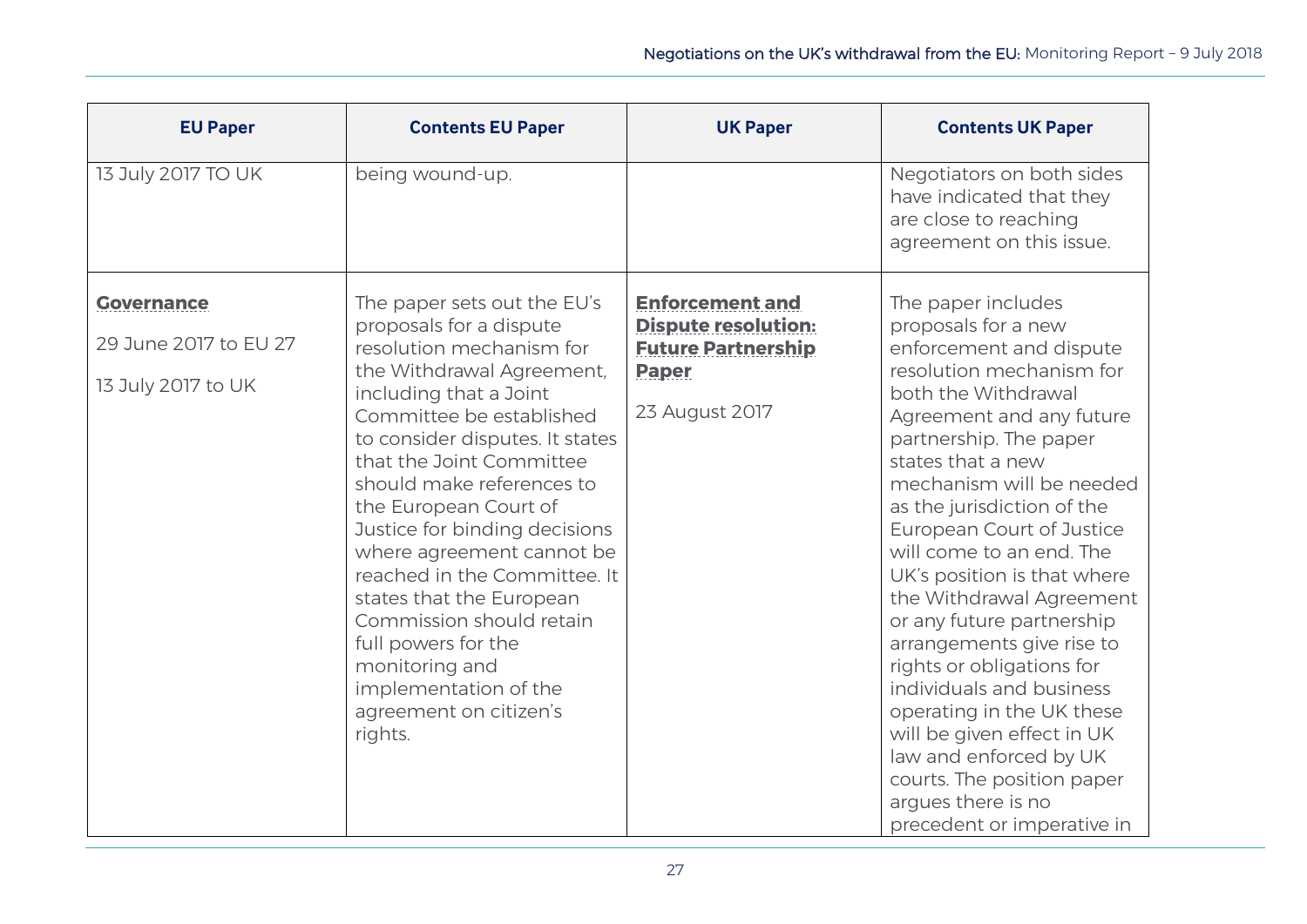| <b>EU Paper</b>                                                                                                                   | <b>Contents EU Paper</b>                                                                                                                                                                                                                   | <b>UK Paper</b>                                                                                                                                                                                     | <b>Contents UK Paper</b>                                                                                                                                                                                                                                                               |
|-----------------------------------------------------------------------------------------------------------------------------------|--------------------------------------------------------------------------------------------------------------------------------------------------------------------------------------------------------------------------------------------|-----------------------------------------------------------------------------------------------------------------------------------------------------------------------------------------------------|----------------------------------------------------------------------------------------------------------------------------------------------------------------------------------------------------------------------------------------------------------------------------------------|
|                                                                                                                                   |                                                                                                                                                                                                                                            |                                                                                                                                                                                                     | EU or UK law which states<br>that enforcement or<br>dispute resolution has to<br>fall under the direct<br>jurisdiction of the<br>European Court of Justice.                                                                                                                            |
| <b>Goods placed on the</b><br>market under Union law<br>before the withdrawal<br>date<br>29 June 2017 to EU<br>13 July 2017 to UK | The paper sets out proposals<br>for the procedures that<br>should apply to goods that<br>comply all Union rules and<br>are placed on the market for<br>sale before withdrawal date<br>but have not been sold at<br>the time of withdrawal. | <b>Continuity in the</b><br>availability of goods for<br>the EU and the UK:<br><b>Position Paper</b><br>21 August 2017                                                                              | The UK Government states<br>that this issue should be<br>resolved with reference to<br>any future partnership. The<br>UK seeks further discussion<br>on the meaning of "placed<br>on the market" and<br>suggests it should include<br>services associated with<br>the supply of goods. |
| <b>Customs related matters</b><br>needed for an orderly<br>withdrawal of the UK<br>from the Union<br>7 September 2017 to EU<br>27 | Proposals for the customs<br>procedures that should<br>apply to goods whose<br>movement started before<br>the date of withdrawal but<br>ends on or after.                                                                                  | <b>Continuity in the</b><br>availability of goods for<br>the EU and the UK:<br><b>Position Paper</b><br>21 August 2017<br><b>Future customs</b><br>arrangements: Future<br><b>Partnership Paper</b> | The UK position paper on<br>the continuity of goods<br>acknowledges that<br>customs issues related to<br>goods on the market at<br>time of withdrawal will<br>need addressing but does<br>so with reference to its<br>proposals for a future<br>customs relationship and               |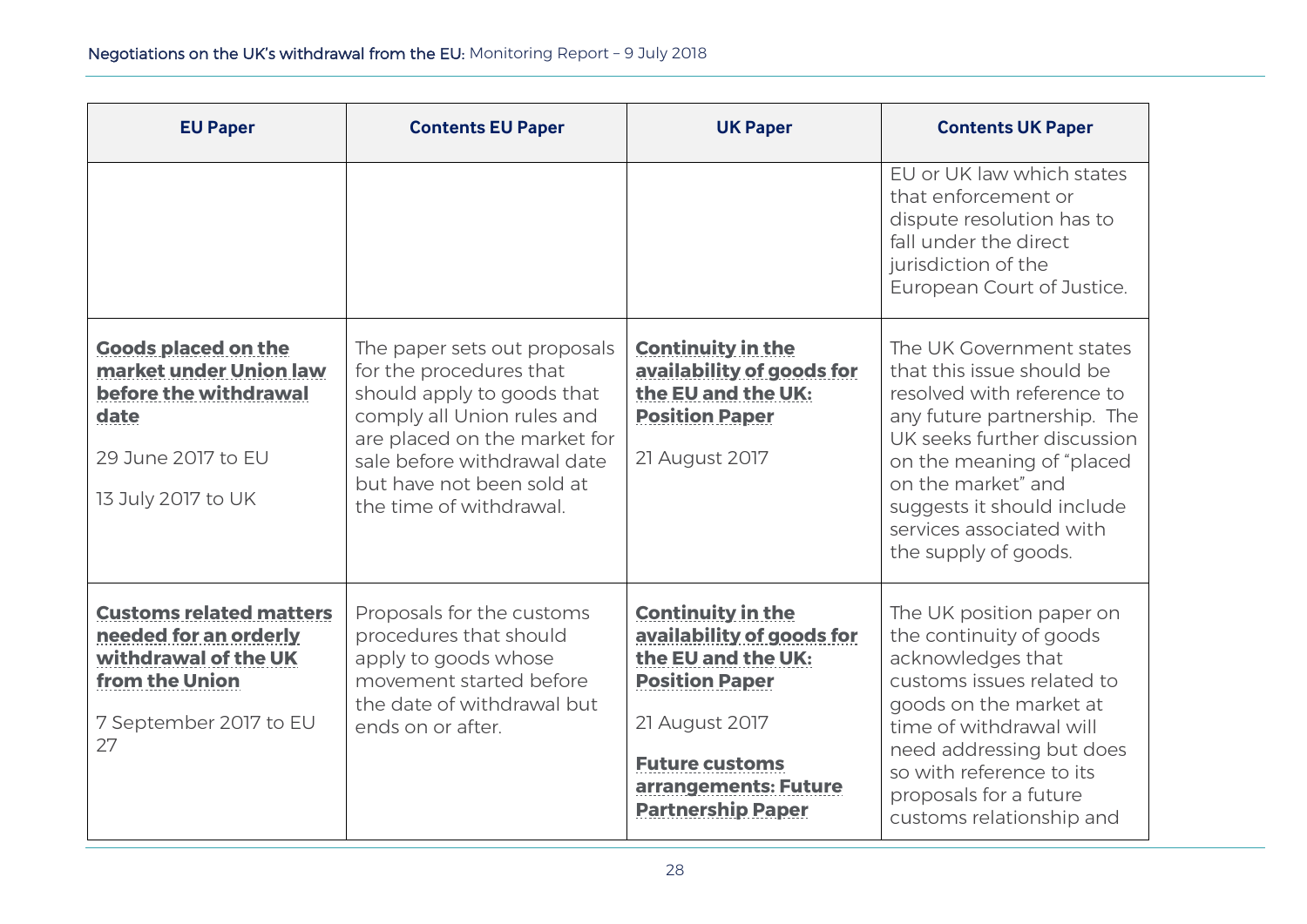| <b>EU Paper</b>                                                                                                                                                                                             | <b>Contents EU Paper</b>                                                                                                                                                                                                                                                                                                                                  | <b>UK Paper</b>                                                                 | <b>Contents UK Paper</b>                                                                                                                                                                                                                                                                                                                                                                                                                                                                                                                                                                                                                                                                           |
|-------------------------------------------------------------------------------------------------------------------------------------------------------------------------------------------------------------|-----------------------------------------------------------------------------------------------------------------------------------------------------------------------------------------------------------------------------------------------------------------------------------------------------------------------------------------------------------|---------------------------------------------------------------------------------|----------------------------------------------------------------------------------------------------------------------------------------------------------------------------------------------------------------------------------------------------------------------------------------------------------------------------------------------------------------------------------------------------------------------------------------------------------------------------------------------------------------------------------------------------------------------------------------------------------------------------------------------------------------------------------------------------|
|                                                                                                                                                                                                             |                                                                                                                                                                                                                                                                                                                                                           | 15 August 2017                                                                  | states that the issue should<br>be addressed with<br>reference to a future<br>partnership.                                                                                                                                                                                                                                                                                                                                                                                                                                                                                                                                                                                                         |
| <b>Guiding Principles</b><br>transmitted to EU 27 for<br>the Dialogue on<br><b>Ireland/Northern Ireland.</b><br>7 September to EU 27<br><b>Infographic on the EU's</b><br>backstop proposal<br>11 June 2018 | Principles set out for the<br>basis of discussions of the<br>relationship between Ireland<br>and Northern Ireland. No<br>solutions are proposed for<br>the Irish border and the<br>paper places the onus on<br>the UK to propose solutions.<br>The Infographic sets out the<br>EU's backstop proposal as<br>contained within the<br>Withdrawal Agreement. | <b>Northern Ireland and</b><br><b>Ireland: Position Paper</b><br>16 August 2017 | The position paper states<br>that the Common Travel<br>Area (CTA) between Ireland<br>and the UK should remain,<br>that swift progress should<br>be made on the issue and<br>that the rights of EU<br>citizens in Ireland will not<br>be affected by the CTA's<br>continuance. The paper<br>does not propose specific<br>options for the land border<br>but sets out principles to<br>test models against. It<br>cross-references the UK<br>Government's proposals for<br>future customs<br>arrangements. It states that<br>no solution agreed should<br>require a new customs<br>border between Northern<br>Ireland and Great Britain. It<br>makes specific proposals<br>on agri-food products. It |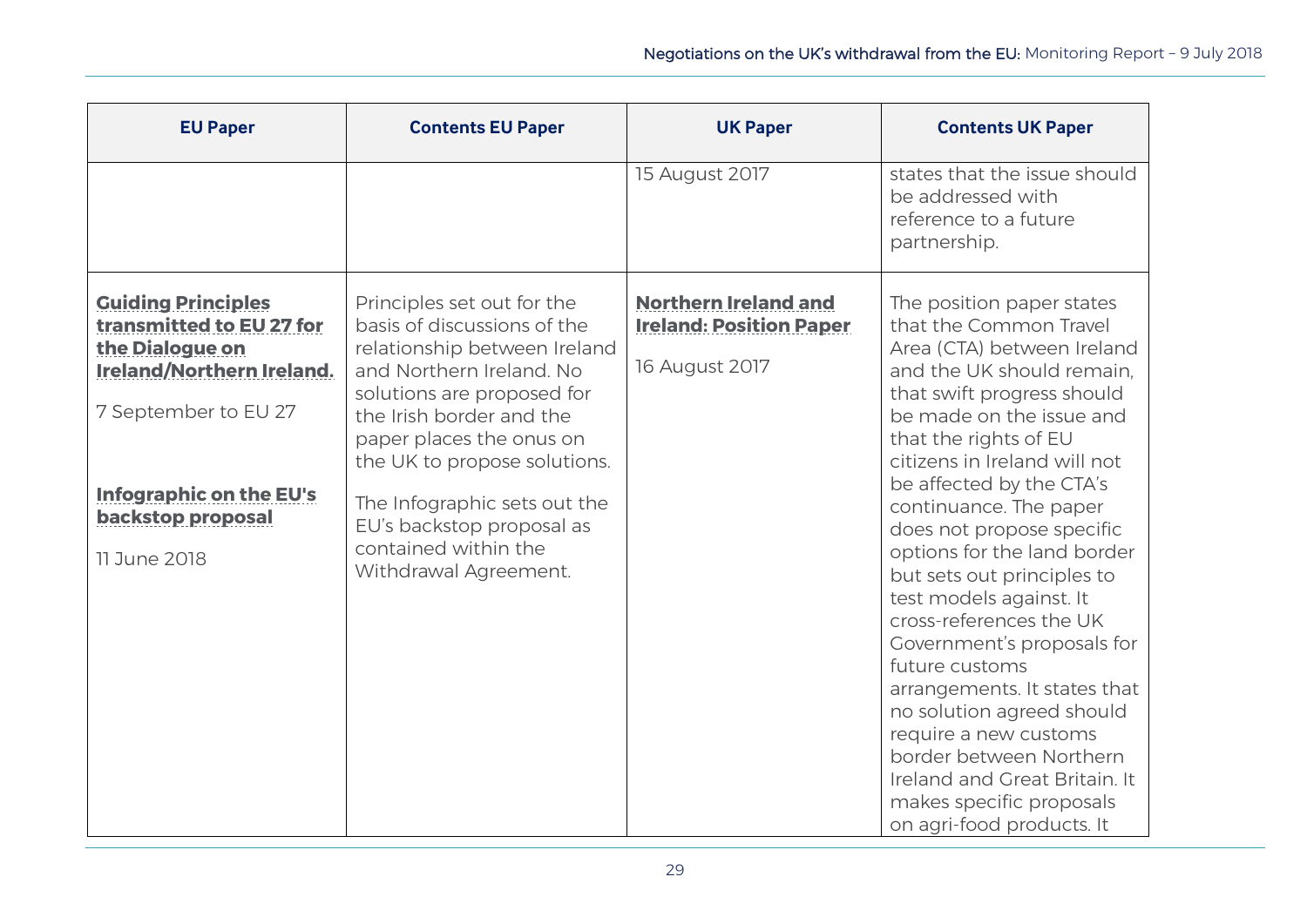| <b>EU Paper</b>                                                                                                          | <b>Contents EU Paper</b>                                                                                                                                                                                                                  | <b>UK Paper</b> | <b>Contents UK Paper</b>                                                                                                                                                                                      |
|--------------------------------------------------------------------------------------------------------------------------|-------------------------------------------------------------------------------------------------------------------------------------------------------------------------------------------------------------------------------------------|-----------------|---------------------------------------------------------------------------------------------------------------------------------------------------------------------------------------------------------------|
|                                                                                                                          |                                                                                                                                                                                                                                           |                 | suggests that separate to<br>the broader discussions on<br>the financial settlement<br>there should be an<br>agreement to continue<br>PEACE funding to<br>Northern Ireland and<br>border counties of Ireland. |
| <b>Public Procurement</b><br>7 September to EU 27                                                                        | Proposals for the rules and<br>procedures on public<br>procurement that should<br>apply to procurement<br>procedures and contracts<br>on-going at the date of<br>withdrawal.                                                              | None            |                                                                                                                                                                                                               |
| <b>Intellectual Property</b><br><b>Rights (including</b><br>geographical<br>indications)<br>7 September 2017 to EU<br>27 | Proposals for the<br>continuation of the<br>protection of intellectual<br>property rights agreed<br>before the date of<br>withdrawal including the<br>protection of protected food<br>names. The EU suggests that<br>the UK will need new | None            |                                                                                                                                                                                                               |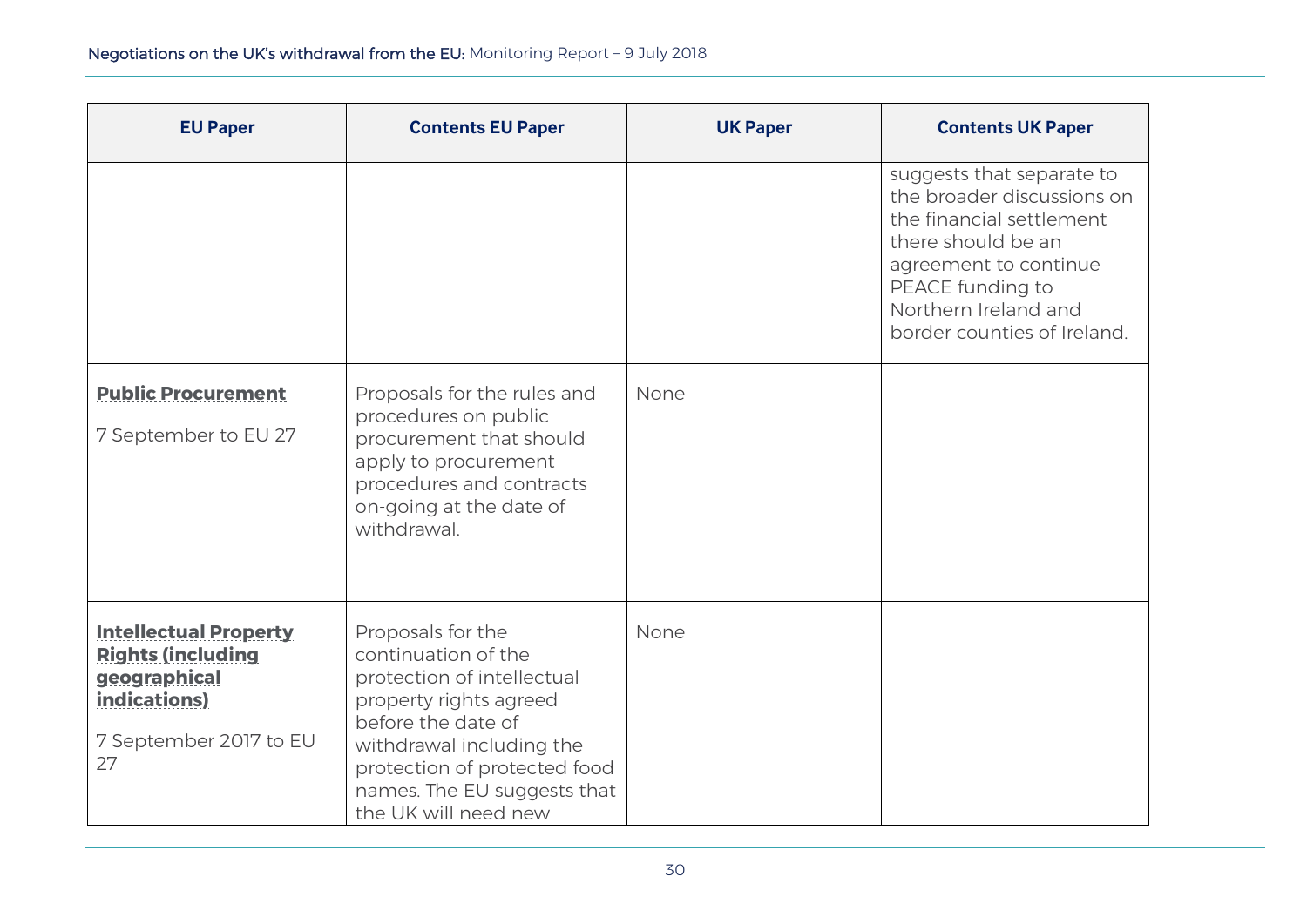| <b>EU Paper</b>                                                                                                                                                   | <b>Contents EU Paper</b>                                                                                                                                        | <b>UK Paper</b>                                                                                                                                                    | <b>Contents UK Paper</b>                                                                                                                                                                                                                                                                                                                                  |
|-------------------------------------------------------------------------------------------------------------------------------------------------------------------|-----------------------------------------------------------------------------------------------------------------------------------------------------------------|--------------------------------------------------------------------------------------------------------------------------------------------------------------------|-----------------------------------------------------------------------------------------------------------------------------------------------------------------------------------------------------------------------------------------------------------------------------------------------------------------------------------------------------------|
|                                                                                                                                                                   | domestic legislation to be in<br>place before the date of<br>withdrawal on protected<br>food names.                                                             |                                                                                                                                                                    |                                                                                                                                                                                                                                                                                                                                                           |
| <b>Use of Data and</b><br><b>Protection of</b><br><b>Information Obtained or</b><br><b>Processed before the</b><br><b>Withdrawal Date</b><br>7 September to EU 27 | Proposals to the reciprocal<br>rules and protections that<br>should apply to data held or<br>processed in the UK and the<br>EU after the date of<br>withdrawal. | <b>Confidentiality and</b><br>access to documents:<br><b>Position Paper</b><br>21 August 2017<br><b>Technical note on Data</b><br><b>Protection</b><br>7 June 2018 | Sets out the UK's position<br>for ensuring the protection<br>of data post Brexit.                                                                                                                                                                                                                                                                         |
| None                                                                                                                                                              |                                                                                                                                                                 | <b>Future Customs</b><br><b>Arrangements: Future</b><br>partnership paper<br>15 August 2017                                                                        | The position paper<br>proposes two possible<br>options for a future<br>customs relationship. A<br>highly streamlined<br>customs arrangement<br>between the UK and EU or<br>a new customs partnership<br>with the EU where the UK<br>would align its border with<br>the EU in such a way that it<br>would remove the need for<br>the UK-EU customs border. |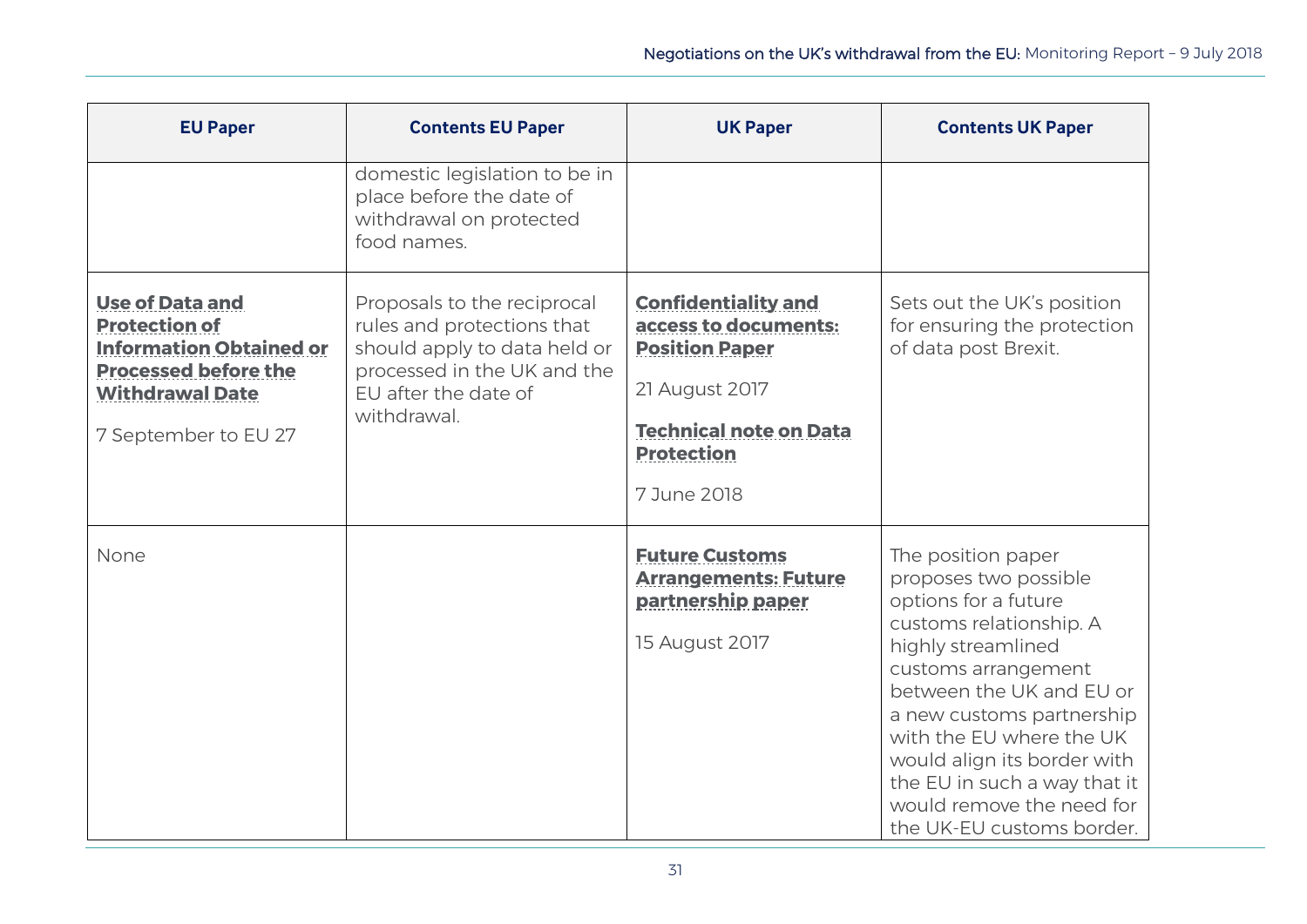| <b>EU Paper</b> | <b>Contents EU Paper</b> | <b>UK Paper</b>  | <b>Contents UK Paper</b>                                                                                                                                                                                                                                                                                                                                           |
|-----------------|--------------------------|------------------|--------------------------------------------------------------------------------------------------------------------------------------------------------------------------------------------------------------------------------------------------------------------------------------------------------------------------------------------------------------------|
|                 |                          |                  | The UK would leave the<br>customs union and be able<br>to negotiate its own trade<br>deals under both options.                                                                                                                                                                                                                                                     |
|                 |                          |                  | Under the second option<br>the position paper<br>proposes that the UK<br>would mirror EU<br>requirements for goods<br>from the rest of the world<br>where their final<br>destination is the EU. It<br>states that this would be<br>unprecedented and could<br>be challenging to<br>implement but wishes to<br>explore it with the EU.<br>The paper proposes a time |
|                 |                          |                  | limited model of close<br>association with the EU<br>Customs union for a<br>transitional period to avoid<br>a cliff-edge for business<br>and individuals on both<br>sides.                                                                                                                                                                                         |
| None            |                          | The exchange and | Sets out the UK                                                                                                                                                                                                                                                                                                                                                    |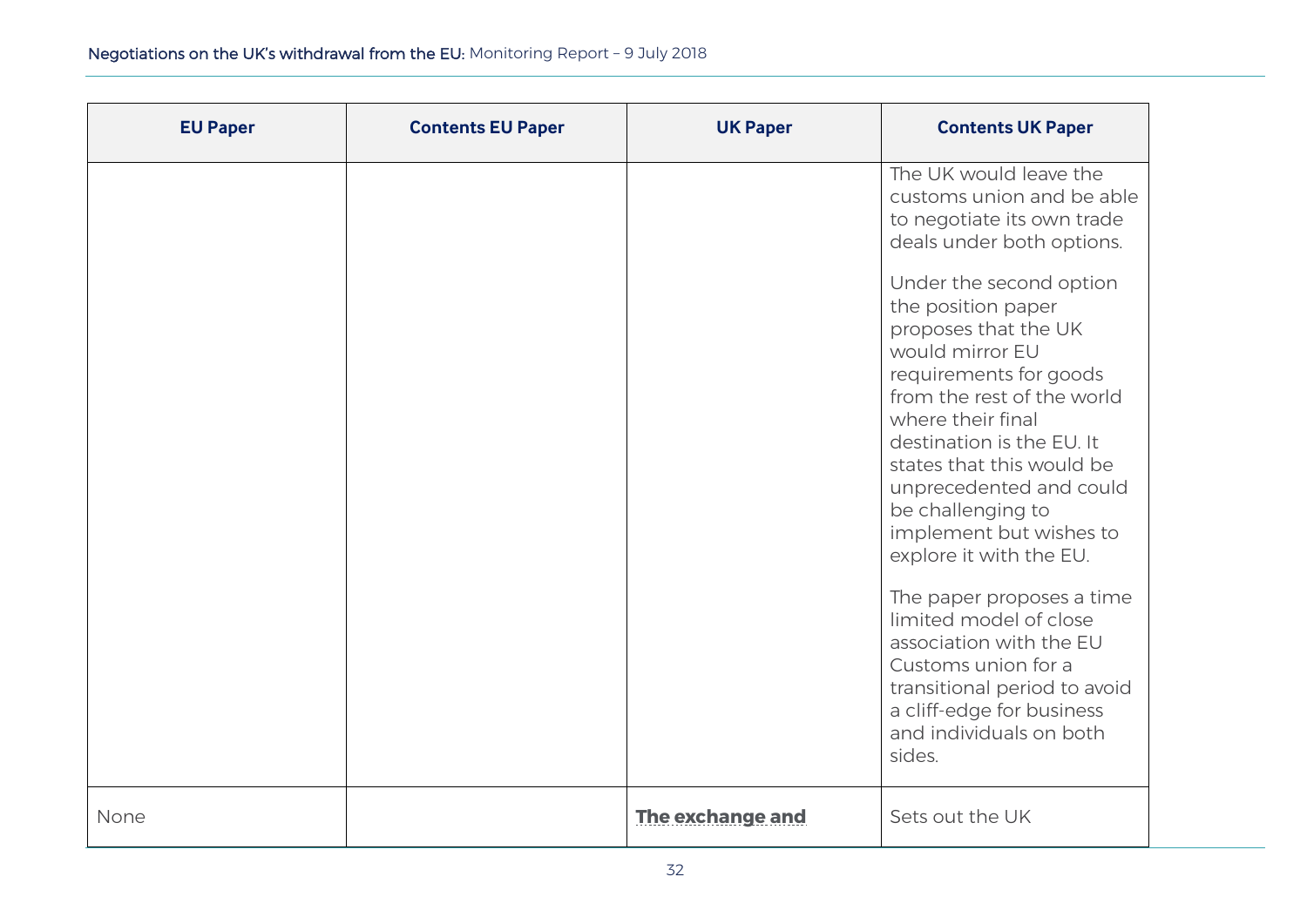| <b>EU Paper</b> | <b>Contents EU Paper</b> | <b>UK Paper</b>                                                                                    | <b>Contents UK Paper</b>                                                                                                                                                                                                                                                                                                                                                                                                                                                                                                    |
|-----------------|--------------------------|----------------------------------------------------------------------------------------------------|-----------------------------------------------------------------------------------------------------------------------------------------------------------------------------------------------------------------------------------------------------------------------------------------------------------------------------------------------------------------------------------------------------------------------------------------------------------------------------------------------------------------------------|
|                 |                          | protection of personal<br>data: Future partnership<br>paper<br>24 August 2017                      | Government's proposals for<br>a new UK-EU model for the<br>exchanging and protection<br>of personal data based on<br>the current EU approach. It<br>suggests the Information<br>Commissioner's Office<br>could continue to<br>cooperate with EU<br>regulators.                                                                                                                                                                                                                                                              |
| None            |                          | <b>Collaboration on Science</b><br>and innovation: Future<br>partnership paper<br>6 September 2017 | It sets out the UK<br>Government's proposals for<br>a science and innovation<br>agreement with the EU. It<br>states the agreement<br>should be broad and make<br>room for new areas of<br>research. It states that the<br>UK's continued access to<br>EU research and innovation<br>programmes will need to<br>be negotiated along with<br>the size of any financial<br>contribution the UK would<br>have to make to participate<br>in them. It states that this<br>contribution would need to<br>be weighed against the UK |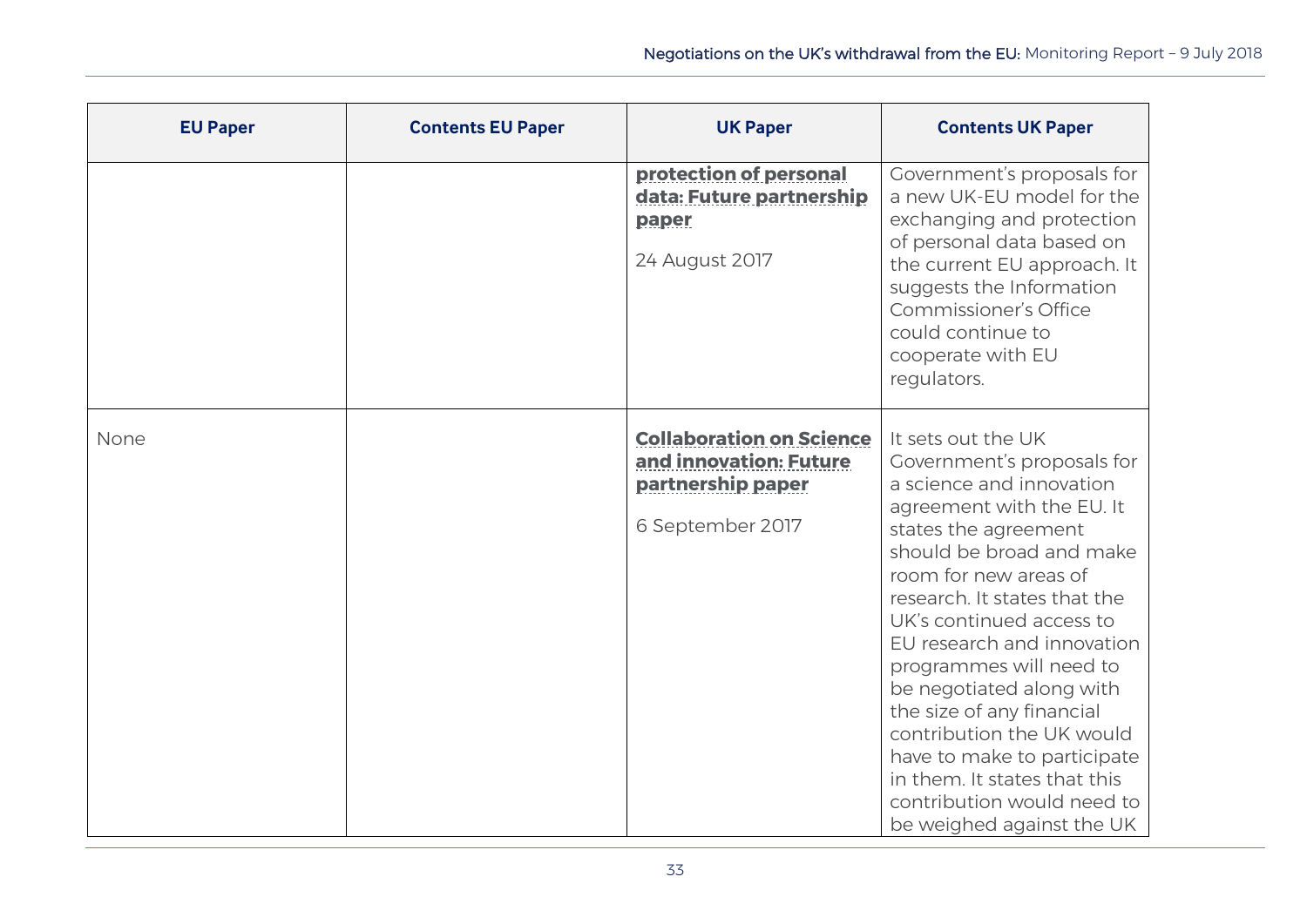| <b>EU Paper</b> | <b>Contents EU Paper</b> | <b>UK Paper</b>                                                                                                                       | <b>Contents UK Paper</b>                                                                                                                                                                                                                                                                                       |
|-----------------|--------------------------|---------------------------------------------------------------------------------------------------------------------------------------|----------------------------------------------------------------------------------------------------------------------------------------------------------------------------------------------------------------------------------------------------------------------------------------------------------------|
|                 |                          |                                                                                                                                       | Government's other<br>spending priorities.<br>Reference to the<br>participation of Welsh<br>Universities in existing<br>programmes and networks<br>is made.                                                                                                                                                    |
| None            |                          | <b>Foreign Policy, defence</b><br>and development:<br><b>Future partnership</b><br>paper<br>12 September 2017                         | The paper proposes a<br>future partnership with the<br>EU on security and defence<br>which is broader than any<br>agreement the EU<br>currently has with a third-<br>party country. It sets out<br>the areas where there is<br>currently cooperation on<br>defence, security and<br>international development. |
| None            |                          | <b>Customs Bill White</b><br><b>Paper: legislating for</b><br><b>UK's future customs, VAT</b><br>and excise regimes<br>9 October 2017 | The <b>White Paper on the</b><br><b>Customs Bill</b> sets out the<br>UK Government's initial<br>proposals for a standalone<br>customs, VAT and excise<br>regime following the UK's<br>exit from the EU. The White<br>Paper includes proposals                                                                  |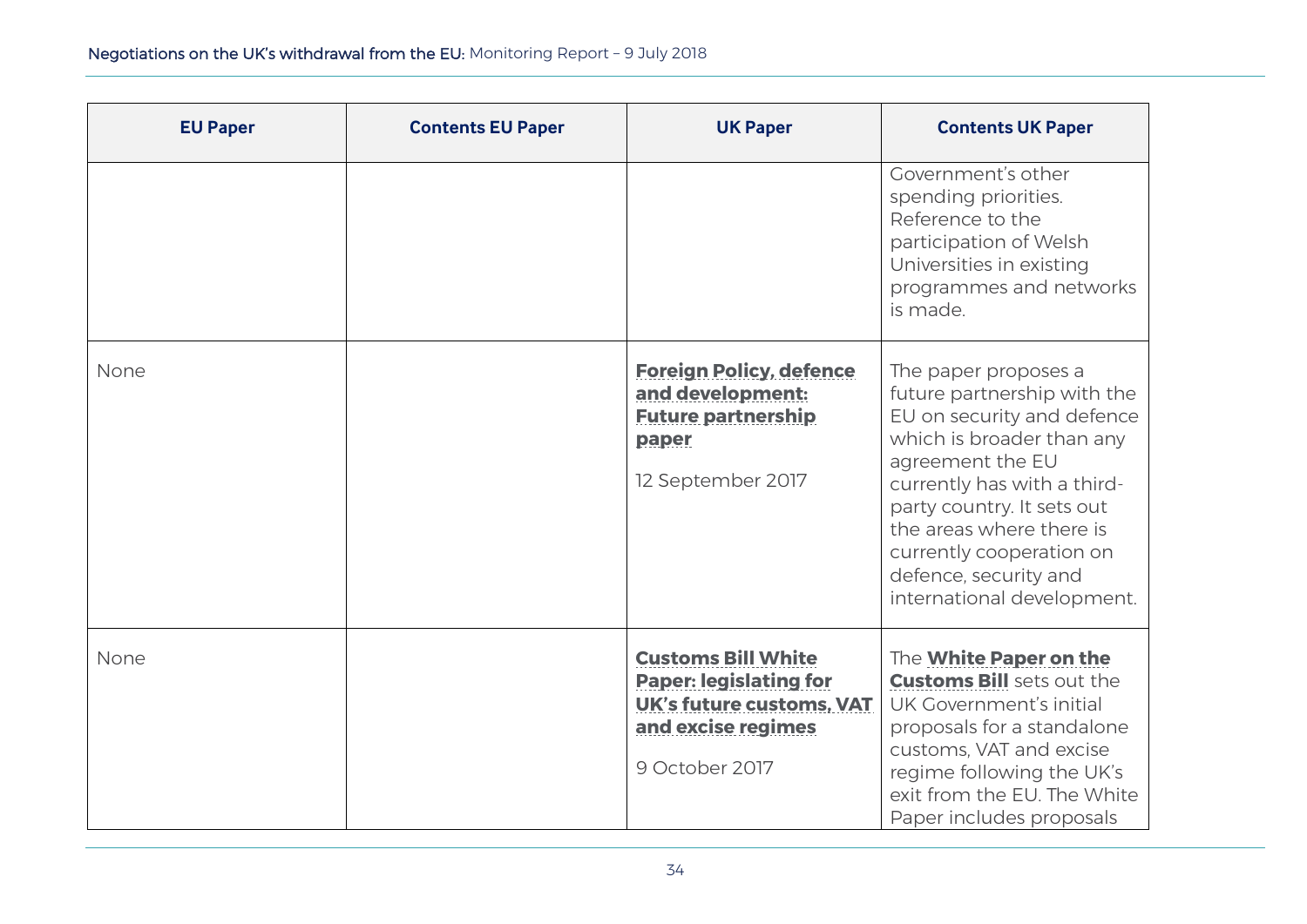| <b>EU Paper</b>                                                                                           | <b>Contents EU Paper</b>                                                                                                                                                                                                                                                                                                                  | <b>UK Paper</b>                                                             | <b>Contents UK Paper</b>                                                                                                                                                                                                                                             |
|-----------------------------------------------------------------------------------------------------------|-------------------------------------------------------------------------------------------------------------------------------------------------------------------------------------------------------------------------------------------------------------------------------------------------------------------------------------------|-----------------------------------------------------------------------------|----------------------------------------------------------------------------------------------------------------------------------------------------------------------------------------------------------------------------------------------------------------------|
|                                                                                                           |                                                                                                                                                                                                                                                                                                                                           |                                                                             | for a contingency scenario<br>should no deal be reached<br>with the EU on a future<br>trading relationship.                                                                                                                                                          |
| None                                                                                                      |                                                                                                                                                                                                                                                                                                                                           | <b>Preparing for our future</b><br><b>UK trade policy</b><br>9 October 2017 | The trade policy white<br>paper sets out the UK<br>Government's preferred<br>positions for a new trade<br>policy and indicates what<br>legislation will be needed<br>to implement that policy.<br>The paper sets out five<br>priorities for a new trading<br>policy. |
| <b>European Council</b><br><b>Conclusions</b> on progress<br>made in the negotiations-<br>20 October 2017 | The Council concluded that<br>insufficient progress has<br>been made in the<br>discussions on the<br>Withdrawal Agreement to<br>begin negotiations on the<br>future relationship. It<br>provided detail on where<br>further progress is needed. It<br>also stated that internal<br>preparations between the 27<br>remaining Member States | None                                                                        |                                                                                                                                                                                                                                                                      |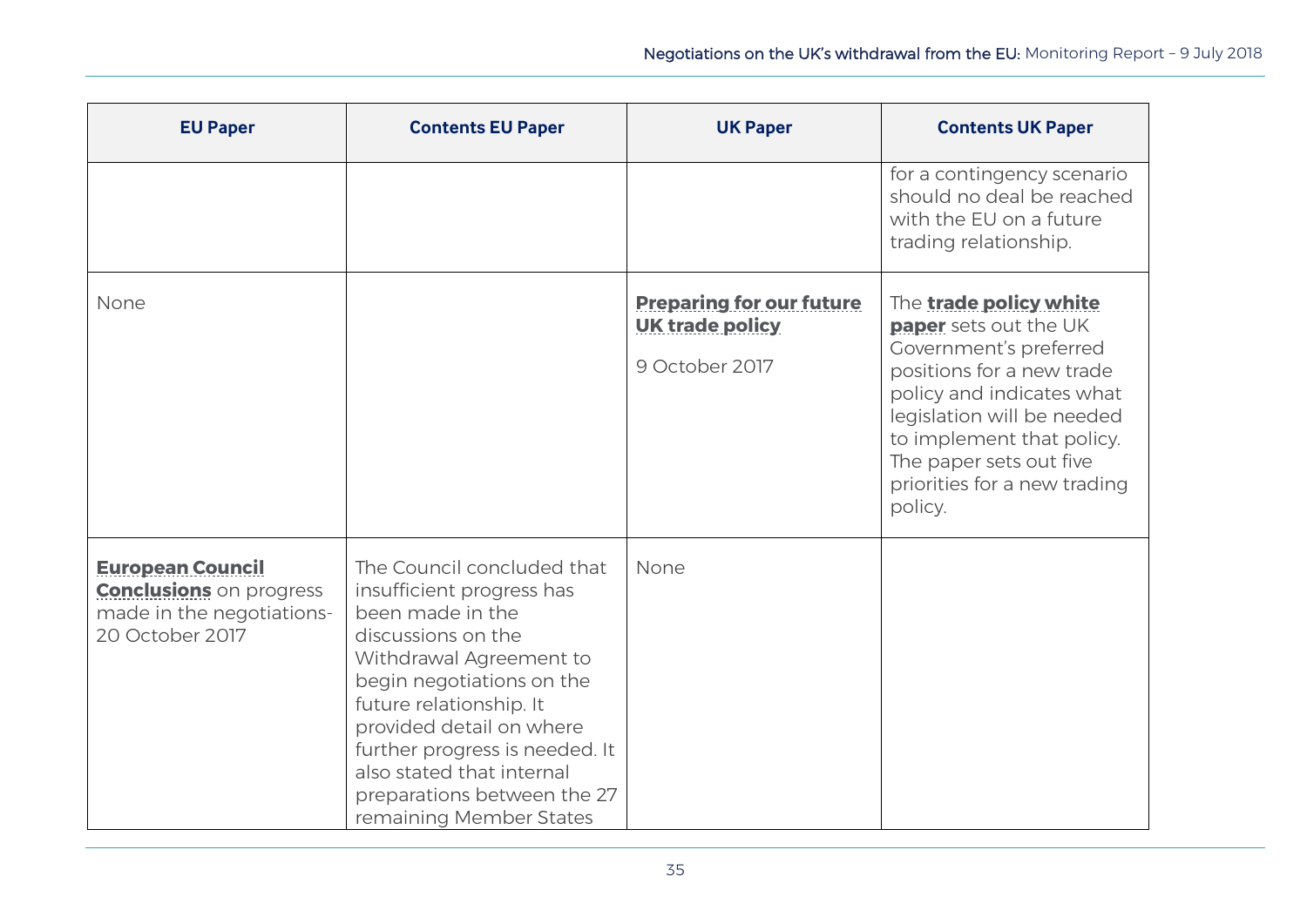| <b>EU Paper</b> | <b>Contents EU Paper</b>                                          | <b>UK Paper</b>                                                                                      | <b>Contents UK Paper</b>                                                                                                                                                                                                 |
|-----------------|-------------------------------------------------------------------|------------------------------------------------------------------------------------------------------|--------------------------------------------------------------------------------------------------------------------------------------------------------------------------------------------------------------------------|
|                 | for discussions on a future<br>trade relationship would<br>begin. |                                                                                                      |                                                                                                                                                                                                                          |
| None            |                                                                   | <b>Sanctions and Anti-</b><br><b>Money Laundering Bill</b><br>19 October 2017                        | The Bill is considered<br>necessary to ensure that<br>the UK can implement an<br>international sanctions<br>regime following its exit<br>from the EU.                                                                    |
| None            |                                                                   | <b>Technical Note: citizen's</b><br>rights administrative<br>procedures in the UK<br>7 November 2017 | The UK Government<br>published further details<br>on how the system for EU<br>Citizens to apply for<br>permanent UK residency<br>will work. This was sent as a<br>technical paper to the<br>European Commission.         |
| None            |                                                                   | <b>Trade Bill 2018</b><br>7 November 2017                                                            | The Bill provides ministers<br>with powers to make<br>changes to domestic UK<br>law to implement the<br>WTO's Agreement on<br><b>Government Procurement</b><br>and any necessary changes<br>if the UK replicates some of |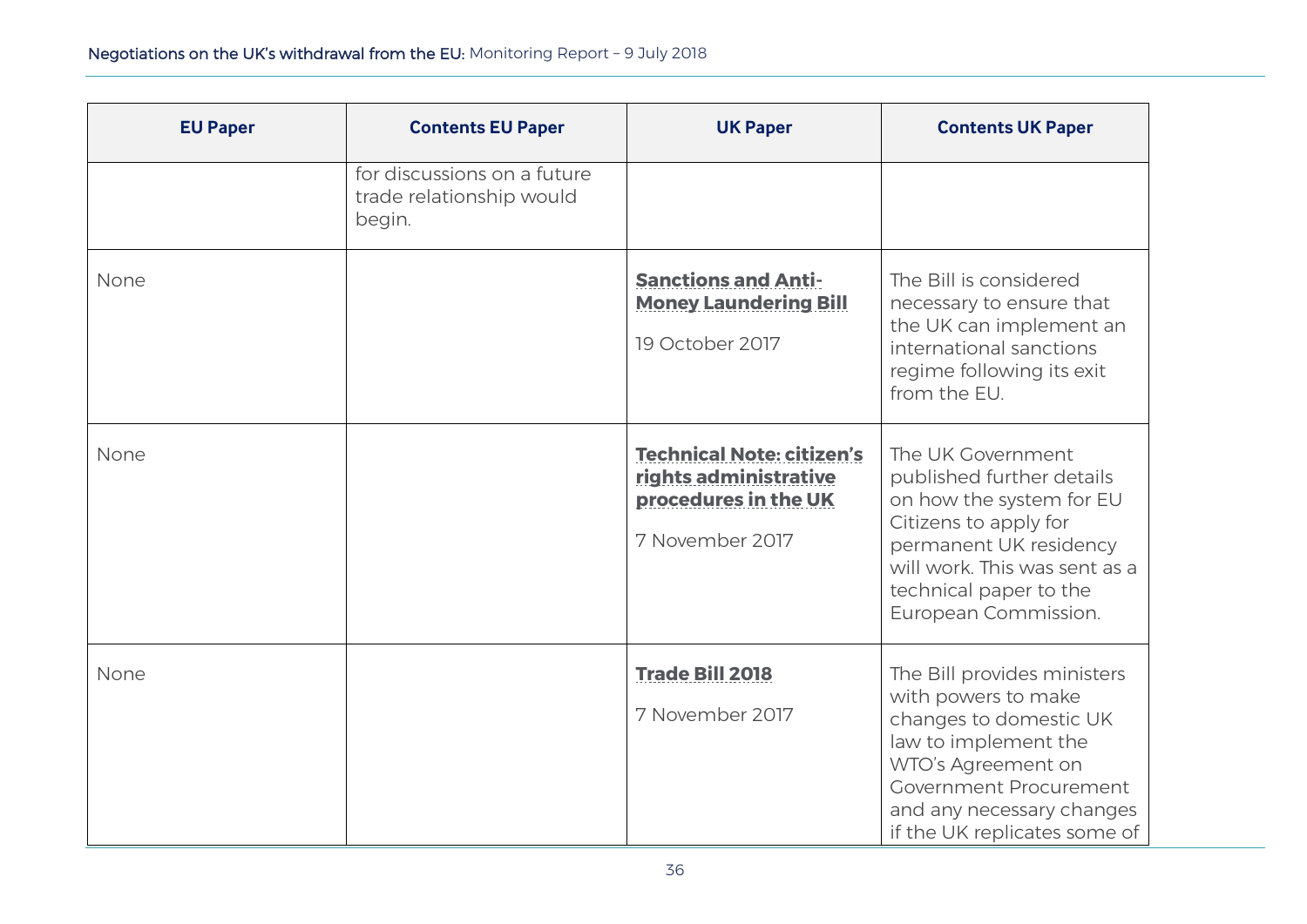| <b>EU Paper</b>                                                                                                                                                                                                                            | <b>Contents EU Paper</b>                                                                                                                                                                                                                                                                                                                                                                                                                                                  | <b>UK Paper</b>                        | <b>Contents UK Paper</b>                                                                                                                                                                                                                                                                                                                                                                                                                                                  |
|--------------------------------------------------------------------------------------------------------------------------------------------------------------------------------------------------------------------------------------------|---------------------------------------------------------------------------------------------------------------------------------------------------------------------------------------------------------------------------------------------------------------------------------------------------------------------------------------------------------------------------------------------------------------------------------------------------------------------------|----------------------------------------|---------------------------------------------------------------------------------------------------------------------------------------------------------------------------------------------------------------------------------------------------------------------------------------------------------------------------------------------------------------------------------------------------------------------------------------------------------------------------|
|                                                                                                                                                                                                                                            |                                                                                                                                                                                                                                                                                                                                                                                                                                                                           |                                        | the EU's existing deals with<br>third party countries. It also<br>provides for the<br>establishment of a new<br><b>Trade Remedies Authority</b><br>and gives HMRC new data<br>and powers and duties in<br>relation to export and<br>trade.                                                                                                                                                                                                                                |
| <b>Joint Report</b> from the<br>negotiators of the<br>European Union and the<br>UK Government on<br>progress during Phase 1 of<br>negotiations under Article<br>50 TEU on the UK's<br>orderly withdrawal from<br>the EU<br>8 December 2017 | Both the EU and the UK<br>Government reached<br>agreement in principle in<br>the areas under<br>consideration during the first<br>phase of negotiations,<br>enabling talks to move to<br>the next phase. The report<br>sets out their agreed<br>position on protecting the<br>rights of Union citizens in<br>the UK and UK citizens in<br>the Union; the framework for<br>addressing the unique<br>circumstances in Northern<br>Ireland; and the financial<br>settlement. | <b>Joint Report</b><br>8 December 2017 | Both the EU and the UK<br>Government reached<br>agreement in principle in<br>the areas under<br>consideration during the<br>first phase of negotiations,<br>enabling talks to move to<br>the next phase. The report<br>sets out their agreed<br>position on protecting the<br>rights of Union citizens in<br>the UK and UK citizens in<br>the Union; the framework<br>for addressing the unique<br>circumstances in Northern<br>Ireland; and the financial<br>settlement. |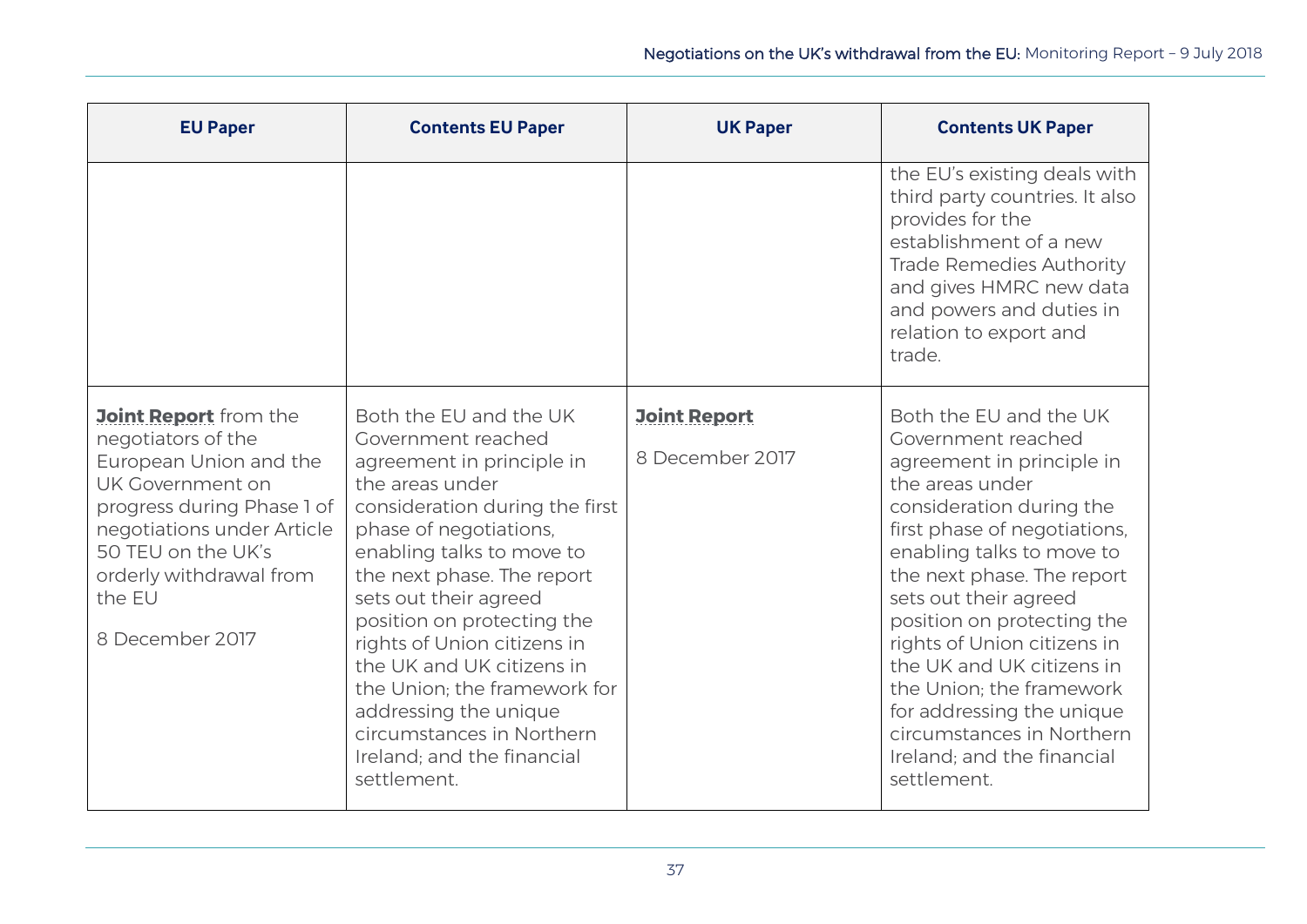| <b>EU Paper</b>                                                                                                                                                                                                                               | <b>Contents EU Paper</b>                                                                                                                                                                                                                                              | <b>UK Paper</b>                                                                         | <b>Contents UK Paper</b>                                                                                                                   |
|-----------------------------------------------------------------------------------------------------------------------------------------------------------------------------------------------------------------------------------------------|-----------------------------------------------------------------------------------------------------------------------------------------------------------------------------------------------------------------------------------------------------------------------|-----------------------------------------------------------------------------------------|--------------------------------------------------------------------------------------------------------------------------------------------|
| <b>Communication from the</b><br><b>Commission to the</b><br><b>European Council</b><br>(Article 50) on the state<br>of progress of the<br>negotiations with the UK<br>under Article 50 of the<br>Treaty on European Union<br>8 December 2017 | Based on the Joint Report<br>from the negotiators of the<br>EU and the UK Government.<br>the Commission<br>recommended to the<br>European Council (Article<br>50) to conclude that<br>sufficient progress had been<br>made in the first phase of<br>the negotiations. |                                                                                         |                                                                                                                                            |
| None                                                                                                                                                                                                                                          |                                                                                                                                                                                                                                                                       | <b>Prime Minister's</b><br>commitments to<br><b>Northern Ireland</b><br>8 December 2017 | Prime Minister Theresa May<br>set out six key<br>commitments to Northern<br>Ireland that guided her in<br>the negotiations with the<br>EU. |
| <b>European Council</b><br><b>Guidelines</b><br>15 December 2017                                                                                                                                                                              | Following the decision that<br>sufficient progress had been<br>made, the European Council<br>(Article 50) issued draft<br>guidelines to move to the<br>second phase of<br>negotiations where a<br>transition period and the<br>framework for the future               | None                                                                                    |                                                                                                                                            |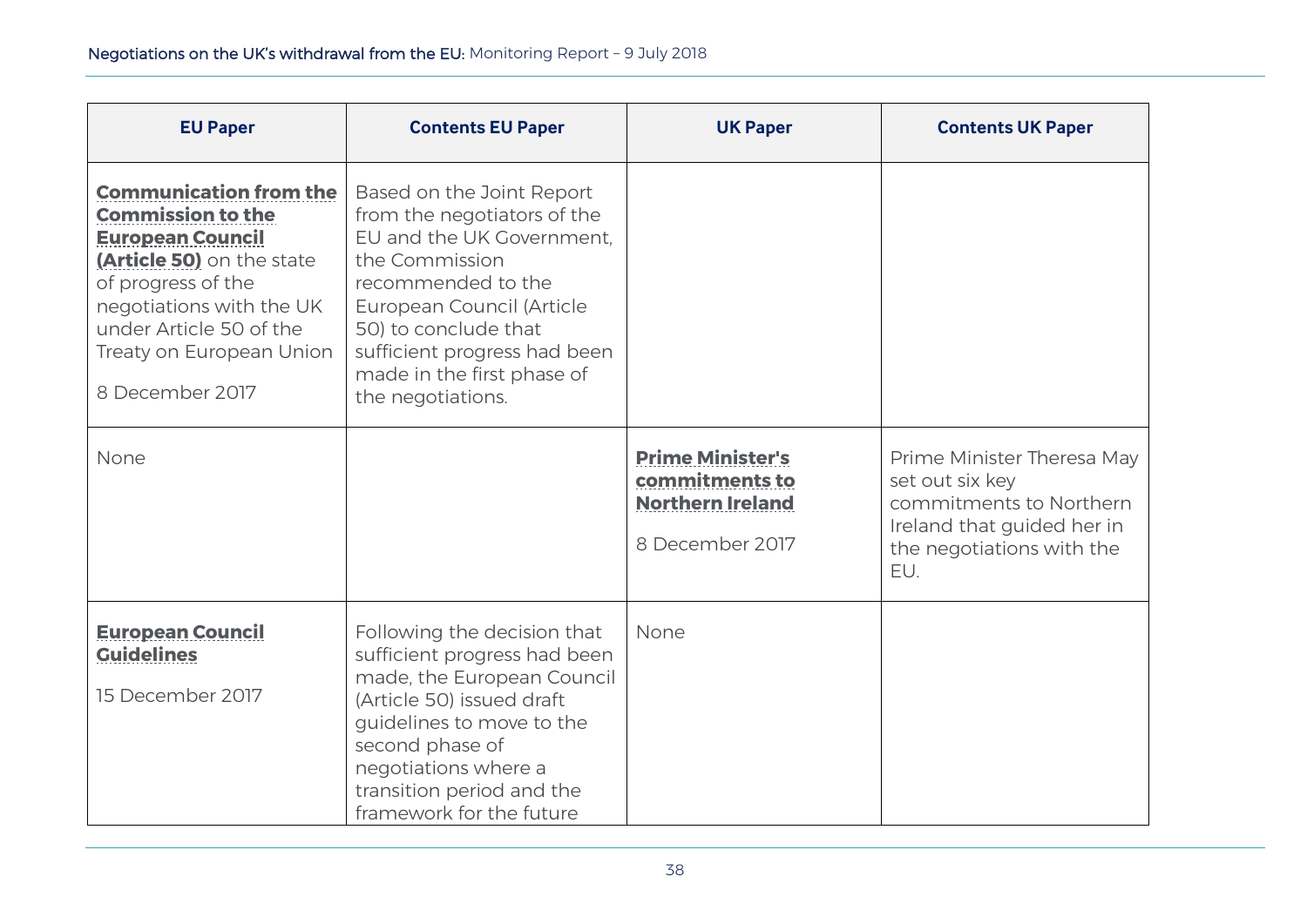| <b>EU Paper</b>                                                    | <b>Contents EU Paper</b>                                                                                                                             | <b>UK Paper</b>                                                                      | <b>Contents UK Paper</b>                                                                                                                                                                                                                                                                |
|--------------------------------------------------------------------|------------------------------------------------------------------------------------------------------------------------------------------------------|--------------------------------------------------------------------------------------|-----------------------------------------------------------------------------------------------------------------------------------------------------------------------------------------------------------------------------------------------------------------------------------------|
|                                                                    | relationship will be<br>discussed.                                                                                                                   |                                                                                      |                                                                                                                                                                                                                                                                                         |
| <b>Supplementary</b><br>negotiating directives<br>20 December 2017 | Supplementary directives for<br>the negotiation of an<br>agreement with the UK<br>setting out the<br>arrangements for its<br>withdrawal from the EU. | None                                                                                 |                                                                                                                                                                                                                                                                                         |
| <b>Slides on Fisheries</b><br>17 January 2018                      | Presentation on fisheries to<br>inform the internal<br>preparatory discussions on a<br>future relationship.                                          | <b>Sustainable fisheries for</b><br>future generations<br>white paper<br>4 July 2018 | This paper sets out the UK<br>Government's proposals<br>for; Promoting sustainable<br>fisheries; Access<br>agreements and quota<br>allocation: Common<br><b>Fisheries Policy technical</b><br>regulations; A new UK<br>framework; and Reforming<br>fisheries management post<br>Brexit. |
| <b>Slides on Aviation</b><br>17 January 2018                       | Presentation on aviation to<br>inform the internal<br>preparatory discussions on a<br>future relationship.                                           | None                                                                                 |                                                                                                                                                                                                                                                                                         |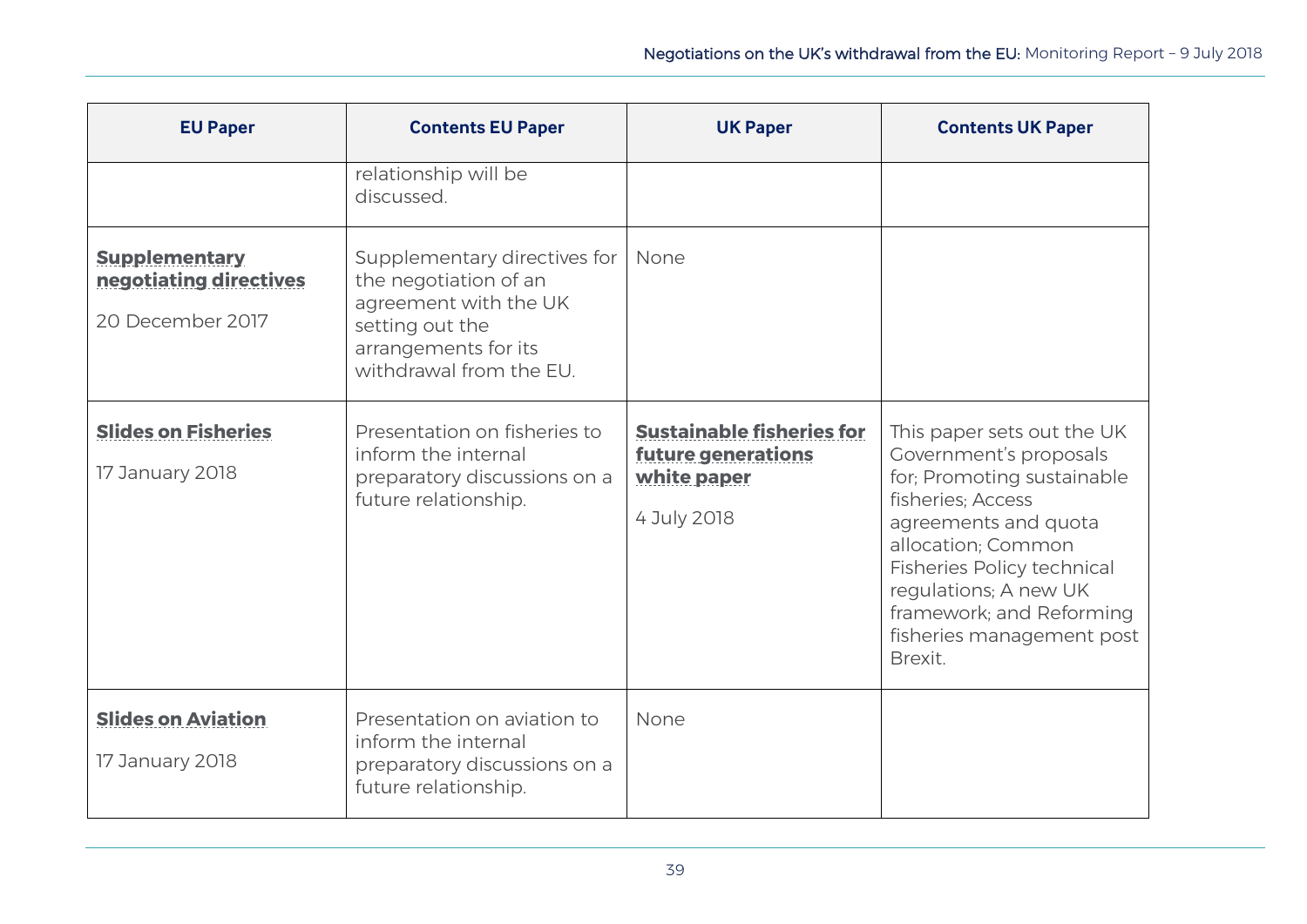| <b>EU Paper</b>                                                                                      | <b>Contents EU Paper</b>                                                                                                                            | <b>UK Paper</b>                                                                                      | <b>Contents UK Paper</b>                                                                                  |
|------------------------------------------------------------------------------------------------------|-----------------------------------------------------------------------------------------------------------------------------------------------------|------------------------------------------------------------------------------------------------------|-----------------------------------------------------------------------------------------------------------|
| <b>Slides on Governance</b><br>19 January 2018                                                       | Presentation on governance<br>to inform the internal<br>preparatory discussions on a<br>future relationship.                                        | None                                                                                                 |                                                                                                           |
| <b>Slides on Security,</b><br><b>Defence and Foreign</b><br><b>Policy</b><br>24 January 2018         | Presentation on security,<br>defence and foreign policy<br>to inform the internal<br>preparatory discussions on a<br>future relationship.           | <b>Framework for the UK-</b><br><b>EU Security Partnership</b><br>9 May 2018                         | This presentation explains<br>the UK Government's vision<br>for the future UK-EU<br>Security Partnership. |
| <b>Slides on Police and</b><br><b>Judicial Cooperation in</b><br>criminal matters<br>24 January 2018 | Presentation on police and<br>judicial cooperation to<br>inform the internal<br>preparatory discussions on a<br>future relationship.                | <b>Framework for the UK-</b><br><b>EU partnership: Civil</b><br>judicial cooperation<br>13 June 2018 | It focuses on the UK's<br>proposals for continued<br>civil judicial cooperation.                          |
| <b>Council (Article 50)</b><br>negotiating directives on<br>the transition period<br>29 January 2018 | Directives from the<br>European Council setting<br>out the guidelines for the<br>Union's negotiator on a<br>transition period with the<br><b>UK</b> | None                                                                                                 |                                                                                                           |
| <b>Slides on a Level Playing</b><br><b>Field</b>                                                     | Presentation on a level<br>playing field to inform the<br>internal preparatory                                                                      | None                                                                                                 |                                                                                                           |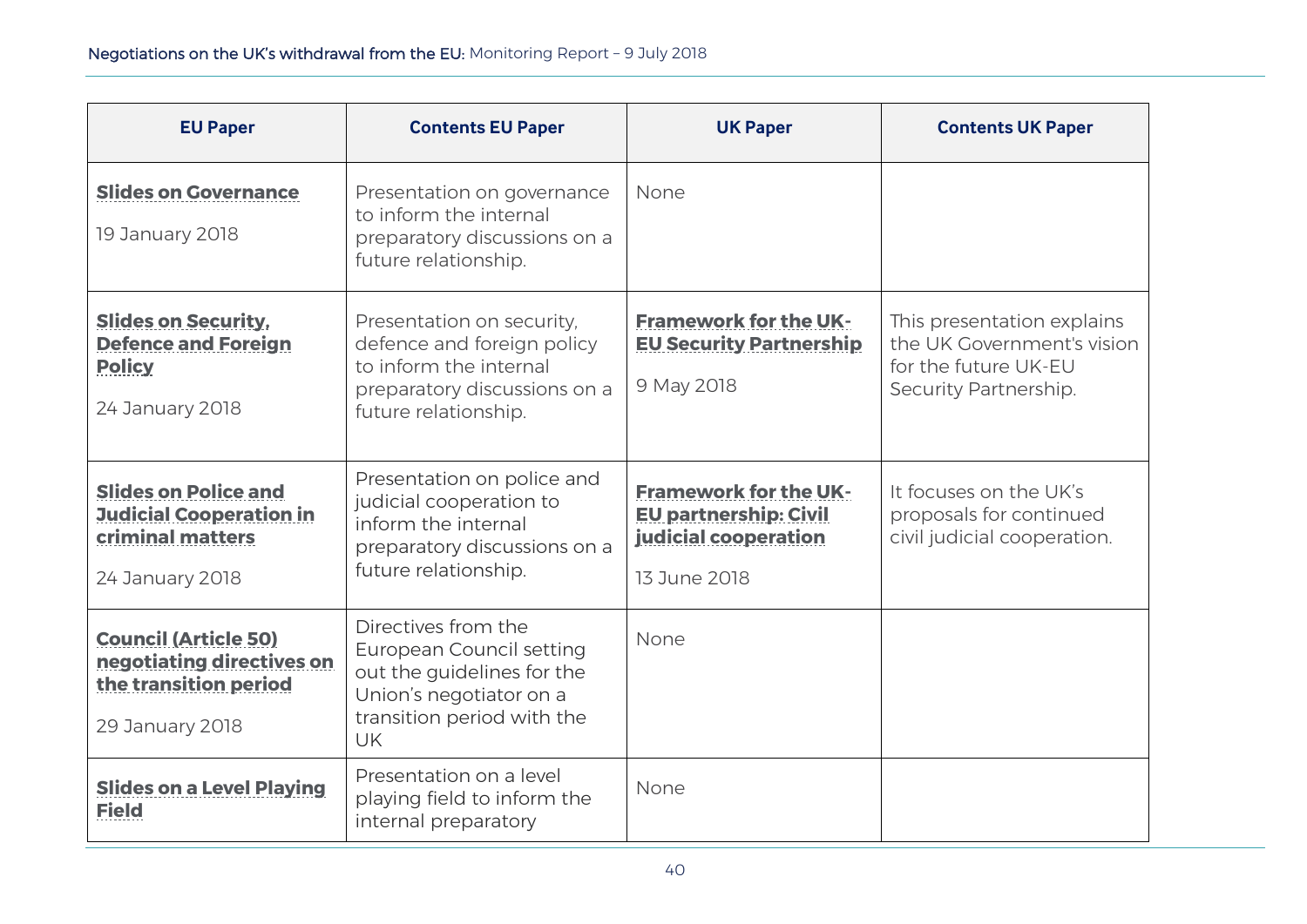| <b>EU Paper</b>                                                                                                                 | <b>Contents EU Paper</b>                                                                                                                          | <b>UK Paper</b>                                                                                                   | <b>Contents UK Paper</b>                                                                                                                           |
|---------------------------------------------------------------------------------------------------------------------------------|---------------------------------------------------------------------------------------------------------------------------------------------------|-------------------------------------------------------------------------------------------------------------------|----------------------------------------------------------------------------------------------------------------------------------------------------|
| 31 January 2018                                                                                                                 | discussions on a future<br>relationship.                                                                                                          |                                                                                                                   |                                                                                                                                                    |
| <b>Slides on Services</b><br>6 February 2018                                                                                    | Presentation on Services to<br>inform the internal<br>preparatory discussions on a<br>future relationship.                                        | None                                                                                                              |                                                                                                                                                    |
| <b>Slides on International</b><br><b>Agreements and Trade</b><br><b>Policy</b><br>6 February 2018                               | Presentation on<br>International Agreements<br>and Trade Policy to inform<br>the internal preparatory<br>discussions on a future<br>relationship. | None                                                                                                              |                                                                                                                                                    |
| <b>Position Paper on</b><br><b>Transitional</b><br><b>Arrangements in the</b><br><b>Withdrawal Agreement</b><br>7 February 2018 | Paper outlining suggested<br>legal text on transition for<br>inclusion in a Withdrawal<br>Agreement.                                              | Response to Position<br>Paper on Transitional<br>Arrangements in the<br>Withdrawal Agreement<br>21 February 2018. | Response with suggested<br>amendments to the<br>positon paper published by<br>the European Commission.                                             |
| None.                                                                                                                           |                                                                                                                                                   | <b>Technical note on</b><br>international<br>agreements<br>8 February 2018                                        | This technical note outlines<br>further information on the<br>UK's approach to<br>international agreements<br>during the implementation<br>period. |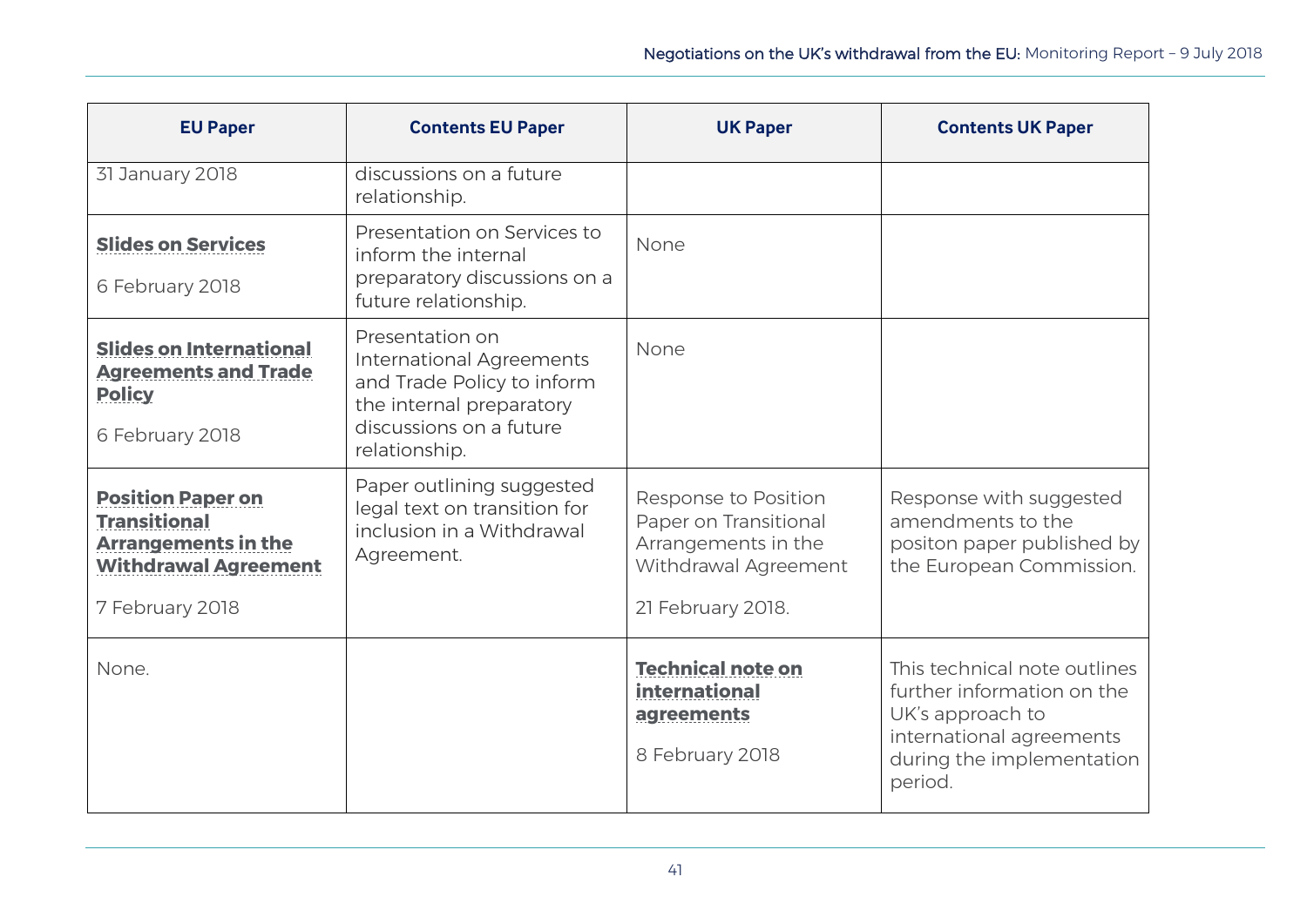| <b>EU Paper</b>                                                                                           | <b>Contents EU Paper</b>                                                                                                                                   | <b>UK Paper</b>                                                                           | <b>Contents UK Paper</b>                                                                                  |
|-----------------------------------------------------------------------------------------------------------|------------------------------------------------------------------------------------------------------------------------------------------------------------|-------------------------------------------------------------------------------------------|-----------------------------------------------------------------------------------------------------------|
| <b>Slides on Transport</b><br>21 February 2018                                                            | Presentation on transport to<br>inform the internal<br>preparatory discussions on a<br>future relationship.                                                | <b>Framework for the UK-</b><br><b>EU Partnership:</b><br><b>Transport</b><br>7 June 2018 | Sets out the UK's vision for<br>maintaining the road and<br>aviation links between UK-<br>EU post Brexit. |
| <b>Slides on Mobility</b><br>21 February 2018                                                             | Presentation on mobility to<br>inform the internal<br>preparatory discussions on a<br>future relationship.                                                 | None                                                                                      |                                                                                                           |
| <b>Slides on regulatory</b><br><b>issues</b><br>21 February 2018                                          | Presentation on regulatory<br>issues to inform the internal<br>preparatory discussions on a<br>future relationship.                                        | None                                                                                      |                                                                                                           |
| <b>Brexit preparedness</b><br>document rail transport<br>27 February 2018                                 | Information for citizens and<br>businesses on the<br>implications of the UK's<br>withdrawal from the EU on<br>rail transport.                              | None                                                                                      |                                                                                                           |
| <b>Brexit preparedness</b><br>document consumer<br>protection and<br>passenger rights<br>27 February 2018 | Information for citizens and<br>businesses on the<br>implications of the UK's<br>withdrawal from the EU on<br>consumer protection and<br>passenger rights. | None                                                                                      |                                                                                                           |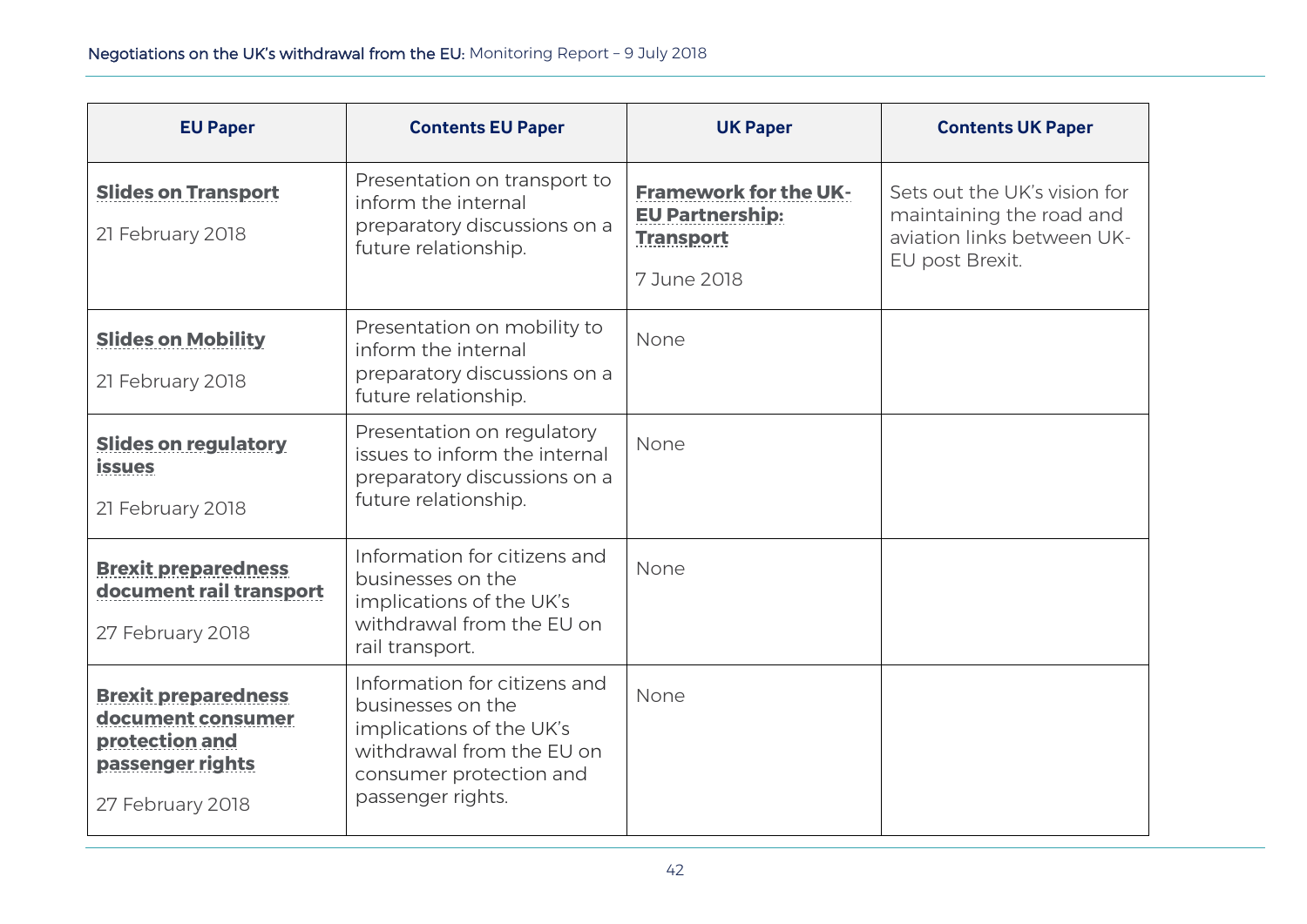| <b>EU Paper</b>                                                                         | <b>Contents EU Paper</b>                                                                                                                 | <b>UK Paper</b>                                       | <b>Contents UK Paper</b>                                                                                                  |
|-----------------------------------------------------------------------------------------|------------------------------------------------------------------------------------------------------------------------------------------|-------------------------------------------------------|---------------------------------------------------------------------------------------------------------------------------|
| <b>Brexit preparedness</b><br>document animal health<br>and welfare<br>27 February 2018 | Information for citizens and<br>businesses on the<br>implications of the UK's<br>withdrawal from the EU on<br>animal health and welfare. | None                                                  |                                                                                                                           |
| <b>Brexit preparedness</b><br>document maritime<br>transport<br>27 February 2018        | Information for citizens and<br>businesses on the<br>implications of the UK's<br>withdrawal from the EU on<br>maritime transport.        | None                                                  |                                                                                                                           |
| <b>Draft legal text on the</b><br><b>Withdrawal Agreement</b><br>28 February 2018       | Draft articles and clauses for<br>a legal text to implement<br>the agreement reached<br>between the EU and UK on<br>Withdrawal.          | None                                                  |                                                                                                                           |
| None                                                                                    |                                                                                                                                          | <b>Frameworks analysis</b><br>9 March 2018            | Breakdown of areas of EU<br>law that intersect with<br>devolved competence in<br>Scotland, Wales and<br>Northern Ireland. |
| None                                                                                    |                                                                                                                                          | <b>Draft Withdrawal</b><br>Agreement 19 March<br>2018 | The draft Withdrawal<br>Agreement of 19 March<br>2018 includes agreed legal<br>text for the                               |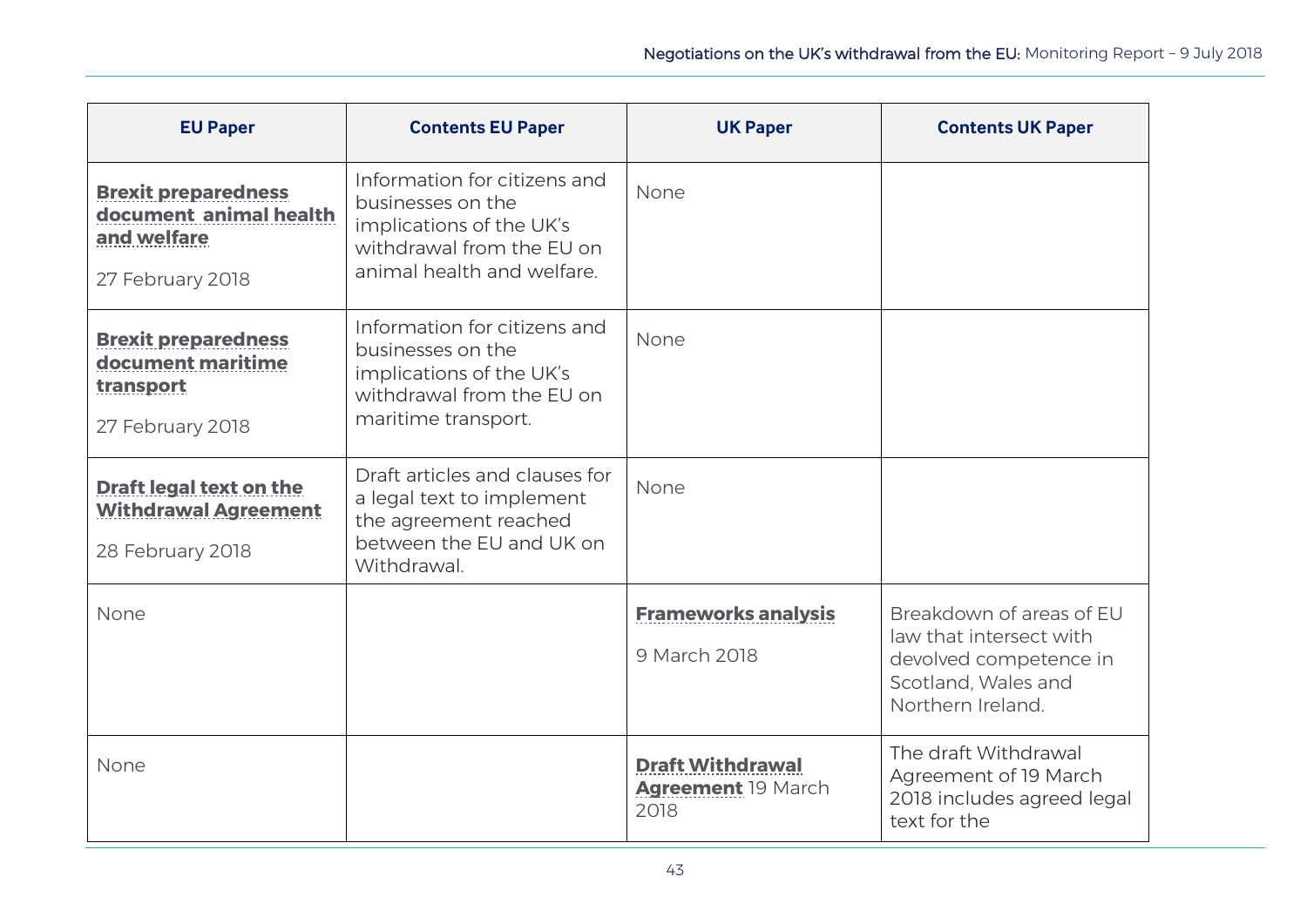| <b>EU Paper</b>                                                                                                                  | <b>Contents EU Paper</b>                                                                                                                                                                                                                                                                                                                       | <b>UK Paper</b>                                                         | <b>Contents UK Paper</b>                                                                                                                                                                                                                             |
|----------------------------------------------------------------------------------------------------------------------------------|------------------------------------------------------------------------------------------------------------------------------------------------------------------------------------------------------------------------------------------------------------------------------------------------------------------------------------------------|-------------------------------------------------------------------------|------------------------------------------------------------------------------------------------------------------------------------------------------------------------------------------------------------------------------------------------------|
|                                                                                                                                  |                                                                                                                                                                                                                                                                                                                                                |                                                                         | implementation period,<br>citizens' rights, and the<br>financial settlement, as<br>well as a significant<br>number of other articles.<br>The UK and the EU<br>negotiating teams aim to<br>finalise the entire<br>Withdrawal Agreement by<br>October. |
| <b>European Council (Art.</b><br>50) guidelines on the<br>framework for the future<br><b>EU-UK relationship</b><br>23 March 2018 | These guidelines will serve as<br>a mandate for the EU<br>negotiator to start discussing<br>the framework for the future<br>relationship, with the aim of<br>reaching an overall<br>understanding. That<br>understanding will be<br>reflected in a political<br>declaration accompanying<br>the withdrawal agreement<br>and referred to in it. | <b>The Prime Minister's</b><br>letter to UK Businesses<br>23 March 2018 | Explaining the substantial<br>elements of the transition<br>period.                                                                                                                                                                                  |
| <b>Notice to Stakeholders</b><br>relating to: the internal<br>energy market, protection<br>certificates for medicinal            |                                                                                                                                                                                                                                                                                                                                                | <b>Intellectual Property</b><br>and Brexit Factsheet                    | An update factsheet on<br>future of intellectual<br>property laws following the<br>decision that the UK will                                                                                                                                         |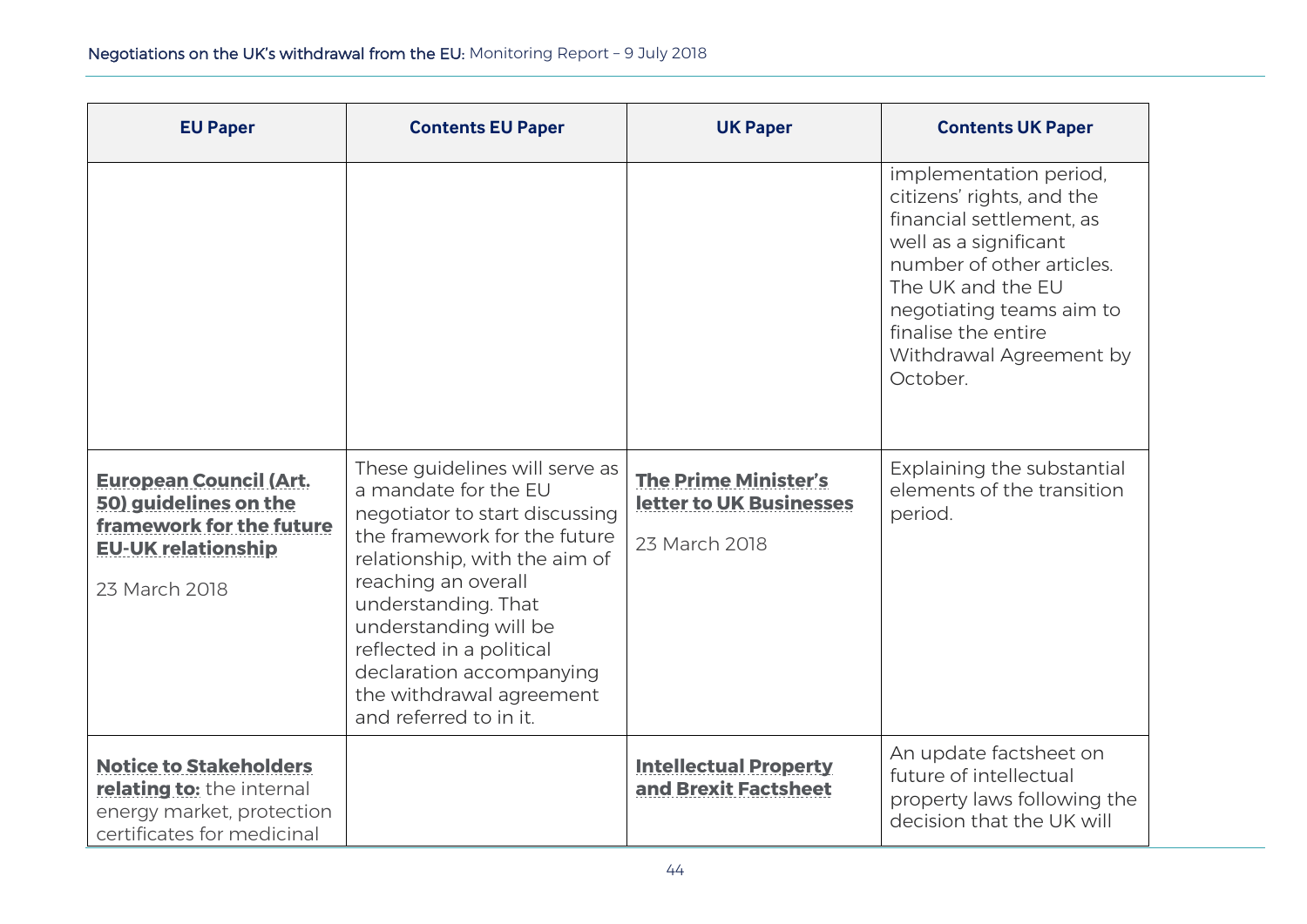| <b>EU Paper</b>                                                                                                      | <b>Contents EU Paper</b>                                                                                                                                    | <b>UK Paper</b>                                                                                                 | <b>Contents UK Paper</b>                                                                                                                                                                       |
|----------------------------------------------------------------------------------------------------------------------|-------------------------------------------------------------------------------------------------------------------------------------------------------------|-----------------------------------------------------------------------------------------------------------------|------------------------------------------------------------------------------------------------------------------------------------------------------------------------------------------------|
| and plant protection<br>products, rules in the field<br>of institutions for<br>occupational retirement<br>provision. |                                                                                                                                                             | 26 April 2018                                                                                                   | leave the EU. First<br>published in August 2016.                                                                                                                                               |
| 27 April 2018                                                                                                        |                                                                                                                                                             |                                                                                                                 |                                                                                                                                                                                                |
| None                                                                                                                 |                                                                                                                                                             | <b>Home Secretary letter to</b><br><b>Guy Verhofstadt MEP</b><br>16 May 2018                                    | Sajid Javid responds to a<br>letter from Guy<br>Verhofstadt, the Brexit co-<br>ordinator for the European<br>Parliament, about the<br>application process for EU<br>citizens living in the UK. |
| <b>Slide on customs</b><br>controls<br>22 May 2018                                                                   | This slide highlights the<br>checks and controls that<br>need to be carried out on<br>goods entering, transiting or<br>leaving the EU customs<br>territory. | None.                                                                                                           |                                                                                                                                                                                                |
| None                                                                                                                 |                                                                                                                                                             | <b>Framework for the UK-</b><br><b>EU Partnership Science,</b><br><b>Research and Innovation</b><br>23 May 2018 | It focuses on the UK's<br>proposals for continued<br>cooperation on science,<br>research and innovation.                                                                                       |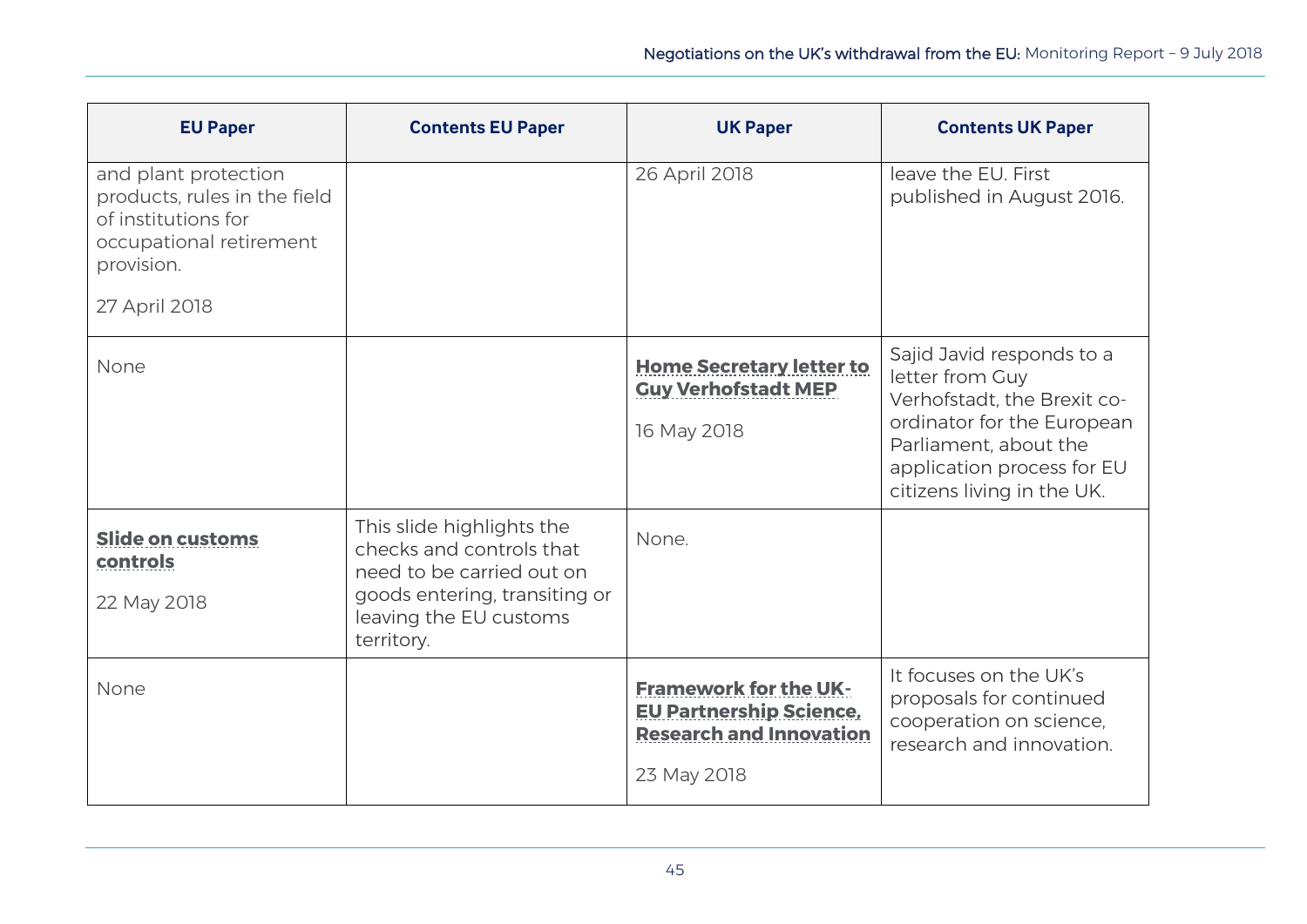| <b>EU Paper</b>                                                                            | <b>Contents EU Paper</b>                                                                                                     | <b>UK Paper</b>                                                                                    | <b>Contents UK Paper</b>                                                                                                                                                                                                                                                                                                                |
|--------------------------------------------------------------------------------------------|------------------------------------------------------------------------------------------------------------------------------|----------------------------------------------------------------------------------------------------|-----------------------------------------------------------------------------------------------------------------------------------------------------------------------------------------------------------------------------------------------------------------------------------------------------------------------------------------|
| None                                                                                       |                                                                                                                              | <b>Framework for the UK-</b><br><b>EU Partnership Data</b><br><b>Protection</b><br>23 May 2018     | It focuses on the UK's<br>proposals for the free flow<br>of personal data between<br>the UK and the EU.                                                                                                                                                                                                                                 |
| <b>Slides on foreign,</b><br>security and defence<br>policy<br>15 June 2018                | These slides provide a<br>comparison with of the EU<br>and UK positions on foreign,<br>security and defence policy.          | <b>Technical note on</b><br>consultation and<br>cooperation on external<br>security<br>24 May 2018 | The note outlines options<br>for future UK-EU<br>consultation and<br>cooperation arrangements<br>across foreign policy,<br>common security and<br>defence policy, defence<br>capabilities and<br>development and external<br>instruments.                                                                                               |
| <b>Slides on police and</b><br>judicial cooperation in<br>criminal matters<br>18 June 2018 | These slides provide a<br>comparison of EU and UK<br>positions on police and<br>judicial cooperation in<br>criminal matters. | <b>Technical note on</b><br>security, law<br>enforcement and<br>criminal justice<br>24 May 2018    | The note provides analysis<br>of the existing precedents<br>for cooperation between<br>the EU and third countries<br>in the area of security, law<br>enforcement and criminal<br>justice before setting out<br>the UK's proposals for a<br>new internal security treaty<br>with the EU for future<br>cooperation across these<br>areas. |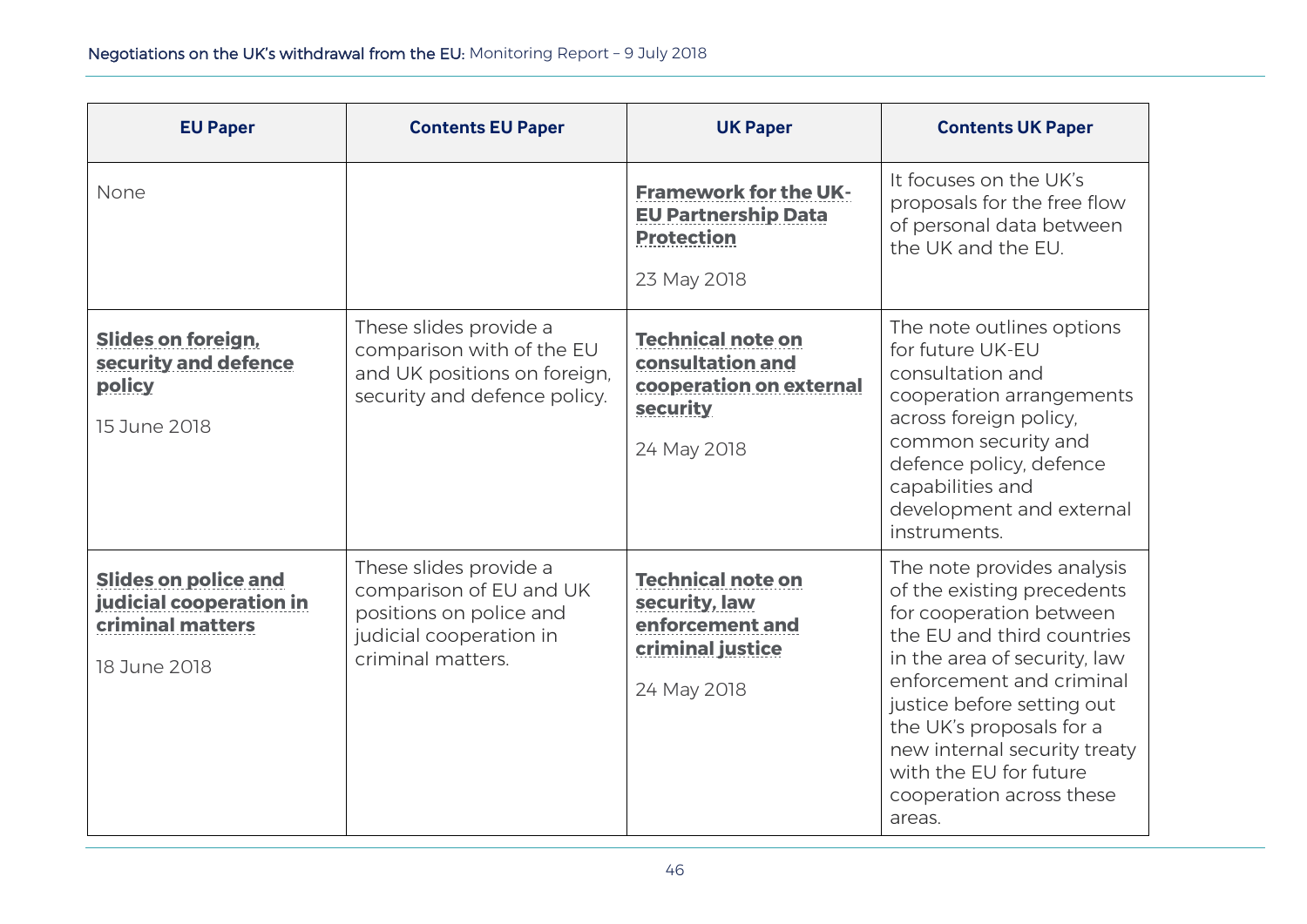| <b>EU Paper</b>                                                                                | <b>Contents EU Paper</b>                                                                                                                                                                                                                                                                        | <b>UK Paper</b>                                                                                        | <b>Contents UK Paper</b>                                                                                                                                                           |
|------------------------------------------------------------------------------------------------|-------------------------------------------------------------------------------------------------------------------------------------------------------------------------------------------------------------------------------------------------------------------------------------------------|--------------------------------------------------------------------------------------------------------|------------------------------------------------------------------------------------------------------------------------------------------------------------------------------------|
| None                                                                                           |                                                                                                                                                                                                                                                                                                 | <b>Framework for the UK-</b><br><b>EU Economic</b><br><b>Partnership</b><br>24 May 2018                | This presentation explains<br>the UK Government's vision<br>for the future UK-EU<br>Economic Partnership.                                                                          |
|                                                                                                |                                                                                                                                                                                                                                                                                                 |                                                                                                        |                                                                                                                                                                                    |
| <b>Slides on involvement in</b><br>the EU's space-related<br><b>activities</b><br>13 June 2018 | These slides summarise the<br>possibilities for involvement<br>of third countries in EU<br>space-related activities,<br>including Galileo, and<br>provide a comparison of EU<br>and UK positions. They note<br>that the UK will not have<br>access to the higher level<br>functions of Galileo. | <b>Technical note on UK's</b><br>participation in Galileo<br>24 May 2018                               | The note sets out the UK's<br>position on participation in<br>the Galileo programme.                                                                                               |
| None                                                                                           |                                                                                                                                                                                                                                                                                                 | <b>Technical note on the</b><br>exchange and<br>protection of classified<br>information<br>25 May 2018 | The note sets out the UK's<br>position on the technical<br>arrangements necessary<br>for the exchange and<br>protection of classified<br>information between the<br>UK and the EU. |
| None                                                                                           |                                                                                                                                                                                                                                                                                                 | <b>EU exit preparations: DfT</b><br>ministerial direction<br>29 May 2018                               | Correspondence<br>requesting and confirming<br>a ministerial direction<br>relating to EU exit                                                                                      |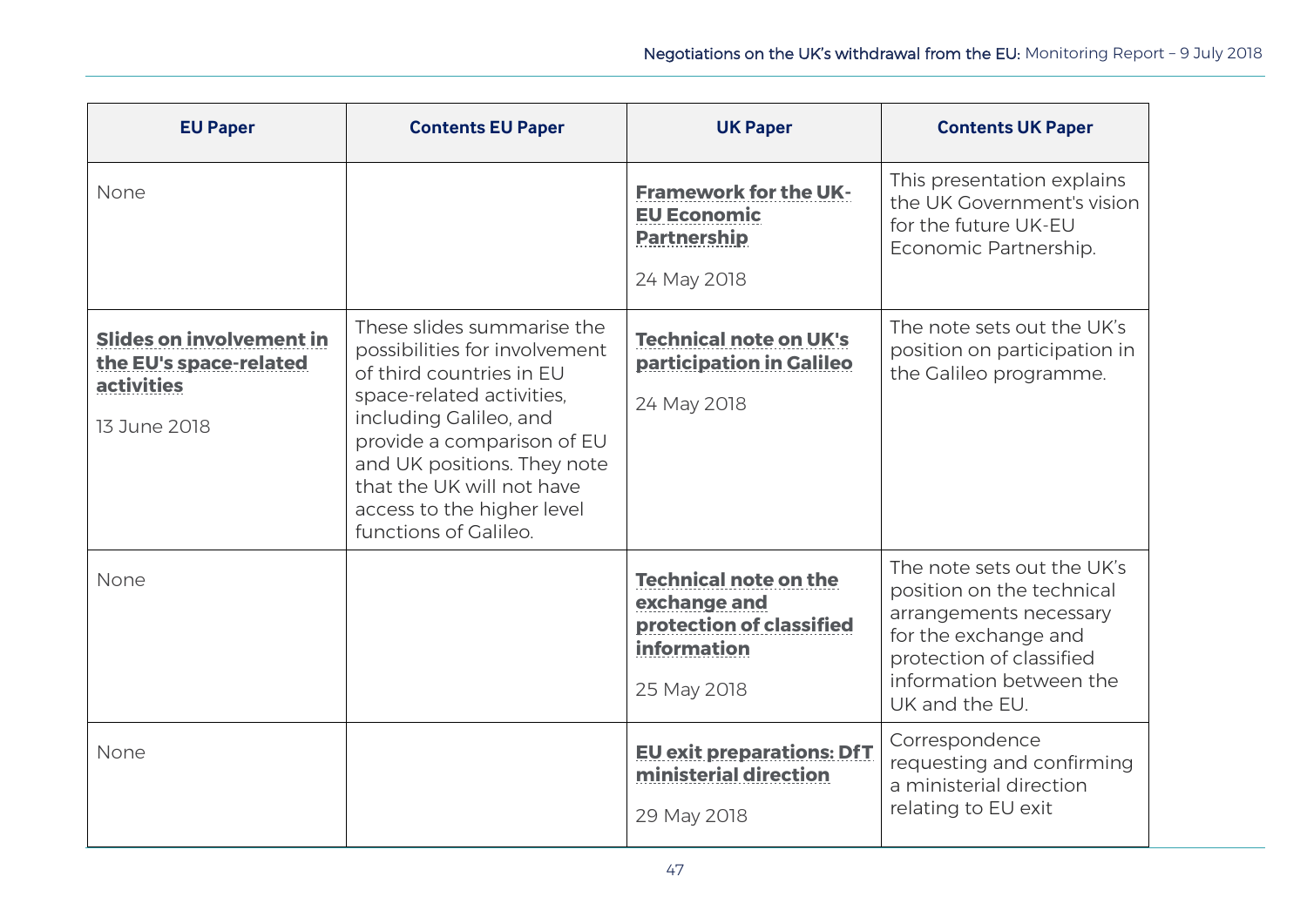| <b>EU Paper</b>                                                                                                                           | <b>Contents EU Paper</b>                                                                                                                                                       | <b>UK Paper</b>                                                                                                                                  | <b>Contents UK Paper</b>                                                                                                                              |
|-------------------------------------------------------------------------------------------------------------------------------------------|--------------------------------------------------------------------------------------------------------------------------------------------------------------------------------|--------------------------------------------------------------------------------------------------------------------------------------------------|-------------------------------------------------------------------------------------------------------------------------------------------------------|
|                                                                                                                                           |                                                                                                                                                                                |                                                                                                                                                  | preparations.                                                                                                                                         |
| Notice to stakeholders on<br>preferential origin of<br>goods and the<br>enforcement of<br>intellectual property<br>rights - 5 June        |                                                                                                                                                                                | <b>Technical note on Data</b><br><b>Protection</b><br>7 June 2018                                                                                | The note outlines options<br>for future UK-EU<br>cooperation on Data<br>Protection.                                                                   |
| <b>Slides on UK technical</b><br>note on temporary<br>customs arrangement<br>11 June 2018                                                 | These slides present an<br>analysis of the UK's<br>'Technical Note: temporary<br>customs arrangement'. It<br>concludes the UK's model<br>leaves 'key questions<br>unanswered'. | <b>Technical note on</b><br>temporary customs<br>arrangement,<br>7 June 2018                                                                     | Which sets out the UK's<br>proposal for the customs<br>element of an<br>arrangement to satisfy its<br>commitments in relation<br>to Northern Ireland. |
| None.                                                                                                                                     |                                                                                                                                                                                | <b>Framework for the UK-</b><br><b>EU partnership:</b><br><b>Company law</b><br>(accounting and audit)<br>13 June 2018                           | It focuses on the UK's<br>proposals for a joint<br>approach on company law<br>(accounting and audit).                                                 |
| Joint statement from the<br>negotiators of the<br><b>European Union and the</b><br><b>United Kingdom</b><br><b>Government on progress</b> |                                                                                                                                                                                | <b>Joint statement from</b><br>the negotiators of the<br><b>European Union and the</b><br><b>United Kingdom</b><br><b>Government on progress</b> |                                                                                                                                                       |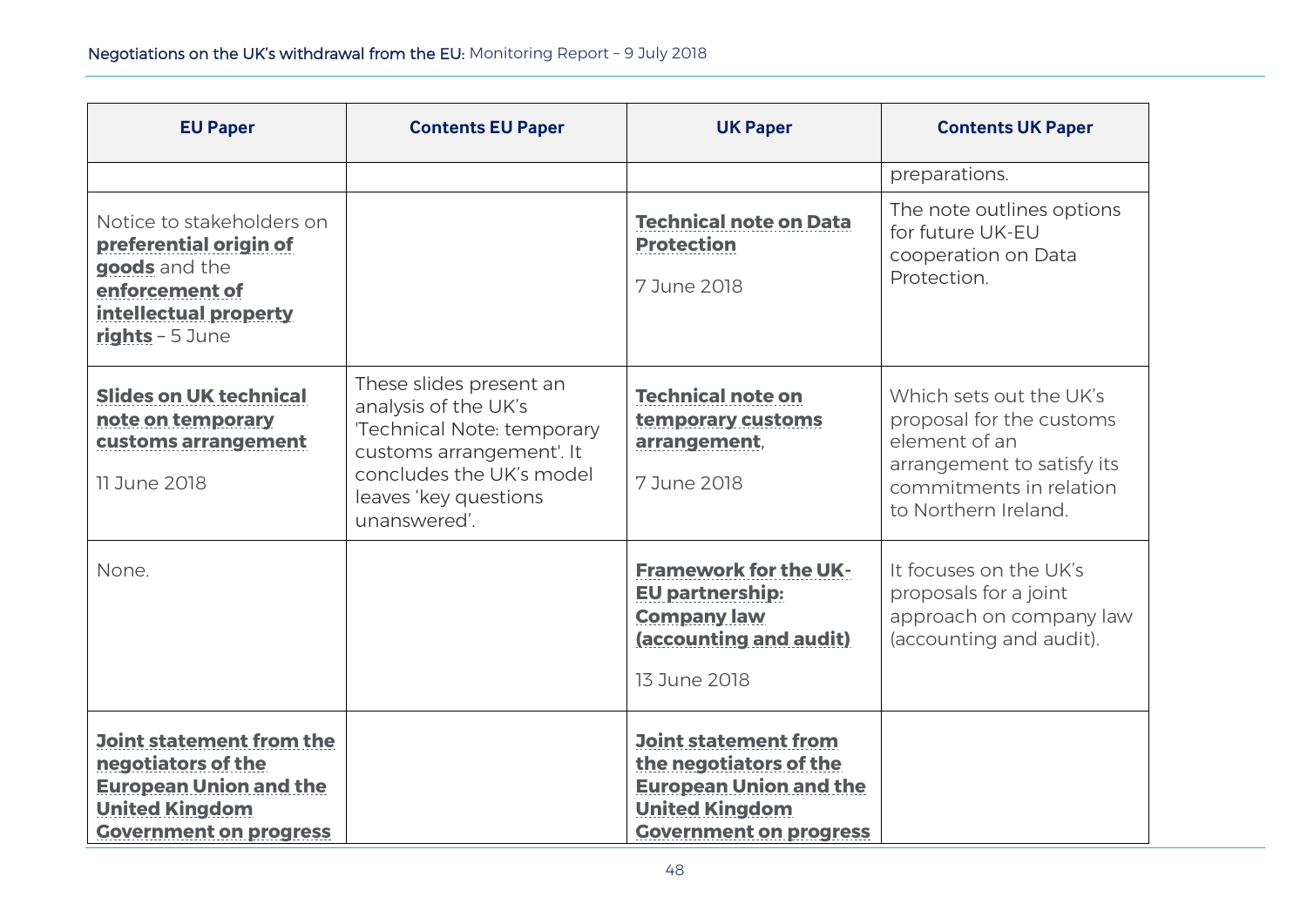| <b>EU Paper</b>                                                                                                                                                                      | <b>Contents EU Paper</b>                                                                                                                                                                                                                                                                            | <b>UK Paper</b>                                                                                                                   | <b>Contents UK Paper</b>                                                                                                                  |
|--------------------------------------------------------------------------------------------------------------------------------------------------------------------------------------|-----------------------------------------------------------------------------------------------------------------------------------------------------------------------------------------------------------------------------------------------------------------------------------------------------|-----------------------------------------------------------------------------------------------------------------------------------|-------------------------------------------------------------------------------------------------------------------------------------------|
| of negotiations under<br><b>Article 50 TEU on the</b><br><b>United Kingdom's</b><br>orderly withdrawal from<br>the European Union                                                    |                                                                                                                                                                                                                                                                                                     | of negotiations under<br><b>Article 50 TEU on the</b><br><b>United Kingdom's</b><br>orderly withdrawal from<br>the European Union |                                                                                                                                           |
| 19 June 2018                                                                                                                                                                         |                                                                                                                                                                                                                                                                                                     | 19 June 2018                                                                                                                      |                                                                                                                                           |
| <b>EU Council conclusions</b><br>on the negotiations to<br>date.<br>29 June 2018                                                                                                     | The EU Council reached four<br>conclusions, highlighting the<br>need to increase the pace of<br>negotiations to find a<br>solution to the<br>Ireland/Northern Ireland<br>border issue and the<br>territorial application of the<br>Withdrawal Agreement,<br>particularly in regards to<br>Gibraltar | None                                                                                                                              |                                                                                                                                           |
| European Parliament's<br><b>Brexit Steering Group</b><br>released a statement in<br>response to the UK<br>Government's statement<br>of intent regarding the EU<br>settlement scheme. | The statement noted:<br>While we have taken note<br>and welcomed the UK<br>Government's statement of<br>intentwe still have a<br>number of outstanding<br>concerns We urge the UK<br>Government to provide as                                                                                       | <b>Statement of intent</b><br>related to settled status<br>for EU citizens.<br>21 June 2018                                       | The Home Office set out<br>the proposals for the<br>granting of settled and pre-<br>settled for EU citizens<br>currently based in the UK. |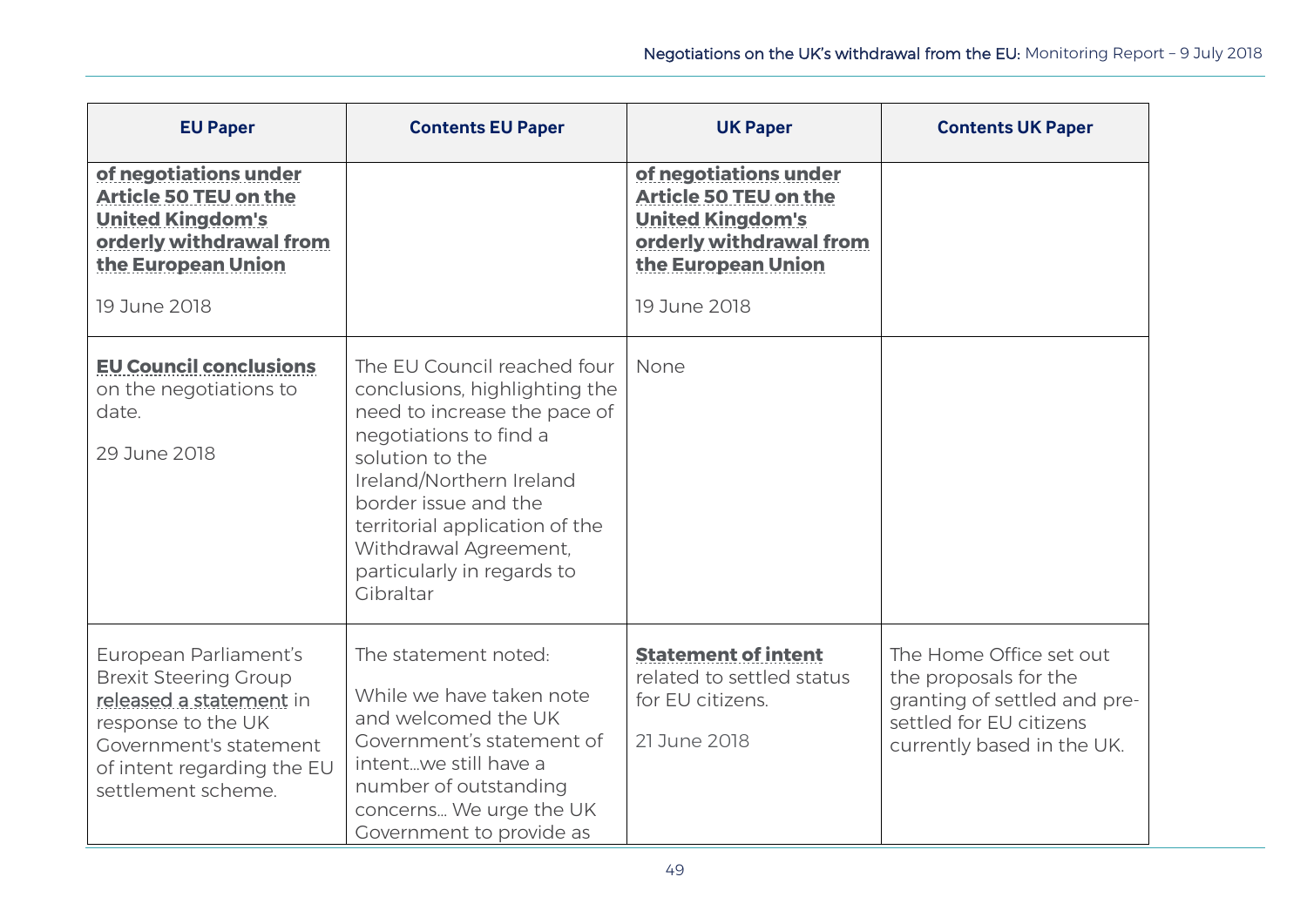| <b>EU Paper</b> | <b>Contents EU Paper</b>                                                                                                                                                                                   | <b>UK Paper</b> | <b>Contents UK Paper</b> |
|-----------------|------------------------------------------------------------------------------------------------------------------------------------------------------------------------------------------------------------|-----------------|--------------------------|
| 3 July 2018     | soon as possible and in<br>advance of the tabling of<br>draft legislation details on<br>the powers and<br>responsibilities of<br>Independent Monitoring<br>Authority (IMA) for EU27<br>citizens in the UK. |                 |                          |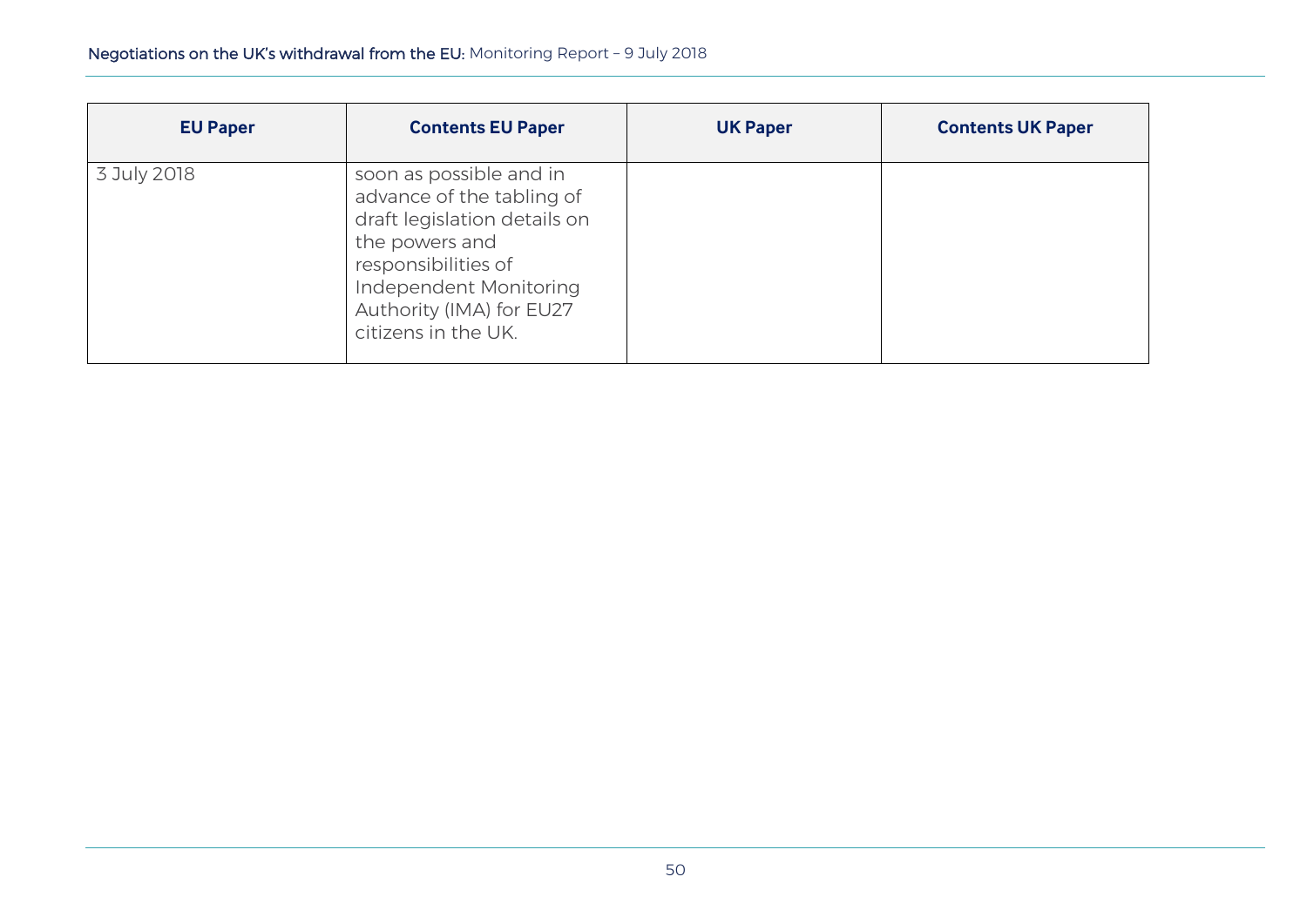# <span id="page-54-0"></span>3. Key areas of interest to the External Affairs **Committee**

## <span id="page-54-1"></span>Preparation for Brexit

On 18 June, the Welsh Government **[announced that](https://gov.wales/newsroom/environmentandcountryside/2018/180618-over-3m-to-help-meat-fisheries-sectors-prepare-for-brexit/?lang=en)**, through the Welsh Government's £50 million EU Transition Fund, £2.15 million will be provided to support the development of the red meat sector in Wales. Speaking ahead of his address to the Farmer's Union of Wales AGM in Aberystwyth, the First Minister stated:

> Brexit presents a series of challenges and opportunities for our agriculture and fisheries industries. The funding I am announcing today from our EU Transition Fund will provide vitally needed support. As a Government we will do all we can to help these important industries prepare for a post-Brexit world.

#### <span id="page-54-2"></span>Implications of Brexit for Wales

#### Airbus and the Welsh economy

On 21 June, European plane maker Airbus **[published a risk assessment](http://www.airbus.com/newsroom/press-releases/en/2018/06/airbus-provides-update-on-impact-of-brexit-no-deal-deal-scenario.html)** outlining what the manufacture describes as 'the urgent risks to its business arising from the UK exiting the European Union without a withdrawal agreement'. The risk assessment states that:

> The UK exiting the EU next year without a deal – therefore leaving both the single market and customs union immediately and without any agreed transition – would lead to severe disruption and interruption of UK production. This scenario would force Airbus to reconsider its investments in the UK, and its long-term footprint in the country, severely undermining UK efforts to keep a competitive and innovative aerospace industry, developing high value jobs and competences.

In response, on 26 June the Cabinet Secretary for Economy and Transport made a **[statement on Airbus](http://record.assembly.wales/Plenary/4994#A44611)**. In the statement, the Cabinet Secretary called on the UK Government to rule out a 'no deal' scenario and relaunch the negotiations "on a basis that puts jobs and the economy first":

> The stakes could not be higher. It is clear that the time for warm words and for meaningless platitudes is over. Clarity is now urgently required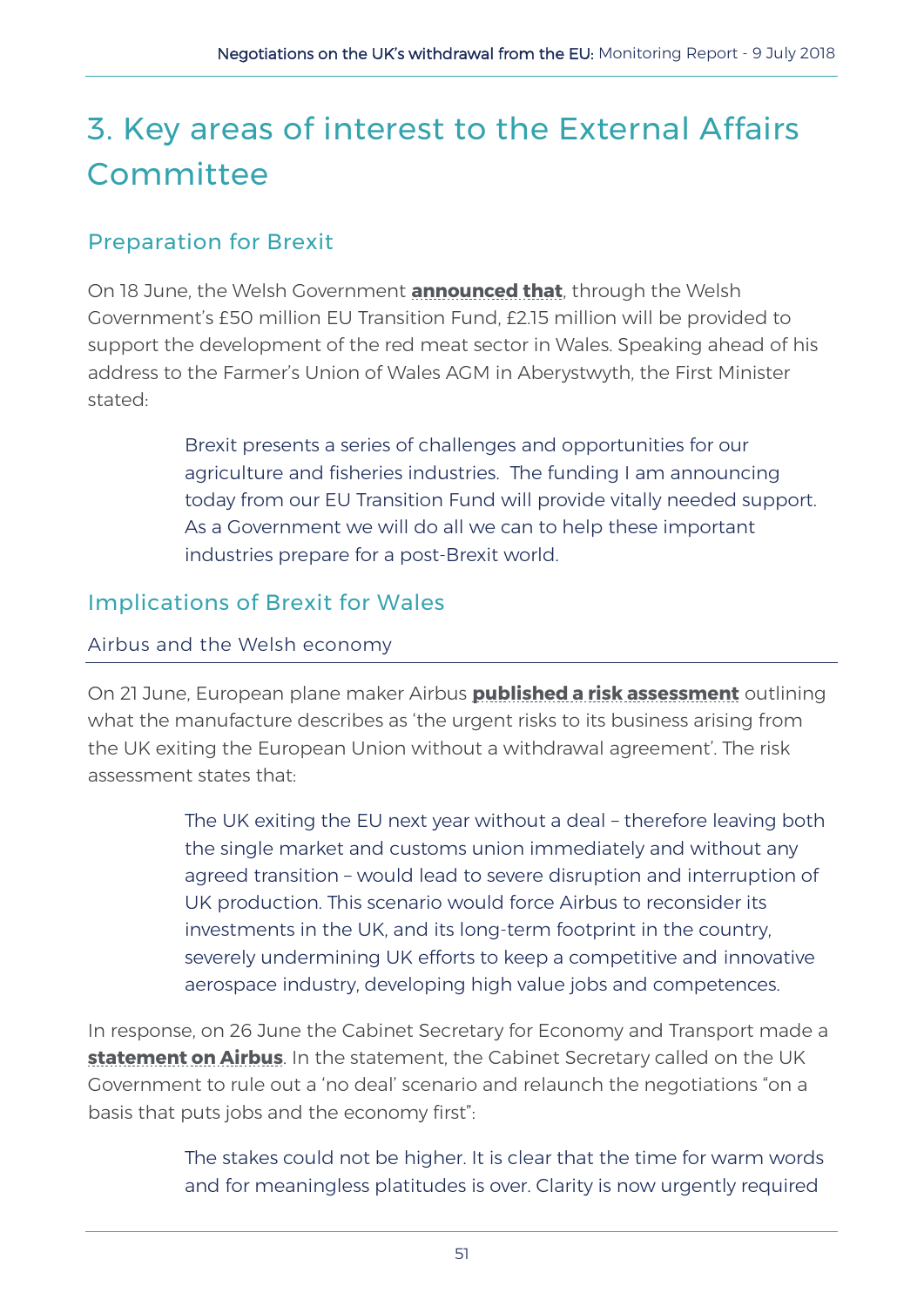from the UK Government. The detail the UK Government needs to come forward with needs to address the three key issues raised in the Airbus risk assessment: the movement of parts within an integrated supply chain, the movement of people, and future regulatory environment.

Airbus **[reportedly employs more than](https://www.bbc.co.uk/news/uk-wales-44567870)** 6,000 people at its wing factory at Broughton in Flintshire and about 400 people at its base in Newport. On July 3 the Research Service published an article **[What has Airbus said about Brexit,](https://emea01.safelinks.protection.outlook.com/?url=https%3A%2F%2Fseneddresearch.blog%2F2018%2F07%2F03%2Fwhat-has-airbus-said-about-brexit-and-does-it-matter%2F&data=02%7C01%7Cjoe.champion%40assembly.wales%7C1616b80fa0b6425eb2d208d5e0e0482d%7C38dc5129340c45148a044e8ef2771564%7C1%7C0%7C636662176243088682&sdata=NZZtnsnW9LJrkSv4R77dmWi2djU0fcOHlJmqdp2c0SU%3D&reserved=0)  [and does it](https://emea01.safelinks.protection.outlook.com/?url=https%3A%2F%2Fseneddresearch.blog%2F2018%2F07%2F03%2Fwhat-has-airbus-said-about-brexit-and-does-it-matter%2F&data=02%7C01%7Cjoe.champion%40assembly.wales%7C1616b80fa0b6425eb2d208d5e0e0482d%7C38dc5129340c45148a044e8ef2771564%7C1%7C0%7C636662176243088682&sdata=NZZtnsnW9LJrkSv4R77dmWi2djU0fcOHlJmqdp2c0SU%3D&reserved=0) matter?**

#### Intergovernmental relations

On 28 June, the House of Commons Exiting the European Union Committee **[published its report](https://www.parliament.uk/business/committees/committees-a-z/commons-select/exiting-the-european-union-committee/news-parliament-2017/progress-negotiations-parliamentary-approval-report-published-17-19/)** on parliamentary approval of the Withdrawal Agreement and the future relationship. In the subject of devolution, the reports concludes that:

> The UK's future trade agreement with the EU and negotiations on trade with non-EU states will have significant impacts on devolved policy areas and interests. As we said in our First Report, there needs to be cooperative, participative mechanisms for joint working between the UK Government and the devolved administrations to ensure that devolved interests are properly considered when entering into and developing new international agreements. We also asked the Government to set out whether it is considering formal structures for inter-governmental relations, including any arbitration system for disputes, so that the views of the devolved governments can be heard. The Government should set out in detail the processes by which the views of the devolved governments and parliaments will be fed into the negotiations on the UK's future relationship with the EU and on future trade agreements with non-EU states. The Government should also commit to seeking the views of the devolved parliaments as part of the process of seeking approval for the Withdrawal Agreement and Political **Declaration**

#### Brexit and healthcare in Wales

On 26 June the Welsh NHS Confederation' Policy Forum **[published a briefing](https://www.bda.uk.com/professional/influencing/wnhsc_brexit_briefing.pdf)** on the key issues for health and social care organisations as the UK prepares to leave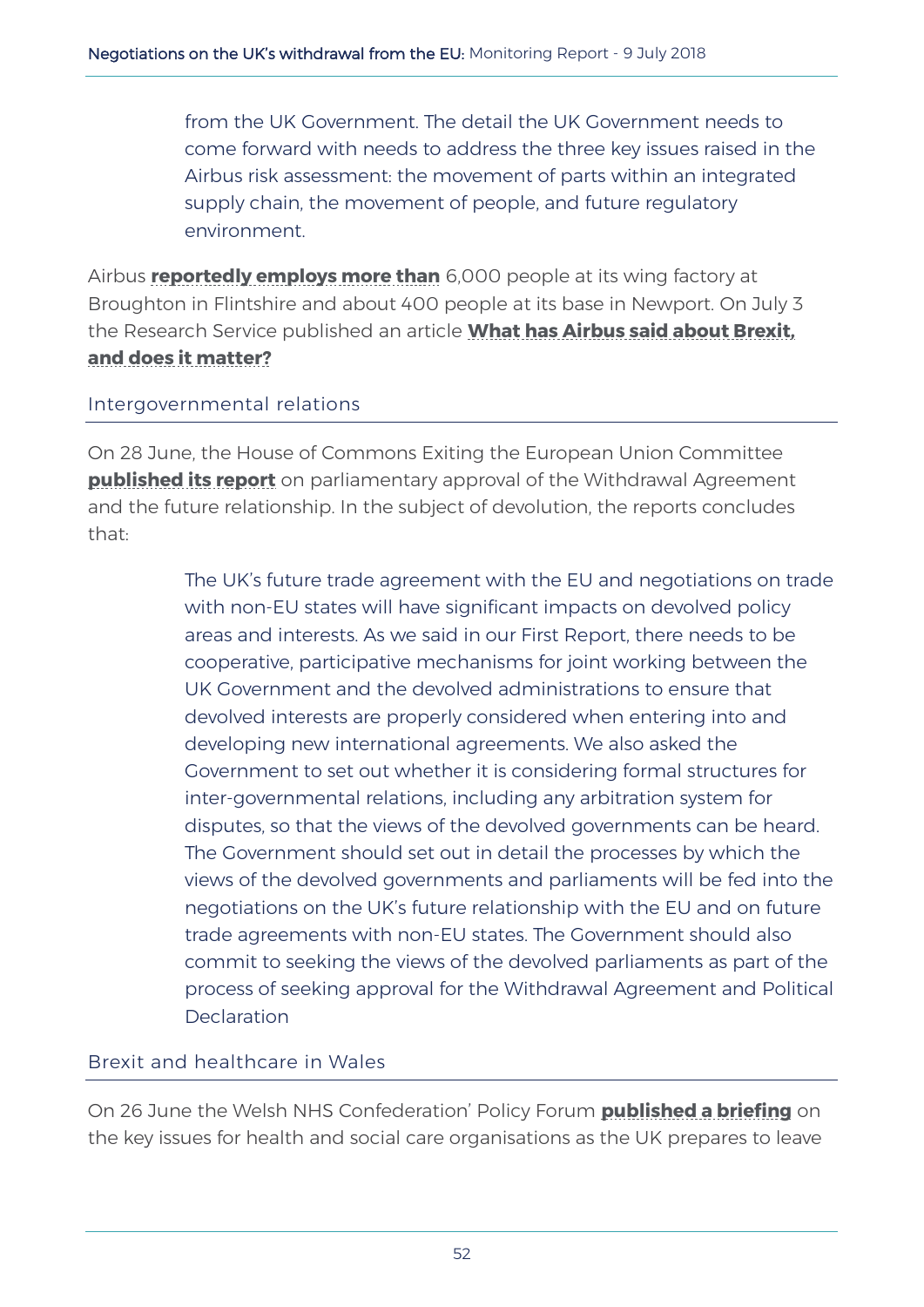the European Union. The document outlined the Forum's desired outcomes from the Brexit process:

- A system that provides a continued domestic and international pipeline of high calibre professionals and trainees in health and social care and these workers' employment rights and patients' rights are protected.
- The continued recognition of professional qualifications trained in the EU27 and mechanisms to alert each other of health and social professionals who are prohibited or restricted to practice.
- That health and social care organisations across the UK will be able to continue to participate in EU collaborative programmes, networks and clinical trials.
- Continued regulatory alignment between the UK and EU for the benefit of patients and the public's health, so that UK patients continue to benefit from early access to the wide range of innovative health technologies available. The Forum argues that this require robust coordination mechanisms on public health and well-being and securing the same, or higher, level of safety is guaranteed through domestic standards and regulations.
- **The preservation of reciprocal healthcare arrangements.**
- **For any loss of EU funds to be offset by alternative funding; and**
- **The continued engagement between the Welsh and UK Governments to** ensure the interest of health and social care sector in Wales are safeguarded during the withdrawal process and beyond.

On 26 June, Cabinet Secretary for Health and Social Services, Vaughan Gething, made an **[oral statement](http://record.assembly.wales/Plenary/4994#A44490)** on the risks posed by Brexit for the future of health and social care in Wales. The Cabinet Secretary warned that several areas including migration and trade and trade and customs arrangements need to be addressed urgently to avoid damaging the NHS in Wales. He also set out the benefits and needs for continued cooperation with Europe on diseases control, food safety standards and medical research.

#### EU students in Welsh Universities

On 2 July the **[UK Government](https://www.gov.uk/government/news/further-financial-support-for-uk-and-eu-students)** and the **[Welsh Government](https://gov.wales/newsroom/educationandskills/2018/kirsty-williams-confirms-eu-student-funding-guarantee-for-welsh-universities/?lang=en)** announced that EU students will be continue to be treated as home students when applying for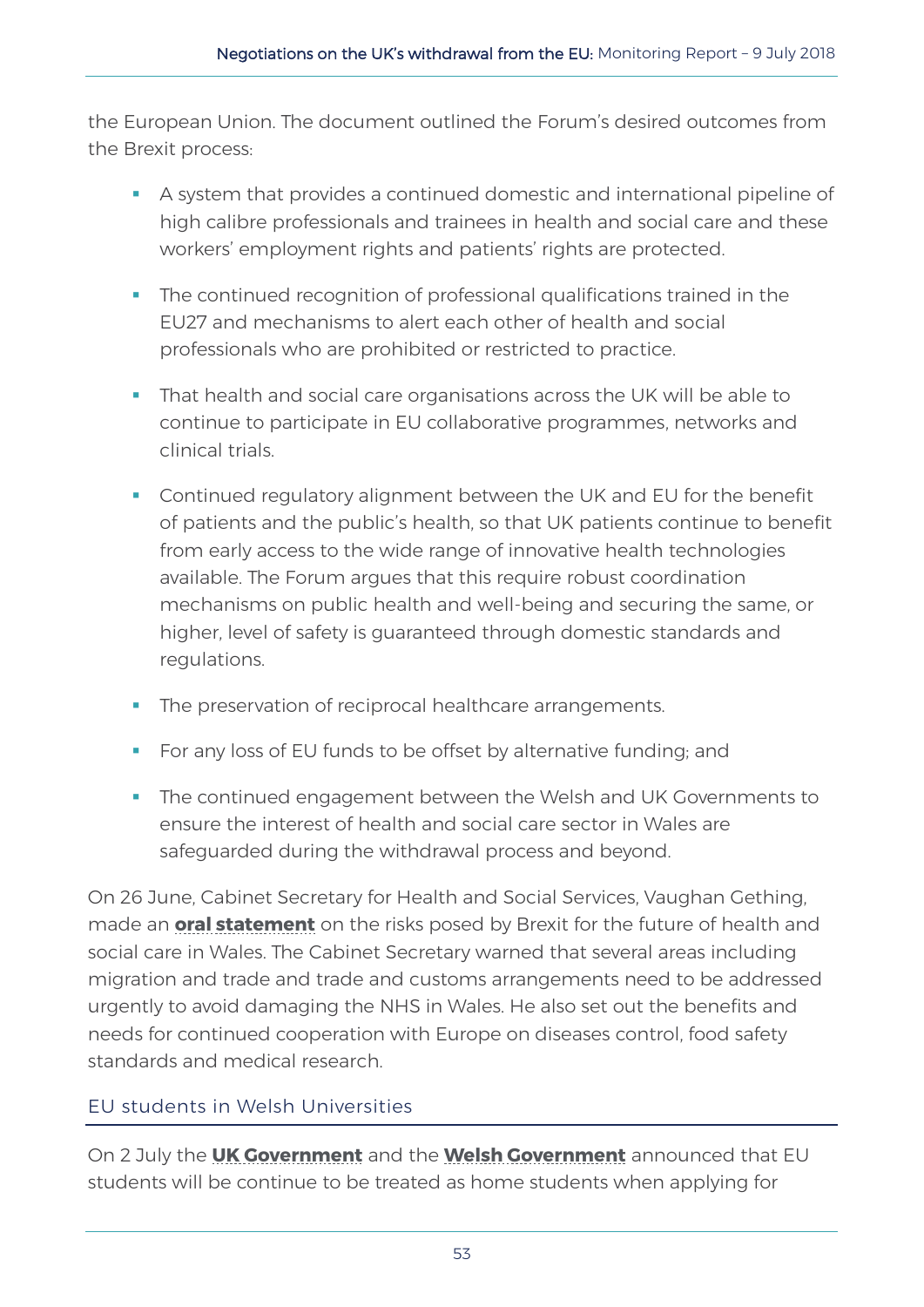courses starting in the 2019/2020 academic year. In Wales this means EU students will be eligible to pay the same tuition fees as Welsh students and will be eligible to receive loans and/or grants from Student Finance Wales. In the announcement, the Cabinet Secretary for Education, Kirsty Williams, is quoted as saying

> This will provide some welcome clarity for our universities and colleges regarding future funding, but also assures prospective EU students that there will not be any disruption to their funding as the UK prepares to leave the EU.

## <span id="page-57-0"></span>4. Welsh Government Response

On 6 June the Welsh Government's 'continuity' Act, the **[Law Derived from the](http://www.senedd.assembly.wales/mgIssueHistoryHome.aspx?IId=21280)  [European Union \(Wales\) Act 2018](http://www.senedd.assembly.wales/mgIssueHistoryHome.aspx?IId=21280)**, was given Royal Assent. The Act, which was treated as emergency legislation, was passed by the Assembly in March 2018 an alternative to the UK's EU Withdrawal Bill. Following the consensus on amendments, the Intergovernmental Agreement between the UK and Welsh Governments stated that steps would be taken to withdraw the Continuity Act.

On 7 June the Counsel General in a **[written statement](https://gov.wales/about/cabinet/cabinetstatements/2018/participationbycginrefofukwithdrawal/?lang=en)** announced that he has made an application to participate in the reference of the Scottish Continuity Bill to the Supreme Court. The Bill has been referred by the Advocate General for Scotland, the UK Government's Scottish Law Officer, to the Supreme Court for a decision on whether it is within the Scottish Parliament's legislative competence. The hearing is due to be heard on 24 and 25 July in London. According to the Counsel General because some issues "raise questions regarding all of the devolution settlements in the UK and are not limited to the Scottish Bill nor indeed the Scottish devolution settlement":

> The Reference may raise questions about the legislative role of the devolved legislatures and the limits of their legislative competence. The court's decision could therefore have an impact on the National Assembly's legislative competence and the relationship between the National Assembly and the UK Parliament.

> My decision to make the application does not have any implications for the Intergovernmental Agreement on the EU (Withdrawal) Bill, which was reached between the UK Government and the Welsh Government. My intention is simply to ensure the Supreme Court's analysis and reasoning in the Reference is fully informed, including any potential impact on the Welsh devolution settlement.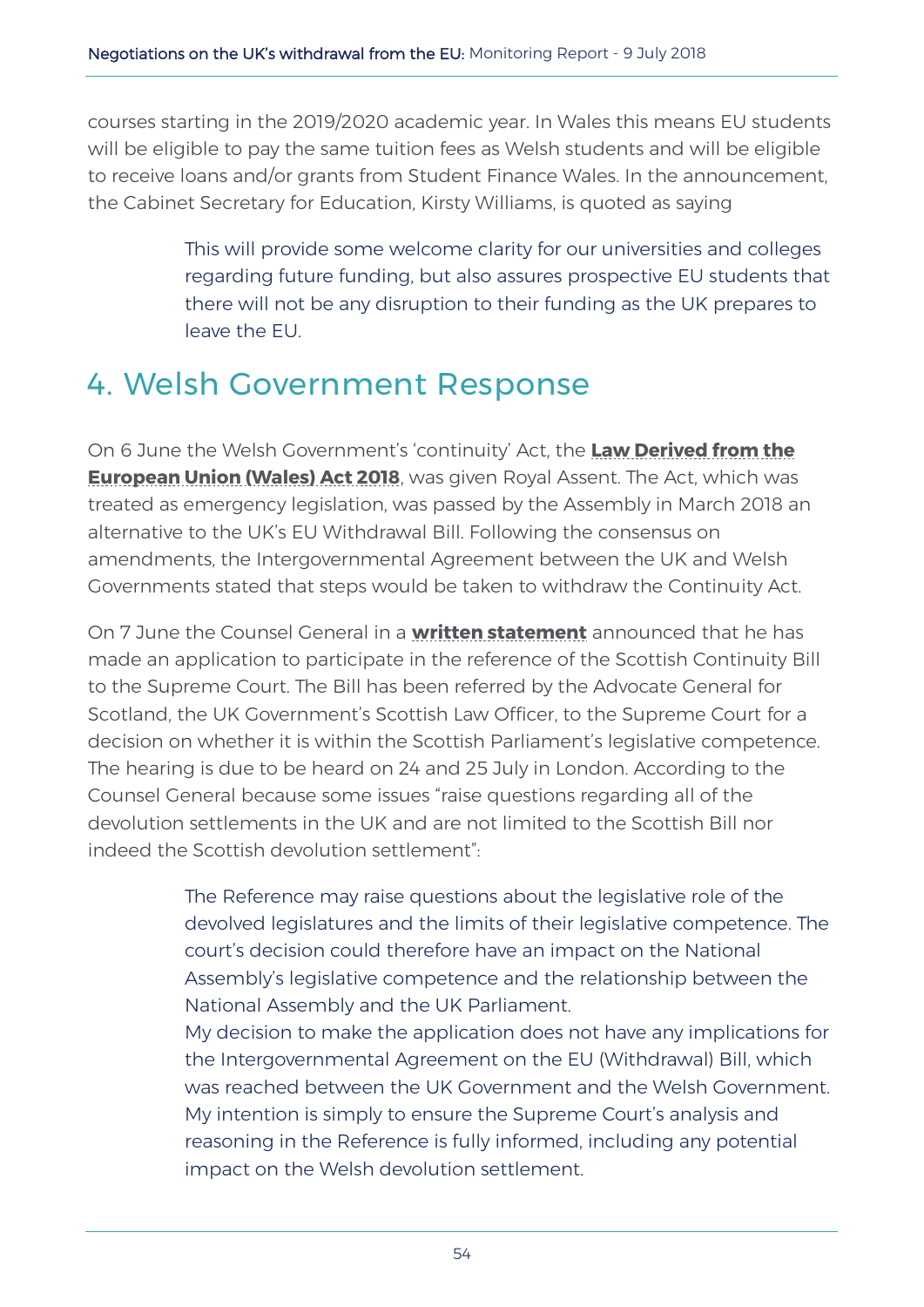On 8 June the Welsh Government laid **[draft regulations](http://www.assembly.wales/laid%20documents/sub-ld11583/sub-ld11583-e.pdf)** for the purpose of repealing the Law Derived from the European Union (Wales) Act 2018. The regulations will need to be approved by the Assembly.

On 19 June the Cabinet Secretary for Finance **[wrote a letter to all Assembly](http://senedd.assembly.wales/documents/s76649/Correspondence%20from%20the%20Cabinet%20Secretary%20for%20Finance%20regarding%20the%20inter-governmental%20agreement%20bet.pdf)  [Members](http://senedd.assembly.wales/documents/s76649/Correspondence%20from%20the%20Cabinet%20Secretary%20for%20Finance%20regarding%20the%20inter-governmental%20agreement%20bet.pdf)** confirming the details of the Intergovernmental Agreement the Welsh Government reached with the UK Government.

On 22 June the tenth Joint Ministerial Committee (EU negotiations) met in Guernsey. The First Minister attended on behalf of the Welsh Government. According to the **[Communique](https://www.gov.uk/government/publications/communique-from-the-jmcen-22-june)** published after the meeting, updates were provided on the Future Framework White Paper and on negotiations.

On the same day, the First Minister and the Minister for Environment represented the Welsh Government at the thirtieth Summit of the British-Irish Council in Guernsey. The **[written statement](https://gov.wales/about/cabinet/cabinetstatements/2018/30thsummitofbic/?lang=en)** issued by the First Minister states that Ministers:

> …updated the Council on their activity in relation to the UK's exit from the European Union particularly in relation to economy and trade, free movement of goods and people, the Common Travel Area, and relations with the EU.

Ahead of the Summit, the First Minister and the Scottish First Minister, Nicola Sturgeon, issued a **[joint statement](http://www.itv.com/news/wales/2018-06-22/wales-british-irish-council-guernsey/)** calling on the UK Government in its forthcoming White Paper on a Future Framework to commit to staying inside the Single Market and Customs Union.

Furthermore, it was reported by the **[BBC](https://www.bbc.co.uk/news/uk-scotland-scotland-politics-44565070)** that Mike Russell, Scotland's Brexit Minister, said during the summit that he could not conceive of circumstances where Members of the Scottish Parliament would vote to give approval for further UK Legislation related to leaving the EU, such as trade, agriculture, and fisheries. According to Mr Russell:

> …we need to have the interpretation of that written down in statute and made legally binding, because what we've presently got is a situation where the UK government makes the rules and then breaks them themselves, and there are no sanctions.

It was also **[reported](https://www.bbc.co.uk/news/uk-scotland-scotland-politics-44565070)** that the First Minister, Carwyn Jones, told BBC Scotland that he backed the Scottish government's position, stating that "it is fundamental to the operation of devolution that there should be consent."